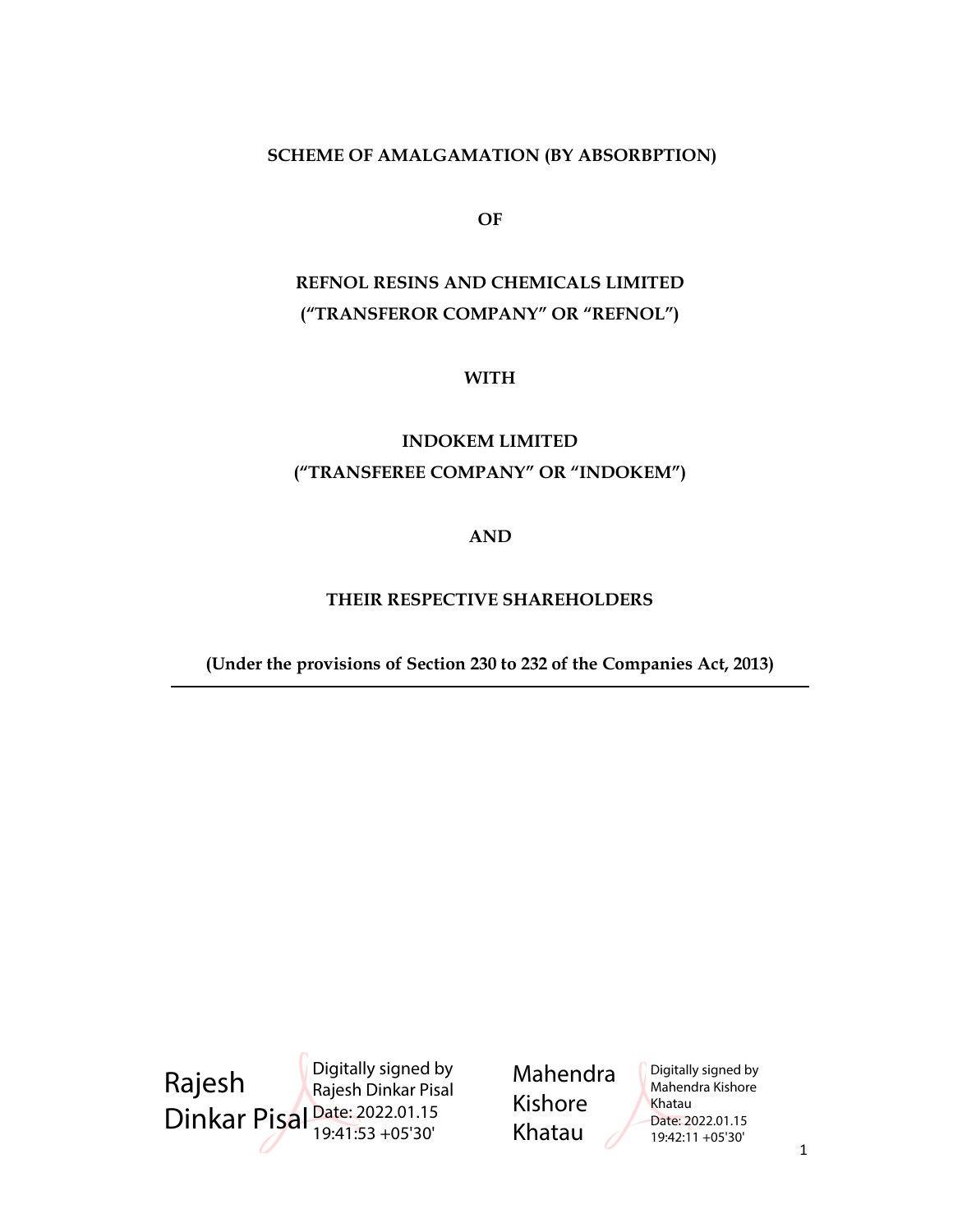## I) PREAMBLE AND BACKGROUND

- 1. This Scheme of Amalgamation (hereinafter referred to as "the Scheme" or "this Scheme") is presented pursuant to the provisions of Section 230 to 232 and other applicable provisions of the Companies Act, 2013 ("the Act") and the rules made there under (to the extent applicable) for the Amalgamation of Refnol Resins and Chemicals Limited with Indokem Limited. This Scheme (as defined hereinafter) also provides for various other matters consequential to, or otherwise integrally connected with the above, as more specifically stated hereinafter.
- 2. The brief background of various entities is as follows:
	- A) Refnol Resins and Chemicals Limited, ("Transferor Company" or "Refnol") is a Public Limited Company incorporated under the Companies Act, 1956, under CIN L24200MH1980PLC023507 and having its registered office at Plot no. 410/411, Khatau House, Mogul Lane, Mahim, Mumbai – 400016. The Transferor Company was incorporated on December 1, 1980 as Refnol Oil Refineries Private Limited and subsequently, name was changed to Refnol Resins and Chemicals Private Limited w.e.f. November 6, 1992. It was changed to a Public Limited Company w.e.f. October 26, 1994 and accordingly name was changed to Refnol Resins and Chemicals Limited. The equity shares of Transferor Company are listed on BSE Limited. Transferor Company and Transferee Company have common promoters. The Transferor Company is engaged in the business of manufacturing and marketing of resins and chemicals.

 $Dinkar \text{ Pisal}_{10:42:54,105'20'}$   $Qabsc \text{ Pisal}_{10:42:54,105'20'}$   $Qabsc \text{ Pisal}_{2022.01.15}$   $Qabsc \text{ Pisal}_{2022.01.15}$ Rajesh Digitally signed by Rajesh Dinkar Pisal 19:42:54 +05'30'

Mahendra Kishore Khatau

Digitally signed by Mahendra Kishore Khatau Date: 2022.01.15 19:43:16 +05'30'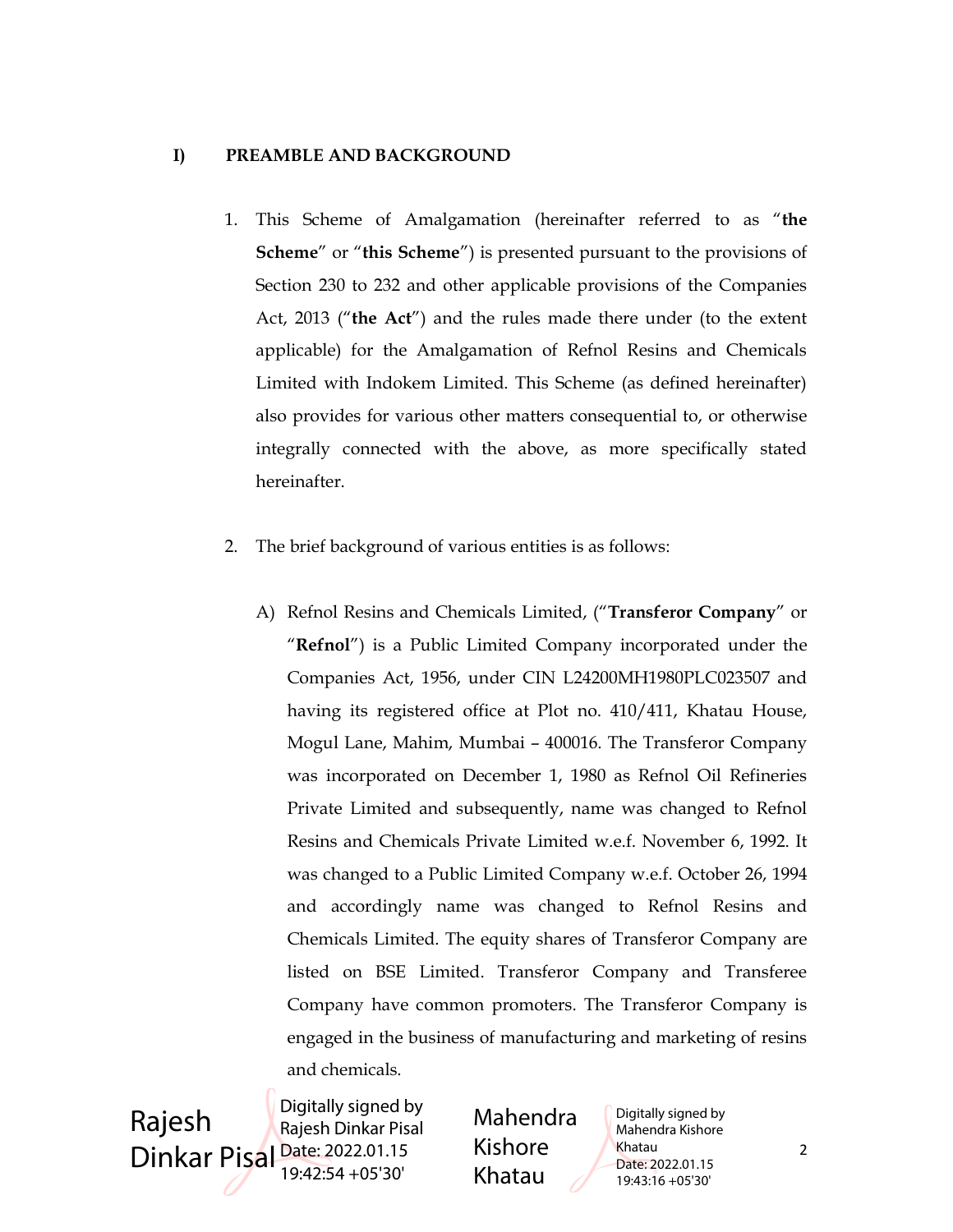B) Indokem Limited, ("Transferee Company" or "Indokem") is a Public Limited Company incorporated under the Companies Act, 1956, under CIN L31300MH1964PLC013088 and having its registered office at Plot no. 410/411, Khatau House, Mogul Lane, Mahim, Mumbai – 400016. The Transferee Company was incorporated on December 22, 1964 as Khatau Junker Private Limited and subsequently, was converted to Public Limited Company as Khatau Junker Limited w.e.f. January 27, 1966. Further, the name of the Transferee Company was changed to Indokem Limited w.e.f. October 25, 1996. The equity shares of Transferee Company are listed on BSE Limited. Transferor Company and Transferee Company have common promoters. The Transferee Company is engaged in the business of manufacturing and dealing in dyes, sizing chemicals, auxiliaries in textile industry and electrical capacitors.

### II) RATIONALE AND PURPOSE OF THE SCHEME

The Transferor Company and the Transferee Company are engaged in similar lines of business and complement each other. With an intent to expand the business and achieve larger product portfolio, economies of scale, efficiency, optimisation of logistics and distribution network and other related economies by consolidating the business operations being managed by different management teams, the Board of Directors of the Transferor Company and the Transferee Company propose to consolidate the business of the Transferor Company with the Transferee Company. The proposed amalgamation of the Transferor Company with Transferee Company would inter alia have the following benefits:

1. Creation of a combined entity, hosting all products under the

Rajesh Dinkar Pisal Date: 2022.01.15 Digitally signed by Rajesh Dinkar Pisal 19:43:45 +05'30'

Mahendra Kishore Khatau 3 Mahendra Kishore Khatau Date: 2022.01.15 19:44:07 Digitally signed by Mahendra Kishore Khatau +05'30'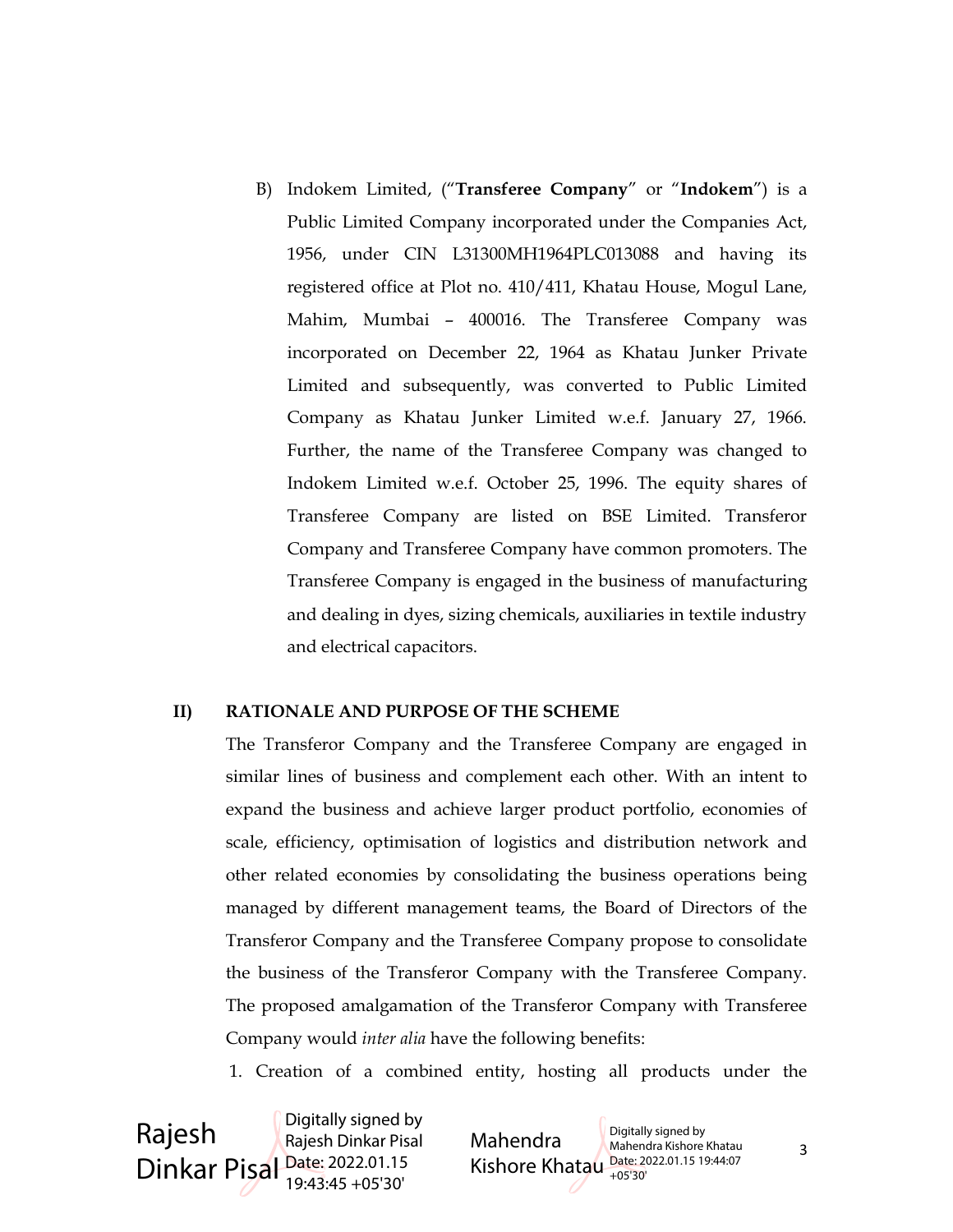Transferee Company, thereby resulting in diversified portfolio of products, economies of scale, operational rationalization, efficiency of management and maximizing value for the shareholders.

- 2. Greater synergies between businesses and optimum use of manufacturing facilities, marketing strength, R & D facilities, Certifications resulting in productivity gains thereby maximizing value for the shareholders.
- 3. Optimum use of infrastructure and organizational efficiency by pooling of financial, managerial and technical resources, personnel, capabilities, skills, expertise and technologies of Transferor Company and Transferee Company thereby significantly contributing to the future growth and maximizing shareholder value.
- 4. Better financial leverage, resulting in greater efficiency in cash and debt management and unfettered access to cash flow generated by the combined business, which can be deployed more efficiently, to realize higher profits for the combined entity.
- 5. Improved organizational capability and leadership, arising from the pooling of human capital, who have the diverse skills, talent and vast experience to compete successfully in an increasingly competitive industry.
- 6. Cost savings because of standardization and simplification of business processes, elimination of duplication and rationalization of administrative expenses.
- 7. Reduction in regulatory and legal compliances and avoidance of multiple records keeping.
- 8. Strengthening ability to face increasing competitive, regulatory, environmental and global risks; thereby resulting in sustainable and profitable long term growth for the combined entity.

 $Dinkar \, Pisal \, \frac{Date: 2022.01.15}{10.44.34 + 0.5130}$  KISHOre  $Date: 2022.01.15$  4 Rajesh Digitally signed by Rajesh Dinkar Pisal 19:44:34 +05'30'

Mahendra Kishore Khatau

Digitally signed by Mahendra Kishore Khatau Date: 2022.01.15 19:45:00 +05'30'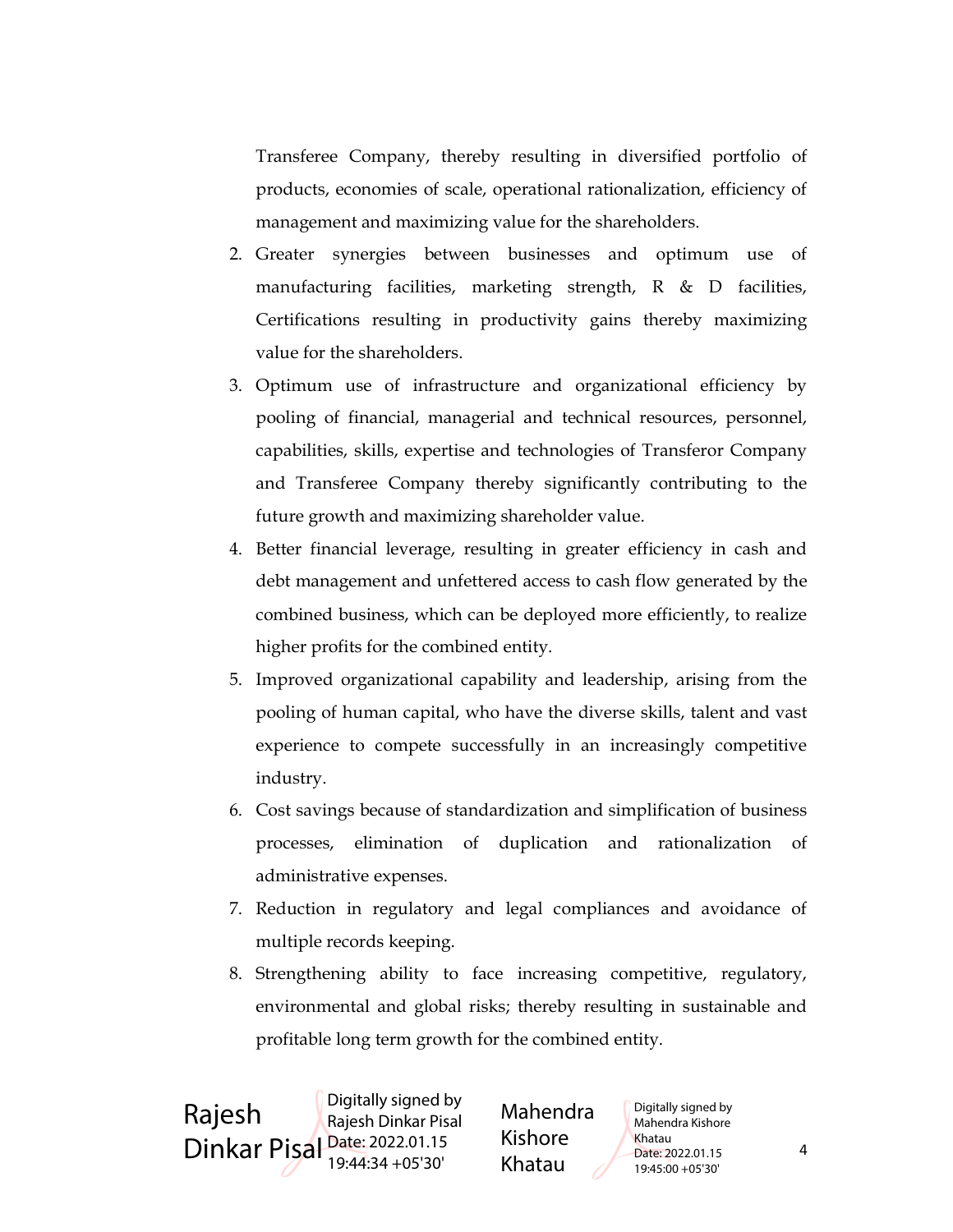In view of the aforesaid, the Board of Directors of the Transferor Company as well as the Board of Directors of the Transferee Company have considered and proposed the amalgamation of the entire undertaking and business of the Transferor Company with the Transferee Company. Accordingly, the Board of Directors of the Company have formulated this Scheme of Amalgamation for the transfer and vesting of the entire undertakings and business of the Transferor Company within and into the Transferee Company pursuant to the provisions of Sections 230 to 232 and other relevant provisions of the Act.

III) Further, under the Scheme, there is no arrangement proposed to be entered into with the creditors, either secured and / or unsecured creditors of the Transferor Company and / or the Transferee Company. No compromise is offered under this Scheme to any of the creditors of the Transferor Company and / or the Transferee Company. The liability towards the creditors of the Transferor Company and / or the Transferee Company under the Scheme, is neither being reduced nor being extinguished but shall be assumed and discharged by the Transferee Company in its ordinary course of business.

### IV) PARTS OF THE SCHEME

The Scheme is divided into following parts:

- Part I Deals with the definitions of the terms used in this Scheme, details of share capital of the Parties, and Date of Operation of this Scheme
- Part II– Deals with the Amalgamation of Transferor Company with the Transferee Company.
- Part III– Deals with general clauses, terms and conditions applicable to the Scheme.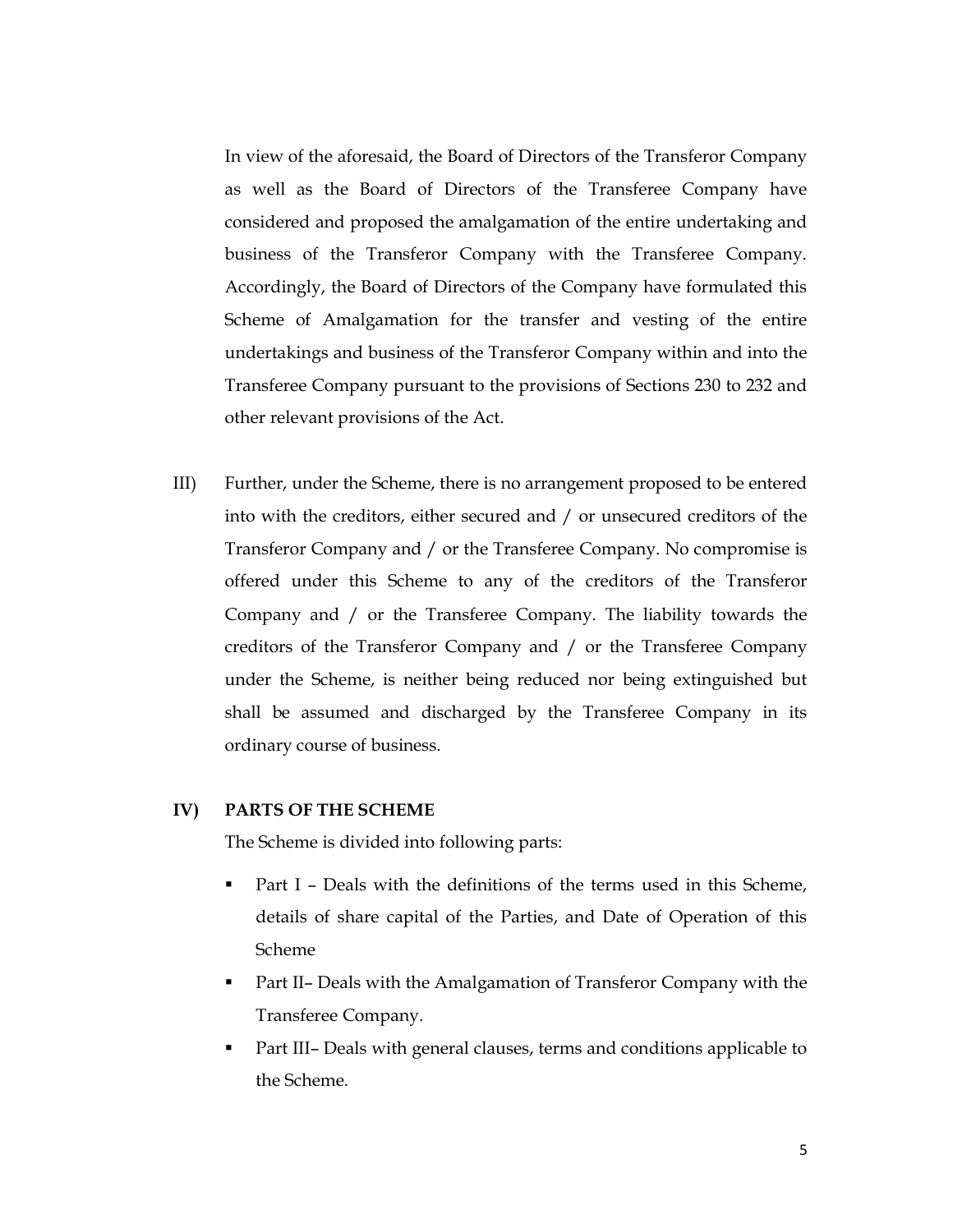#### PART – I

#### Definitions, Share Capital and Date of Operation of Scheme

#### 1. DEFINITIONS

In this Scheme, unless repugnant to the meaning or context thereof, the following expressions shall have the following meanings:

- 1.1. "Act" or "the Act" means the Companies Act, 2013 and shall include any statutory modifications, re-enactment or amendments thereof for the time being in force, and the rules and regulations made thereunder;
- 1.2. "Applicable Law(s)" means any statue, notification, bye laws, rules, regulations, guidelines, circulars or common law, policy, code, directives, ordinance, schemes, notices, orders or instructions enacted or issued or sanctioned by any Appropriate Authority including any modification or re-enactment thereof for the time being in force;
- 1.3. "Appointed Date" means April 01, 2021 or such other date as may be fixed or approved by Hon'ble National Company Law Tribunal;
- 1.4. "Appropriate Authority" means any national, state, provincial, local or similar governmental, statutory, regulatory, administrative authority, agency, commission, departmental or public body or authority, board, branch, tribunal or court or other entity authorized to make laws, rules, regulations, standards, requirements, procedures or to pass directions or orders, in each case having the force of law, or any non-governmental regulatory or administrative authority, body or other organization to the extent that the rules, regulations and standards, requirements, procedures or orders of such authority, body or other organization have the force of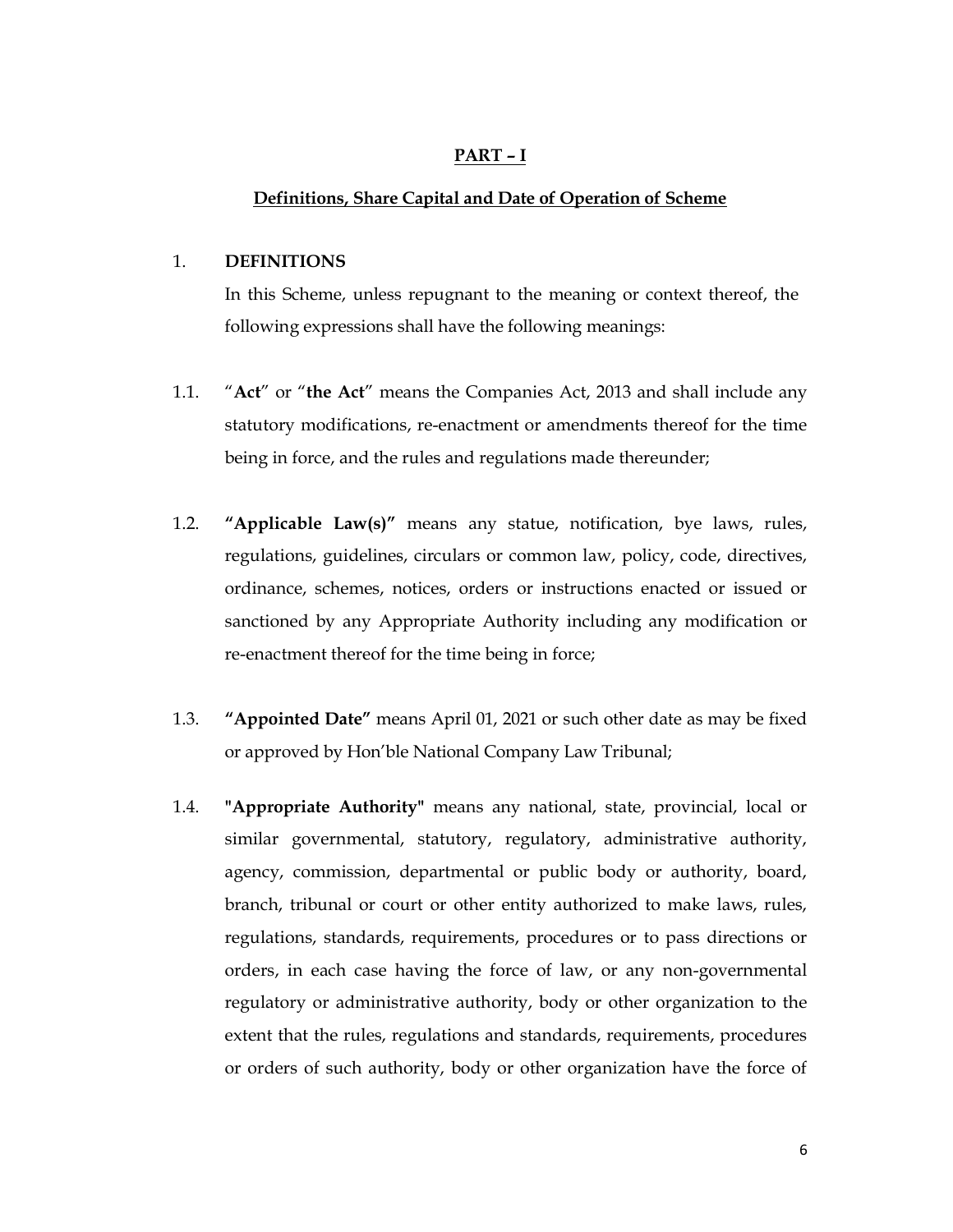law, or any stock exchange of India or any other country including the Registrar of Companies, Regional Director, Official Liquidator, Company Law Board, Competition Commission of India, Reserve Bank of India, Securities and Exchange Board of India, Stock Exchanges, National Company Law Tribunal and such other sectoral regulators or authorities as may be applicable;

- 1.5. "Board of Directors" or "Board" shall mean the Board of Directors of Transferor Company or Transferee Company, as the case may be or any committee thereof duly constituted, or any other person duly authorized by the Board for the purpose of this Scheme;
- 1.6. "Effective Date" means the last of the dates on which the authenticated copies or certified copies of the Order of NCLT under Sections 230-232 of the Act sanctioning the Scheme is filed with Registrar of Companies by the Transferor Company and Transferee Company. References in this Scheme to the date of "coming into effect of the Scheme" or "upon the Scheme becoming effective", or "effectiveness of the Scheme" and other similar expressions shall mean the Effective Date;
- 1.7. **"IT Act"** means the Income-tax Act, 1961, of India, including any statutory modifications, re-enactments or amendments thereof for the time being in force;
- 1.8. "Governmental Authority" or "Government Body" means any applicable central, state or local government, legislative body, regulatory or administrative authority, agency or commission or any court, tribunal, board, bureau or instrumentality thereof or arbitration or arbitral body having jurisdiction;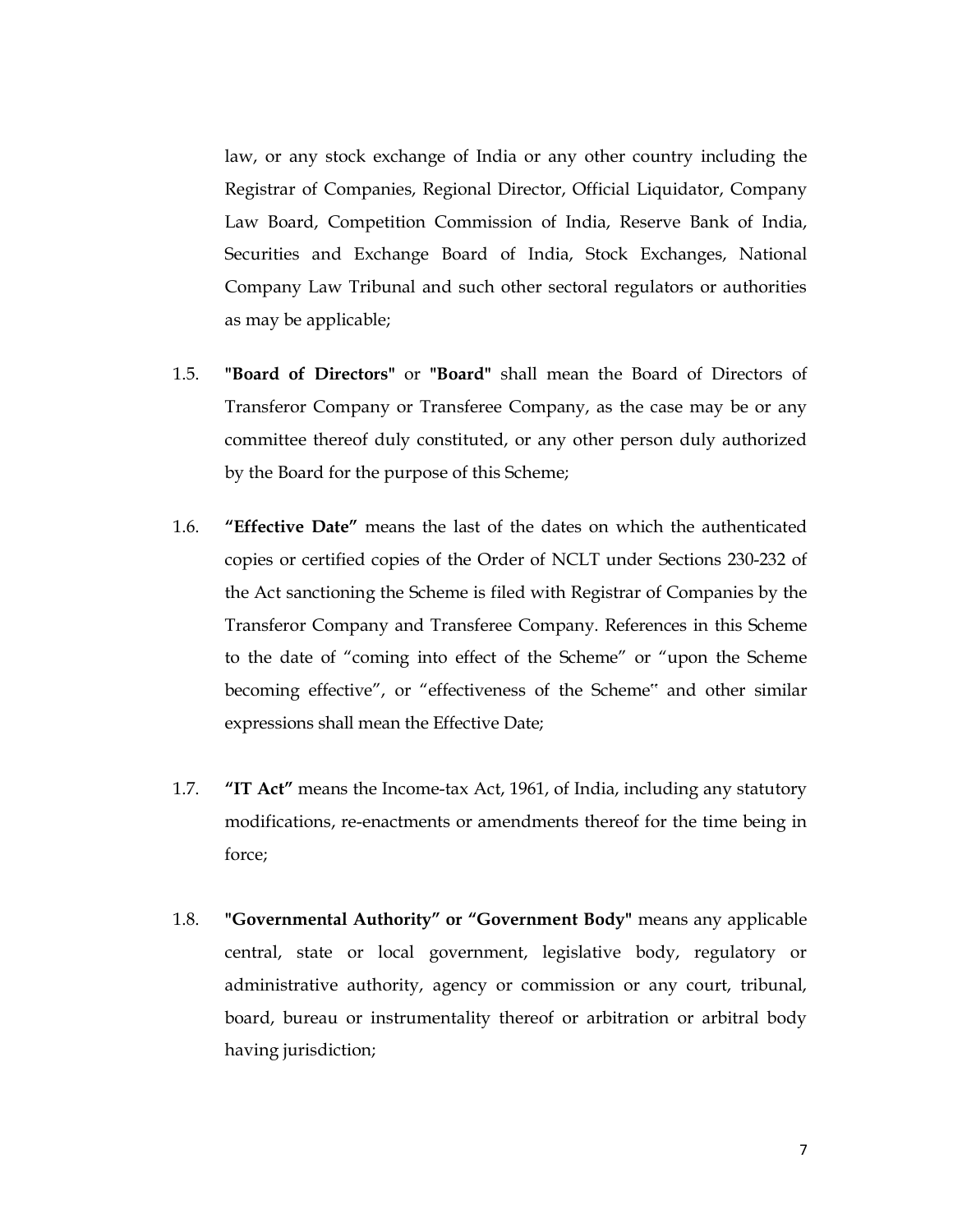- 1.9. "NCLT" or "the Tribunal" means the National Company Law Tribunal, Bench at Mumbai in relation to the Transferor Company and the Transferee Company.
- 1.10. "Parties" shall mean collectively the Transferor Company and the Transferee Company and "Party" shall mean each of them, individually;
- 1.11. "Record Date" means such date as may be mutually fixed by the Board of Directors of the Transferor Company and the Transferee Company for the purpose of reckoning names of Equity Shareholders of the Transferor Company, who shall be entitled to receive shares of the Transferee Company upon coming into effect of this Scheme;
- 1.12. "Registrar of Companies" means the Registrar of Companies in Mumbai;
- 1.13. "SAST Regulations" means the Securities and Exchange Board of India (Substantial Acquisition of Shares and Takeovers) Regulations, 2011, as amended from time to time;
- 1.14. "Scheme" or "the Scheme" or "this Scheme" or "Scheme of Merger by Absorption" or "Scheme of Amalgamation" means this Scheme of Amalgamation in its present form submitted to the NCLT or with any modification(s) made under Clause 21 of this Scheme or with such other modifications/amendments as the NCLT may direct;
- 1.15. "SEBI" means the Securities Exchange Board of India established under the Securities and Exchange Board of India Act, 1992.
- 1.16. "SEBI Circulars" means the circulars issued by Securities and Exchange Board of India in relation to the amalgamations and arrangements carried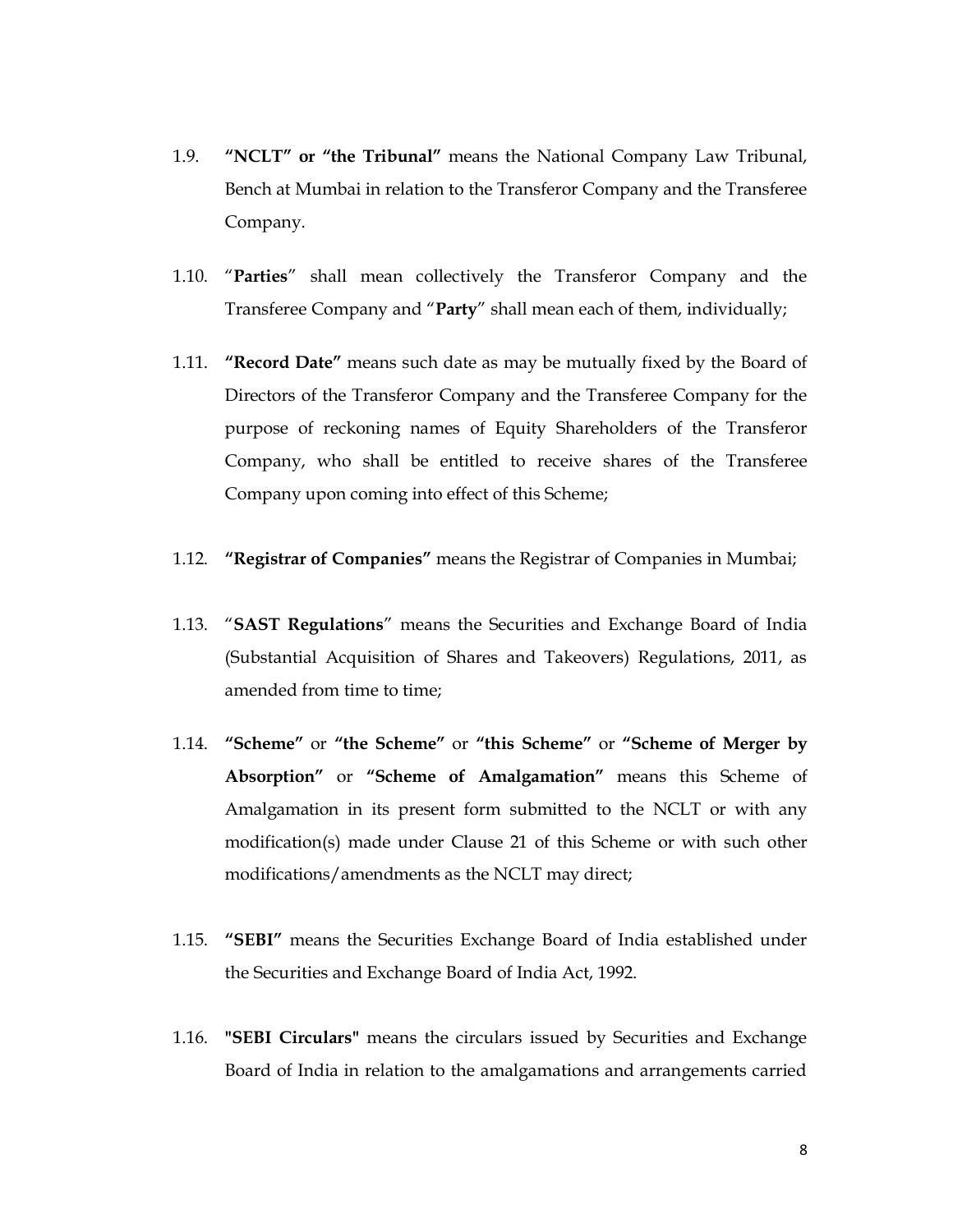out under the Act and shall inter-alia refer to SEBI Circular No. CFD/DIL3/CIR/2017/21 dated March 10, 2017 or SEBI Master Circular No. SEBI/HO/CFD/DIL1/CIR/P/2021/665 dated November 23, 2021, as amended from time to time.

- 1.17. "Stock Exchange" means the stock exchange where the Equity Shares of Transferor Company and Transferee Company are listed and admitted to trading, viz, BSE Limited;
- 1.18. "Tax Laws" means IT Act, Customs Act, 1962, Central Excise Act, 1944, Value Added Tax Act applicable to any state in which the Transferor Company and / or Transferee Company operate, Central Sales Tax Act, 1956, any other State Sales Tax / Value Added Tax laws, or Service Tax, Goods and Service Tax or other applicable laws/ regulations dealing with taxes/ duties/ levies/cess.
- 1.19. "Transferee Company" or "Indokem" means Indokem Limited having CIN L31300MH1964PLC013088 and registered office at Plot no. 410/411, Khatau House, Mogul Lane, Mahim, Mumbai – 400016.
- 1.20. "Transferor Company" or "Refnol" means Refnol Resins and Chemicals Limited having CIN L24200MH1980PLC023507 and registered office at Plot no. 410/411, Khatau House, Mogul Lane, Mahim, Mumbai – 400016.
- 1.21. "Undertaking" means and includes all the assets, properties, liabilities and the undertaking(s) and entire business(s) of the Transferor Company of whatsoever nature and kind and wherever situated, on a going concern basis, which shall include, without limitation:
	- i. all the assets and properties (whether movable or immovable, tangible or intangible, real or personal, in possession or reversion, corporeal or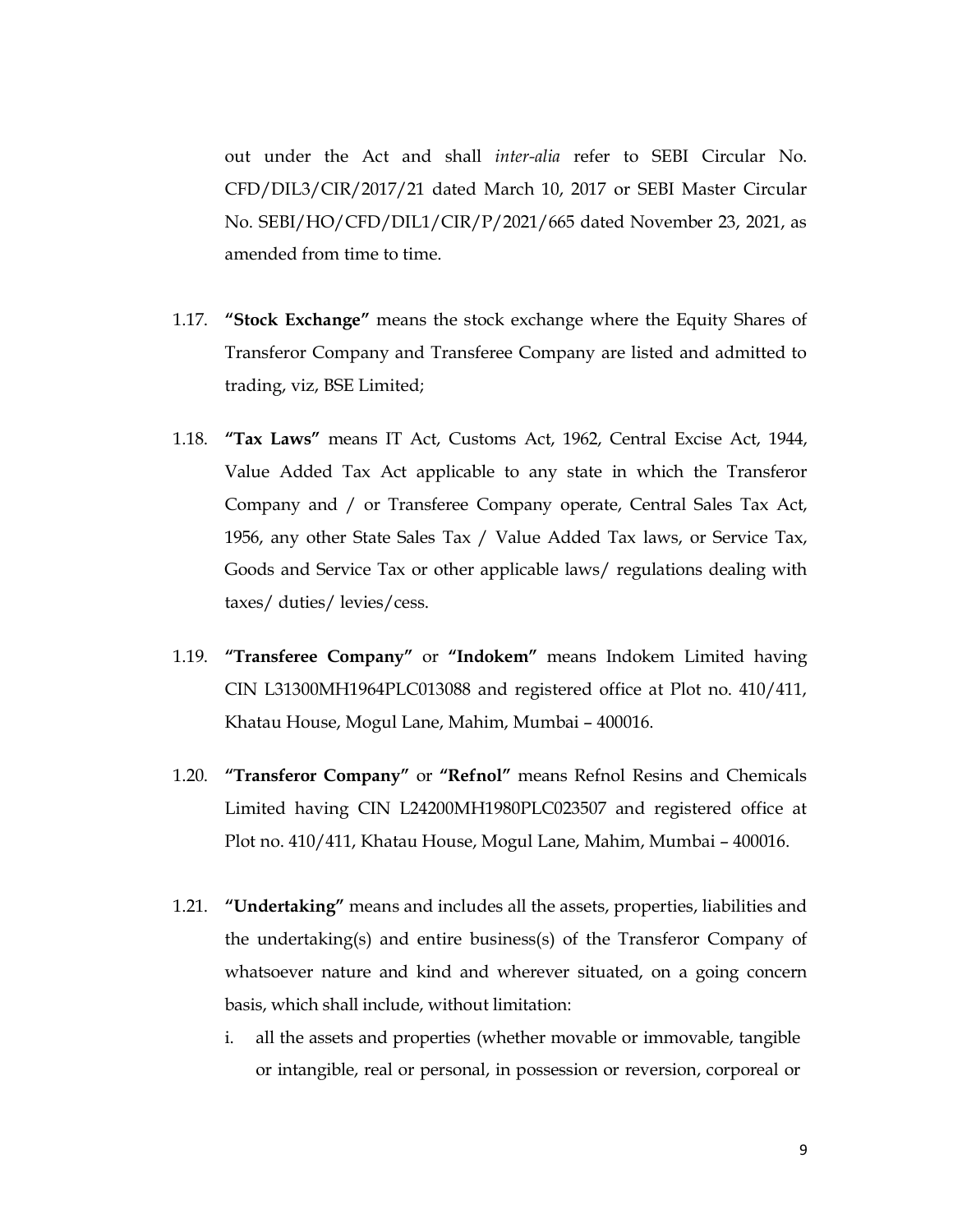incorporeal, present, future or contingent of whatsoever nature, whether or not appearing in the books of accounts) of the Transferor Company, including, without limitation, sheds, godowns, warehouses, offices, plant and machineries, equipment, interests, capital work-in progress, rolling stocks, installations, appliances, tools, accessories, freeholds, leasehold or any other title, interests or right in such immovable assets, buildings and structures, offices, residential and other premises, furniture, fixtures, office equipment, computers and all stocks;

- ii. all current assets including inventories, sundry debtors, receivables, cash and bank accounts (including bank balances), fixed deposits, loans and advances, actionable claims, bills of exchanges and debit notes of the Transferor Company;
- iii. all investments (including shares, scripts, stocks, bonds, debentures, debenture stock, units of mutual funds, overseas investments and other securities), including dividends declared or interest accrued thereon of the Transferor Company;
- iv. all rights or benefits, benefits of any deposit, receivables, claims against any vendor or advances or deposits paid by or deemed to have been paid by the Transferor Company, financial assets, benefit of any bank guarantees, performance guarantees and letters of credit, hire purchase contracts, lending contracts, rights and benefits under any agreement, benefits of any security arrangements or under any guarantee, reversions, powers, tenancies in relation to the office and / or residential properties for the employees or other persons, vehicles, guest houses, godowns, share of any joint assets and other facilities;
- v. all rights to use and avail of telephones, telexes, facsimile, email, internet, leased line connections and installations, utilities, electricity and other services, reserves, provisions, funds, benefits of assets or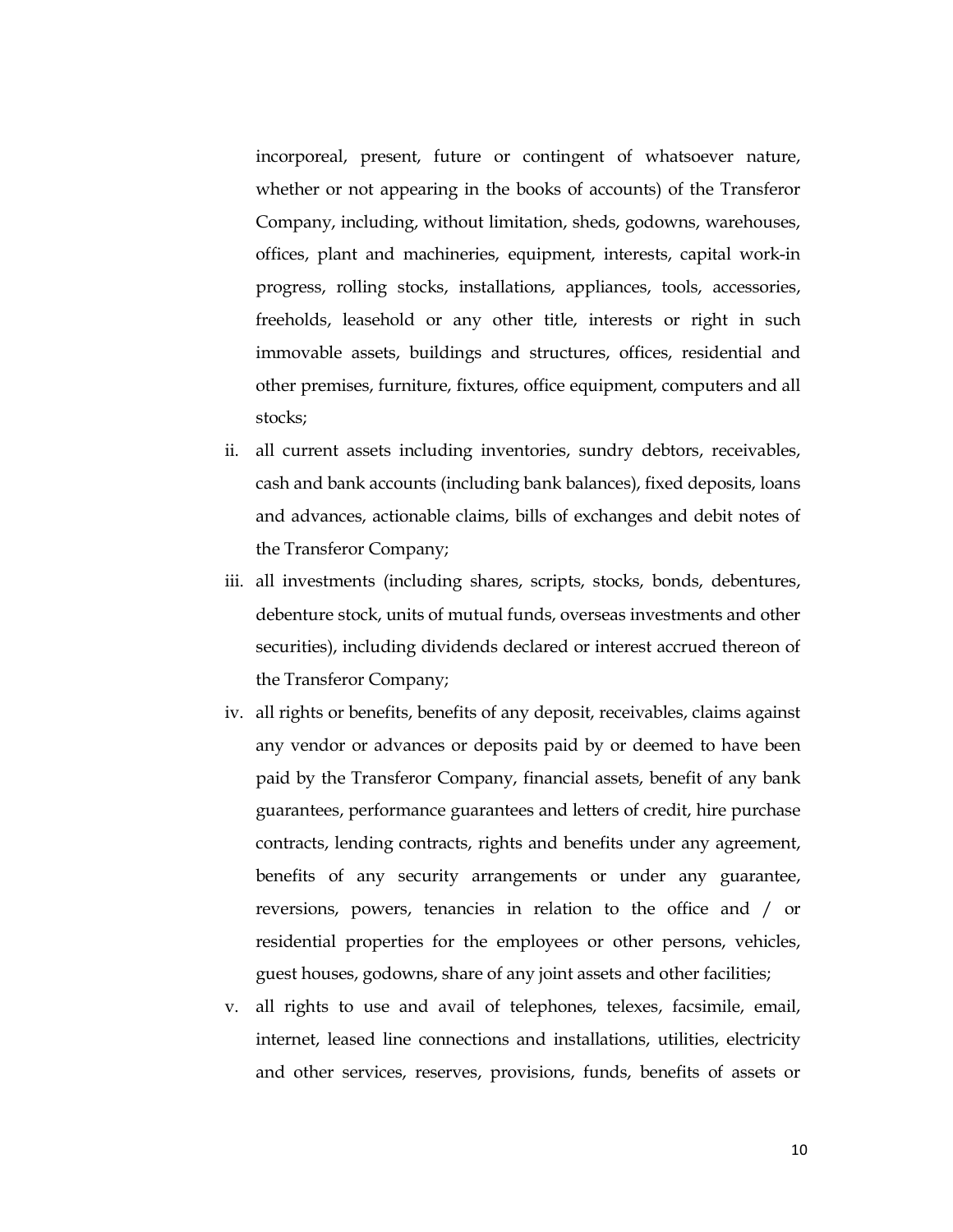properties or other interests held in trusts, registrations, contracts, engagements, arrangement of all kinds, privileges and all other rights, easements, liberties and advantages of whatsoever nature and wheresoever situated belonging to or in the ownership, power or possession and in the control of or vested in or granted in favor of or enjoyed by the Transferor Company or in connection with or relating to the said Transferor Company and all other interests of whatsoever nature belonging to or in the ownership, power, possession or the control of or vested in or granted in favor of or held for the benefit of or enjoyed by the Transferor Company;

- vi. all permissions, approvals, consents, subsidies, privileges, income tax benefits and exemptions, accumulated tax losses, unabsorbed depreciation, minimum alternate tax credits, indirect tax benefits and exemptions, all other rights, benefits and liabilities related thereto including licenses, powers and facilities of every kind, nature and description whatsoever, provisions and benefits of all agreements, contracts and arrangements and all other interests in connection with or relating to the Transferor Company;
- vii. all licenses (including but not limited to licenses granted by any government, statutory or regulatory bodies for the purpose of carrying on the business or in connection therewith), approvals, authorizations, permissions including municipal permissions, consents, registrations including import registrations, certifications, no objection certificates, quotas including import quotas, rights, permits including import permits, exemptions, subsidies, tax deferrals, credits (including Cenvat Credits, sales tax credits, Good and Service Tax credits and income tax credits), privileges, advantages and all other rights and facilities of every kind, nature and description whatsoever of the Transferor Company;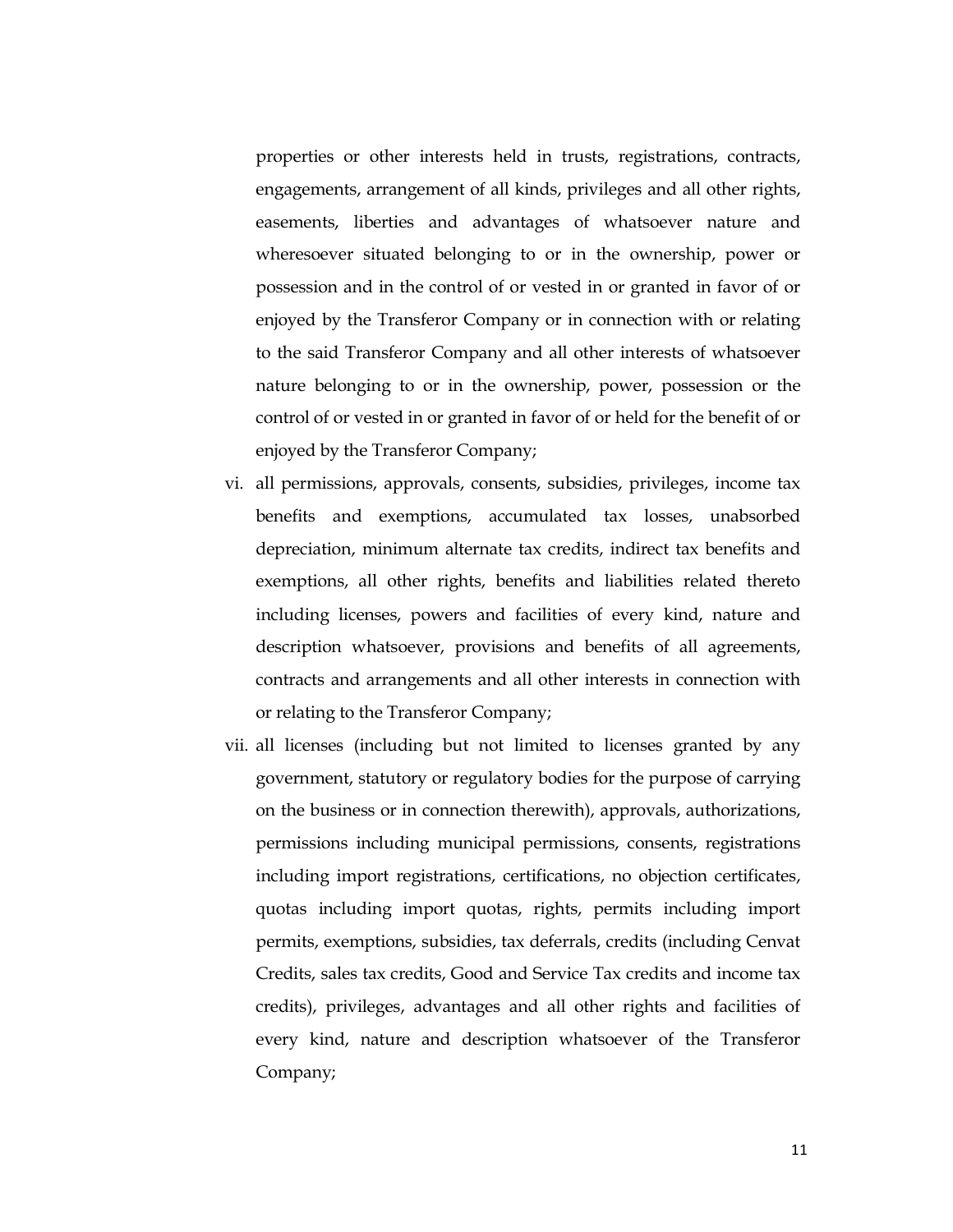- viii.all agreements, contracts, arrangements, understandings, engagements, deeds and instruments including lease / license agreements, tenancy rights, equipment purchase agreements, master service agreements, loan license agreements, third party manufacturing agreements and other agreements with the customers, purchase and other agreements / contracts with the supplier / manufacturer of goods / service providers and all rights, title, interests, claims and benefits there under of the Transferor Company;
- ix. all application monies, advance monies, earnest monies and / or security deposits paid or deemed to have been paid and payments against other entitlements of the Transferor Company;
- x. all debts, borrowings, obligations, duties and liabilities both present and future, whether provided for or not in the books of accounts or disclosed in the balance sheet of the Transferor Company, whether secured or unsecured, all guarantees, assurances, commitments and obligations of any kind, nature or description, whether fixed, contingent or absolute, asserted or un-asserted, matured or unmatured, liquidated or un-liquidated, accrued or not accrued, known or unknown, due or to become due, whenever or however arising (including, without limitation, whether arising out of any contract or tort based on negligence or strict liability) pertaining to the Transferor Company;
- xi. all intellectual property rights, registrations, trademarks, trade names, service marks, copyrights, patents, designs, goodwill, domain names, including applications for trademarks, trade names, service marks, copyrights, patents, designs and domain names, used by or held for use by the Transferor Company, whether or not recorded in the books of accounts of the Transferor Company, and other intellectual rights of any nature whatsoever (including applications for registrations of the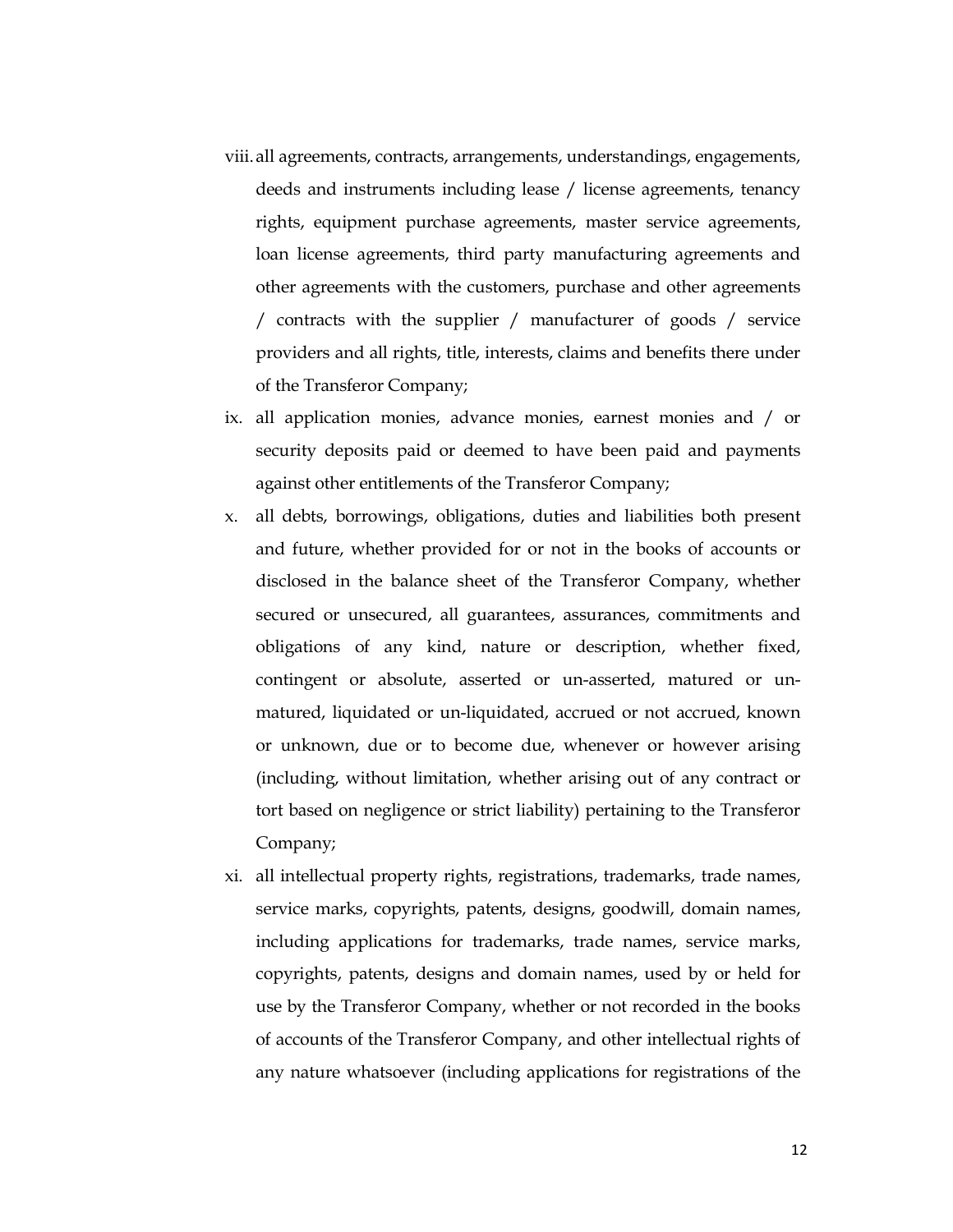same and the right to use such intellectual property rights), books, records, files, papers, engineering and process information, software licenses (whether proprietary or otherwise), drawings, computer programs, manuals, data, catalogues, quotations, list of present and former customers and suppliers, other customer information, customer credit information, customer pricing information and all other records and documents, whether in physical or electronic form relating to the business activities and operations of the Transferor Company, whether used or held for use by it; and

- xii. any and all permanent employees, who are on the payrolls of the Transferor Company, employees/personnel engaged on contract basis and contract labourers and interns/trainees, engaged by the Transferor Company, at its respective offices, branches or otherwise, and any other employees/personnel and contract labourers and interns/trainees hired by the Transferor Company.
- 2. In this Scheme, unless the context otherwise requires:
	- a) Words denoting the singular shall include the plural and vice versa;
	- b) Headings and bold typefaces are only for convenience and shall be ignored for the purpose of interpretation;
	- c) Reference to the word "include" or "including" shall be construed without limitation;
	- d) A reference to a clause, section or part is, unless indicated to the contrary, a reference to a clause, section or part of this Scheme;
	- e) Unless otherwise defined, the reference to the word "days" shall mean calendar days;
	- f) Reference to a document includes an amendment or supplement to, or replacement or novation of that document;
	- g) Word(s) and expression(s) elsewhere defined in the Scheme shall have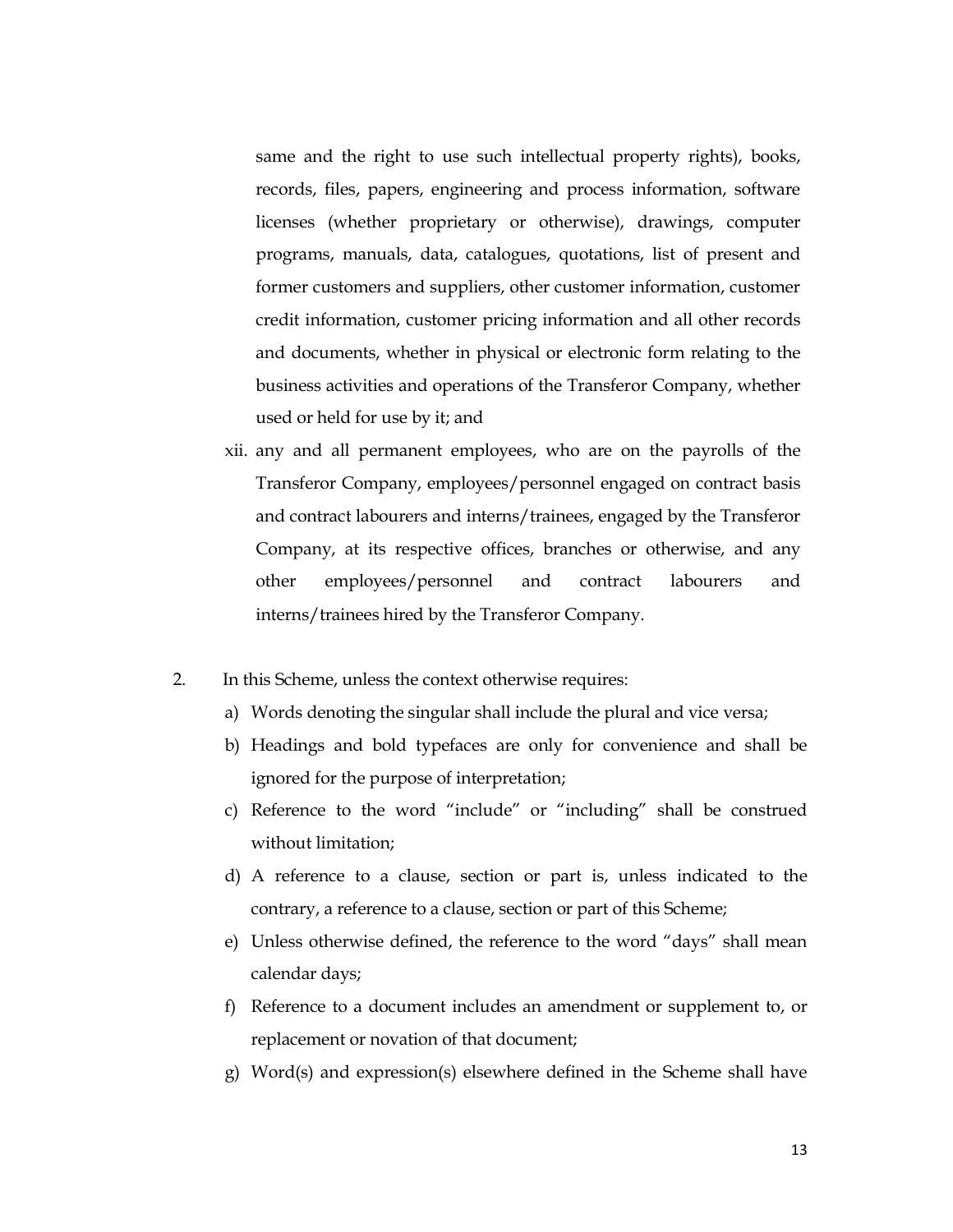the meaning(s) respectively ascribed to them; and

h) All terms and words used but not defined in this Scheme shall, unless repugnant or contrary to the context or meaning thereof, have the same meaning ascribed to them under the Act and other Applicable Laws.

# 3. DATE OF TAKING EFFECT AND OPERATIVE DATE

The Scheme set out herein in its present form or with any modification(s) approved or imposed or directed by the NCLT or in terms of this Scheme shall take effect from the Appointed Date but shall be operative from the Effective Date.

# 4. SHARE CAPITAL OF PARTIES

| Particulars                                          | <b>Amount (INR)</b> |
|------------------------------------------------------|---------------------|
| <b>Authorized Capital</b>                            |                     |
| 40,00,000 Equity Shares of Rs. 10 each               | 4,00,00,000         |
| Total                                                | 4,00,00,000         |
|                                                      |                     |
| <b>Issued</b>                                        |                     |
| 35,23,500 Equity Shares of Rs. 10 each               | 3,52,35,000         |
|                                                      |                     |
| Subscribed                                           |                     |
| 30,89,900 Equity Shares of Rs. 10 each fully paid-up | 3,08,99,000         |
| Add: 4,33,600 Equity Shares Forfeited Shares         | 21,68,000           |
| <b>Total</b>                                         | 3,30,67,000         |

4.1. The share capital of Transferor Company as on March 31, 2021 is as follows:

Subsequent to March 31, 2021 and upto the date of approval of the scheme by Board of Directors of Transferor Company, there has been no change in the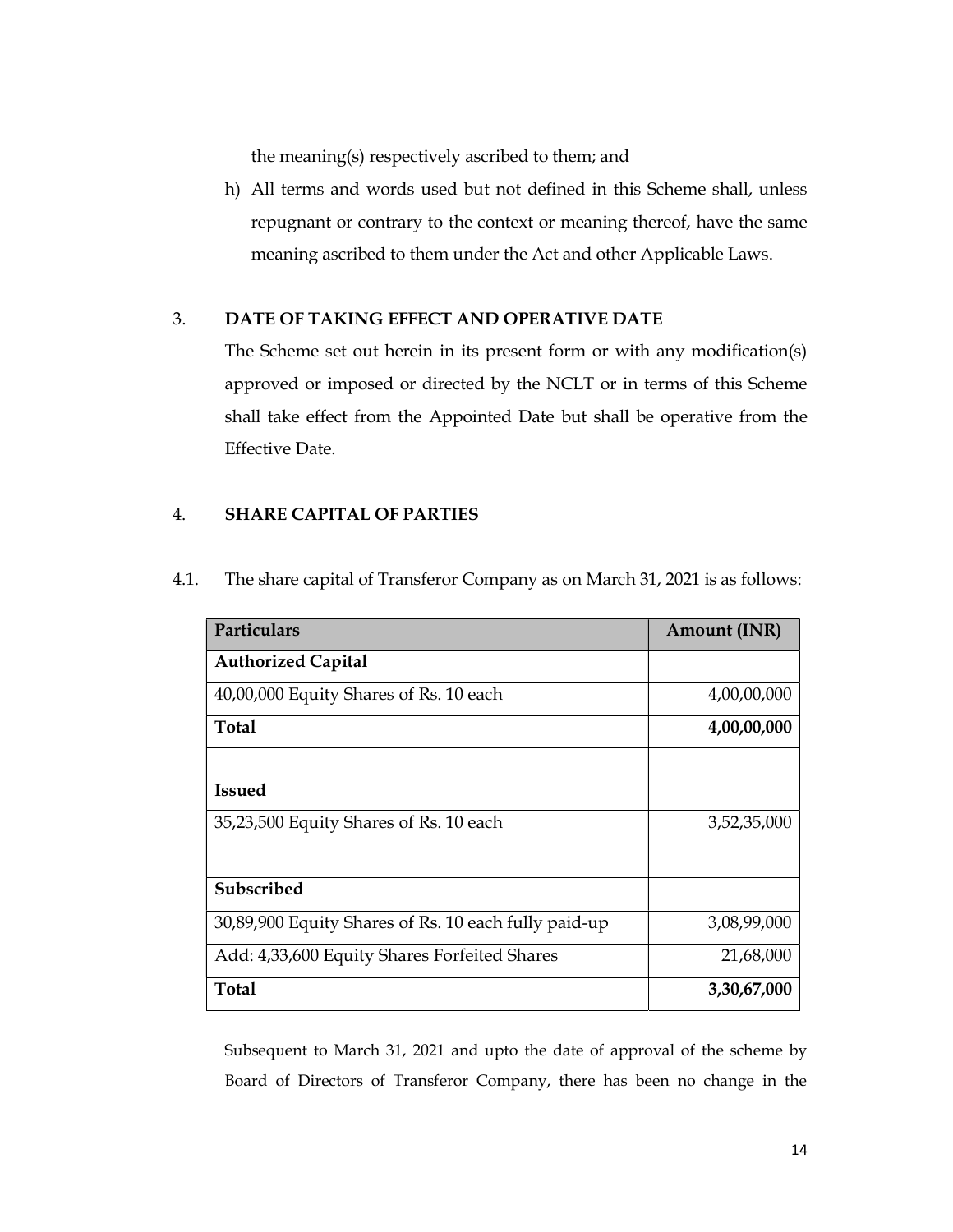authorized, issued, subscribed and paid-up share capital of the Transferor Company. The equity shares of the Transferor Company are listed on BSE Limited.

4.2. The share capital of Transferee Company, as on March 31, 2021 is as follows:

| Particulars                                       | <b>Amount (INR)</b> |
|---------------------------------------------------|---------------------|
| <b>Authorized Capital</b>                         |                     |
| 2,43,25,600 Equity Shares of Rs. 10 each          | 24,32,56,000        |
| 21,00,000 Preference Shares of Rs. 10 each        | 2,10,00,000         |
| <b>Total</b>                                      | 26,42,56,000        |
| Issued, Subscribed and Paid-up Capital            |                     |
| 2,43,25,600 Equity Shares of Rs. 10 each          | 24,32,56,000        |
| 20,70,975 8% Non-cumulative Redeemable Preference | 2,07,09,750         |
| Shares of Rs. 10 each                             |                     |
| <b>Total</b>                                      | 26,39,65,750        |

Subsequent to March 31, 2021 and upto the date of approval of the scheme by Board of Directors of Transferee Company, there has been no change in the authorized, issued, subscribed and paid-up share capital of the Transferee Company. The equity shares of the Transferee Company are listed on BSE Limited.

## PART – II

### Amalgamation of Transferor Company with the Transferee Company

## 5. Transfer and Vesting of Undertaking

5.1. Upon approval of this Scheme by the Tribunal and with effect from the Appointed Date, all properties, assets, liabilities and Undertaking(s) of the Transferor Company shall stand transferred to and vested in or deemed to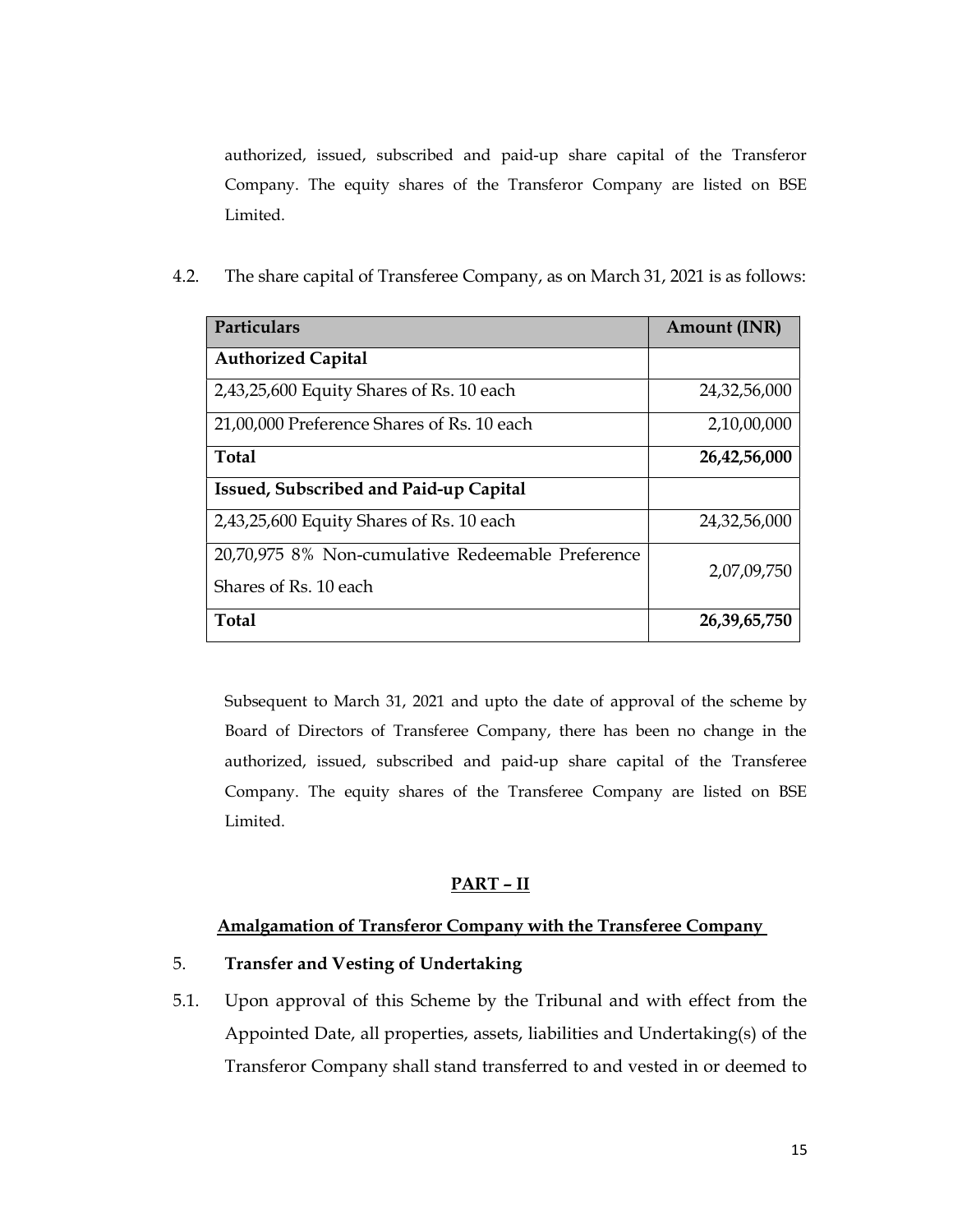be transferred to and vested in the Transferee Company under the provisions of Section 230 to 232 of the Act and all other applicable provisions, if any, of the Act and also in accordance with section 2(1B) of the IT Act, without any further deed or act, subject to existing charges or lis pendens, if any thereon, in favour of banks/financial institutions.

- 5.2. Upon approval of this Scheme by the Tribunal and with effect from the Appointed Date, all immovable property (Including but not limited to property situated at Plot no. 23, Phase III, G.I.D.C., Naroda, Ahmedabad – 382 330 (including land, buildings and any other immovable property) of the Transferor Company, whether freehold or leasehold, and any documents of title, rights, agreements to sell / agreements of sale and easements in relation thereto, shall stand vested in the Transferee Company, without any act or deed done by the Transferee Company, and without any approval or acknowledgement of any third party. With effect from the Appointed Date, the Transferee Company shall be entitled to exercise all rights and privileges and be liable to pay all taxes and charges and fulfil all obligations, in relation to or applicable to such immovable properties. The mutation / substitution of the title to such immovable properties shall be made and duly recorded in the name of the Transferee Company by the appropriate authorities pursuant to the sanction of the Scheme by the NCLT and in accordance with the terms hereof. The Transferor Company shall take all steps as may be necessary to ensure that lawful, peaceful and unencumbered possession, right, title, interest of its immovable property is given to the Transferee Company.
- 5.3. Notwithstanding anything contained in this Scheme, with respect to the immovable properties in the nature of land and buildings situated in India, whether owned or leased, for the purpose of, inter alia, payment of stamp duty, registration fees or other similar taxes or fees, if the Transferee Company so decides, the Transferor Company and Transferee Company,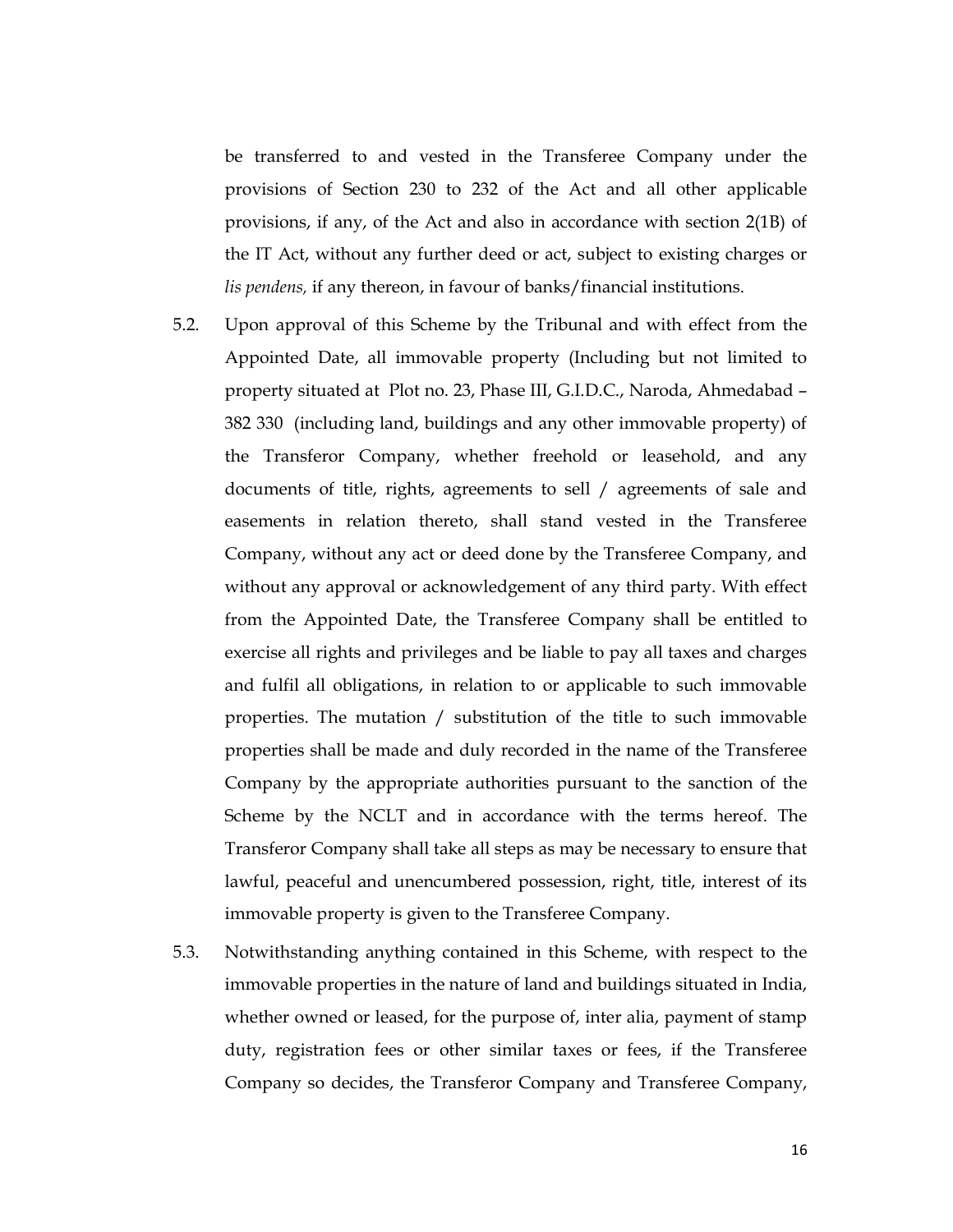whether before or after the Effective Date, may execute and register or cause to be executed and registered, separate deeds of conveyance or deeds of assignment of lease, as the case may be, in favour of the Transferee Company in respect of such immovable properties. Each of the immovable properties, only for the purposes of the payment of stamp duty, registration fees or other similar taxes or fees (if required under applicable law), shall be deemed to be conveyed at a value determined by the relevant authorities in accordance with the applicable circle rates. The transfer of such immovable properties shall form an integral part of this Scheme

- 5.4. All lease and license agreements, if any, entered into by the Transferor Company with landlords, owners and lessors in connection with the use of the assets of the Undertaking, together with security deposit, shall stand automatically transferred in favour of the Transferee Company on the same terms and conditions, subject to applicable law, without any further act, instruments, deed, matter or thing being made, done or executed. The Transferee Company shall continue to pay rent amounts as provided for in such agreement and shall comply with the other terms, conditions and covenants thereunder and shall also be entitled to refund of security deposits paid under such agreement by the Transferor Company.
- 5.5. Without prejudice to the generality of the foregoing, with effect from the Appointed Date, it is expressly provided that in respect of such of the assets of the Transferor Company that are movable in nature and / or are otherwise capable of transfer by manual or constructive delivery and / or endorsement and delivery or novation, the same shall be deemed to have been so transferred by Transferor Company and shall become the property of the Transferee Company in pursuance of the provisions of section 230 to 232 of the Act, without any further act, instrument, deed, matter or thing.
- 5.6. In respect of movables other than those dealt with in Clause 5.5 above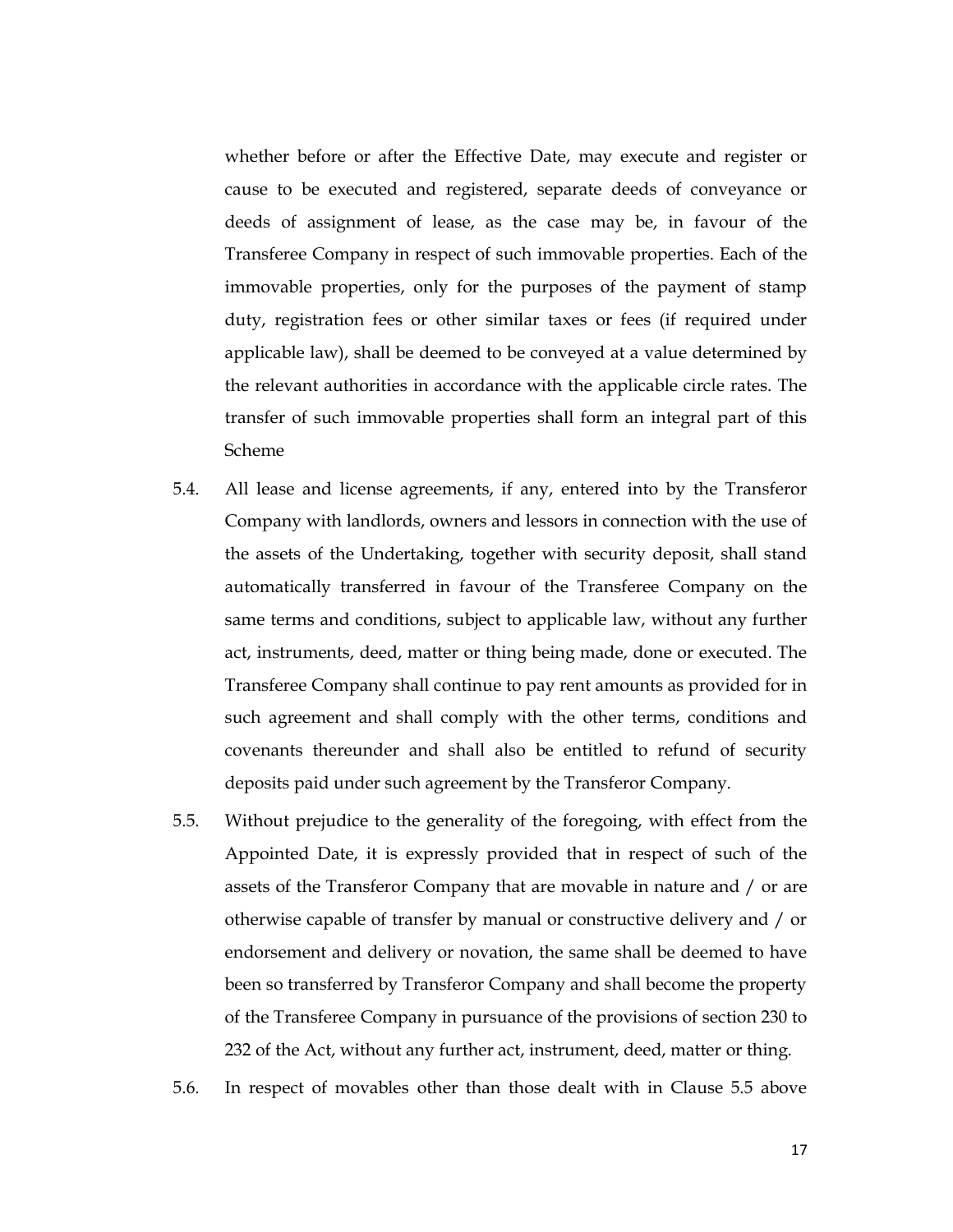including sundry debts, receivables, bills, credits, loans and advances, if any, whether recoverable in cash or in kind or for value to be received, bank balances, property development rights, investments (including overseas investments), earnest money and deposits with any Government, quasi Government, local or other authority or body or with any Company or other person, the same shall on and from the Appointed Date stand transferred to and vested in the Transferee Company without any notice or other intimation to the debtors (although the Transferee Company may, without being obliged, and if it so deems appropriate, at its sole discretion, give notice in such form as it may deem fit and proper, to each person, debtor, or depositee, as the case may be, that the said debt, loan, advance, balance or deposit stands transferred and vested in the Transferee Company).

5.7. Upon approval of this Scheme by the Tribunal and with effect from the Appointed Date, all liabilities relating to and comprised in the Undertaking of Transferor Company including all secured and unsecured debts (whether in Indian rupees or foreign currency), sundry creditors, liabilities (including contingent liabilities), duties and obligations and undertakings of the Transferor Company of every kind, nature and description whatsoever and howsoever arising, raised or incurred or utilised for its business activities and operations, shall, stand transferred to and vested in or deemed to be transferred to and vested in the Transferee Company under the provisions of Sections 230 to 232 of the Act and other applicable provisions, if any, of the Act, without any further act, instrument, deed, matter or thing.

5.8. The transfer and vesting as aforesaid shall be subject to subsisting charges, if any, in respect of any assets of Transferor Company. PROVIDED always that the Scheme shall not operate to enlarge the security for any loan, deposit or facility availed by the Transferor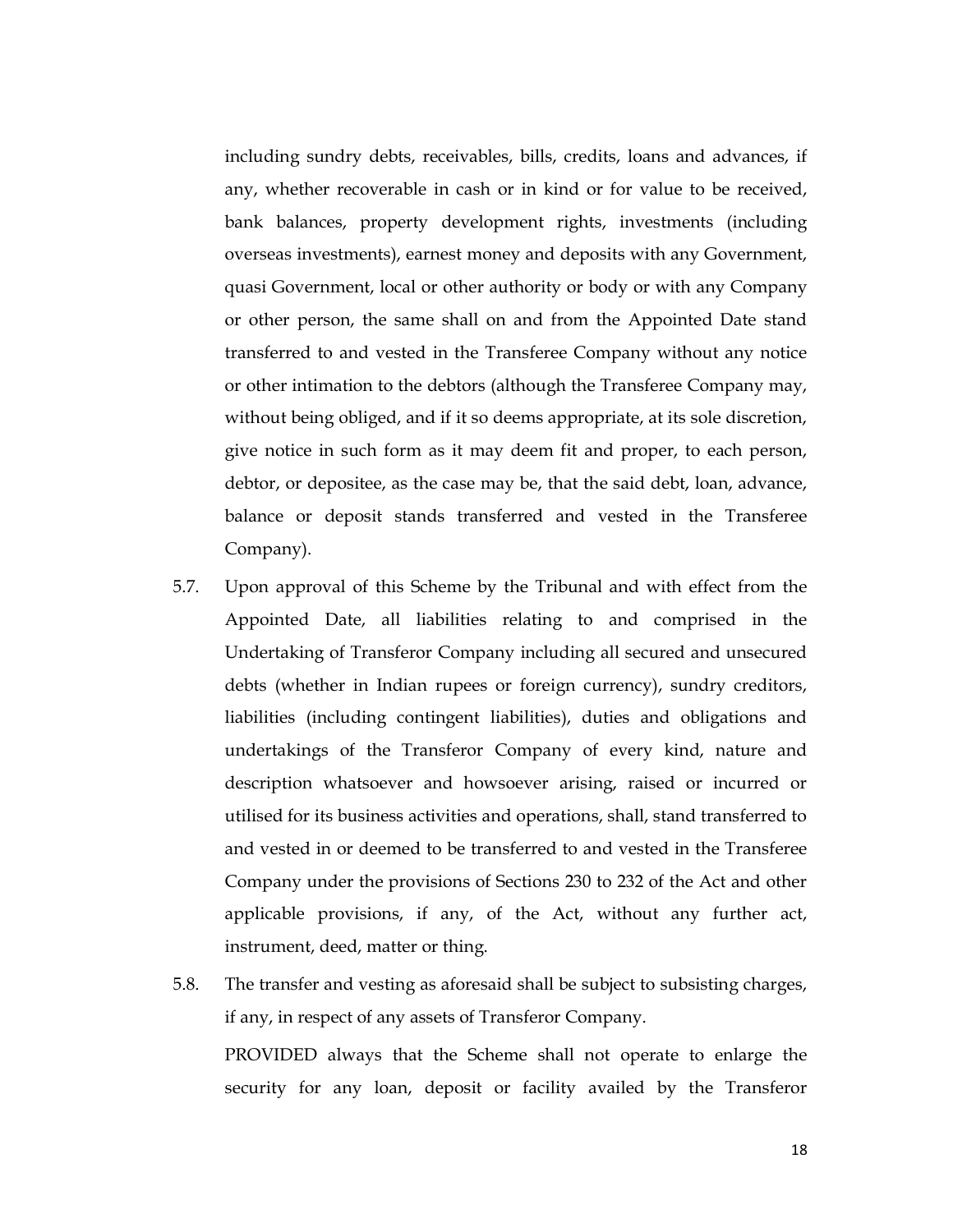Company and Transferee Company shall not be obliged to create any further or additional security in relation to subsisting charges, if any, thereof after the date of approval of this Scheme by the NCLT or otherwise.

- 5.9. Upon the Scheme becoming effective, all staff, workmen and employees as detailed under Clause 1.21(xii) above in relation to the Transferor Company shall become the staff, workmen and employees of the Transferee Company, without any further act or deed to be done by the Transferor Company or the Transferee Company.
- 5.10. Upon approval of the Scheme by the Tribunal, the Transferee Company shall, if so required under any law or otherwise, execute deeds of confirmation or other writings or arrangement with any party to any contract or arrangement to which the Transferor Company is a party in order to give formal effect to the above provisions. The Transferee Company shall be deemed to be authorized to execute any such writings on behalf of the Transferor Company to carry out or perform all such formalities or compliances referred to above on part of the Transferor Company.
- 5.11. Pursuant to this Scheme becoming effective, the Transferee Company shall be entitled to secure the record of the change in the legal ownership upon the vesting of the assets of the Transferor Company in accordance with the provisions of Sections 230 to 232 of the Act. The Transferor Company and the Transferee Company shall be jointly and severally authorized to execute any writings and / or carry out any formalities or compliance in this regard.
- 5.12. All taxes, duties, cess payable by the Transferor Company including all or any refunds / credit / claims pertaining to the period prior to the Appointed Date shall be treated as the liability or refunds / credit / claims, as the case may be, of the Transferee Company.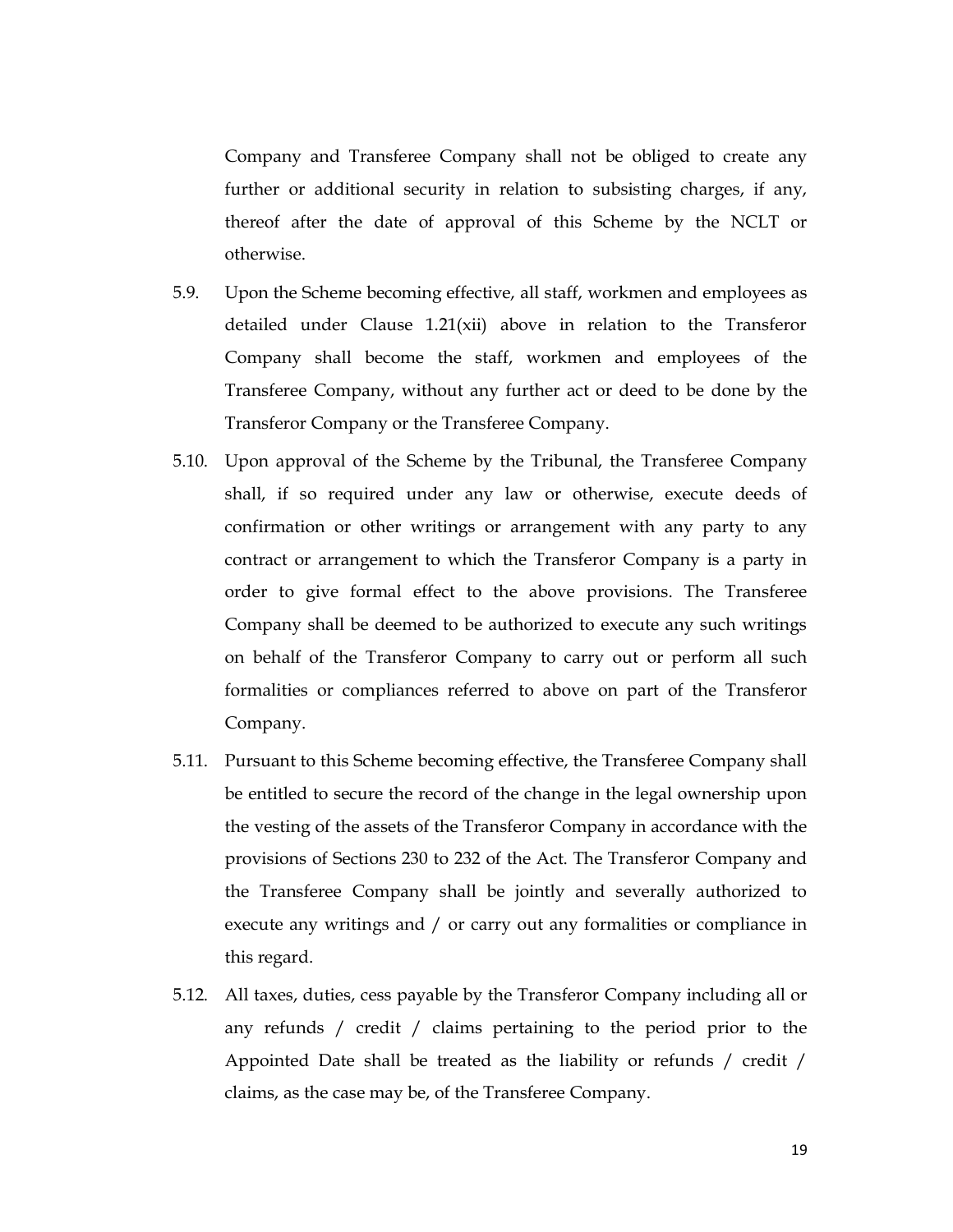- 5.13. All the licenses, permits, quotas, approvals, permissions, registrations, incentives, tax deferrals and benefits (including tax benefits), subsidies, concessions, grants, rights, patents, claims, leases, tenancy rights, liberties, special status and other benefits or privileges enjoyed or conferred upon or held or availed of by the Transferor Company and all rights and benefits that have accrued or which may accrue to the Transferor Company, whether before or after the Appointed Date, shall, under the provisions of Sections 230 to 232 of the Act and all other applicable provisions of the Act, if any, without any further act, instrument or deed, cost or charge be and stand transferred to and vest in or be deemed to be transferred to and vested in and be available to the Transferee Company so as to become as and from the Appointed Date licenses, permits, quotas, approvals, permissions, registrations, incentives, tax deferrals and benefits (including tax benefits), subsidies, concessions, grants, rights, claims, leases, tenancy rights, liberties, special status and other benefits or privileges of the Transferee Company and shall remain valid, effective and enforceable on the same terms and conditions.
- 5.14. All the Insurance policies registered in the name of the Transferor Company which are active as on the date of approval of the Scheme by the Tribunal and which can be transferred/assigned shall, pursuant to the provisions of Section 230 to 232 of the Act, without any further act, instrument or deed, be and stand transferred to and vested in and or be deemed to have been transferred to and vested in and be available to the benefit of the Transferee Company and accordingly, the insurance Companies shall record the name of the Transferee Company in all the insurance policies registered in the name of the Transferor Company so as to ensure that all the rights and privileges under all such policies available to the Transferor Company and / or to any other person/director/employee of such Transferor Company, whether in the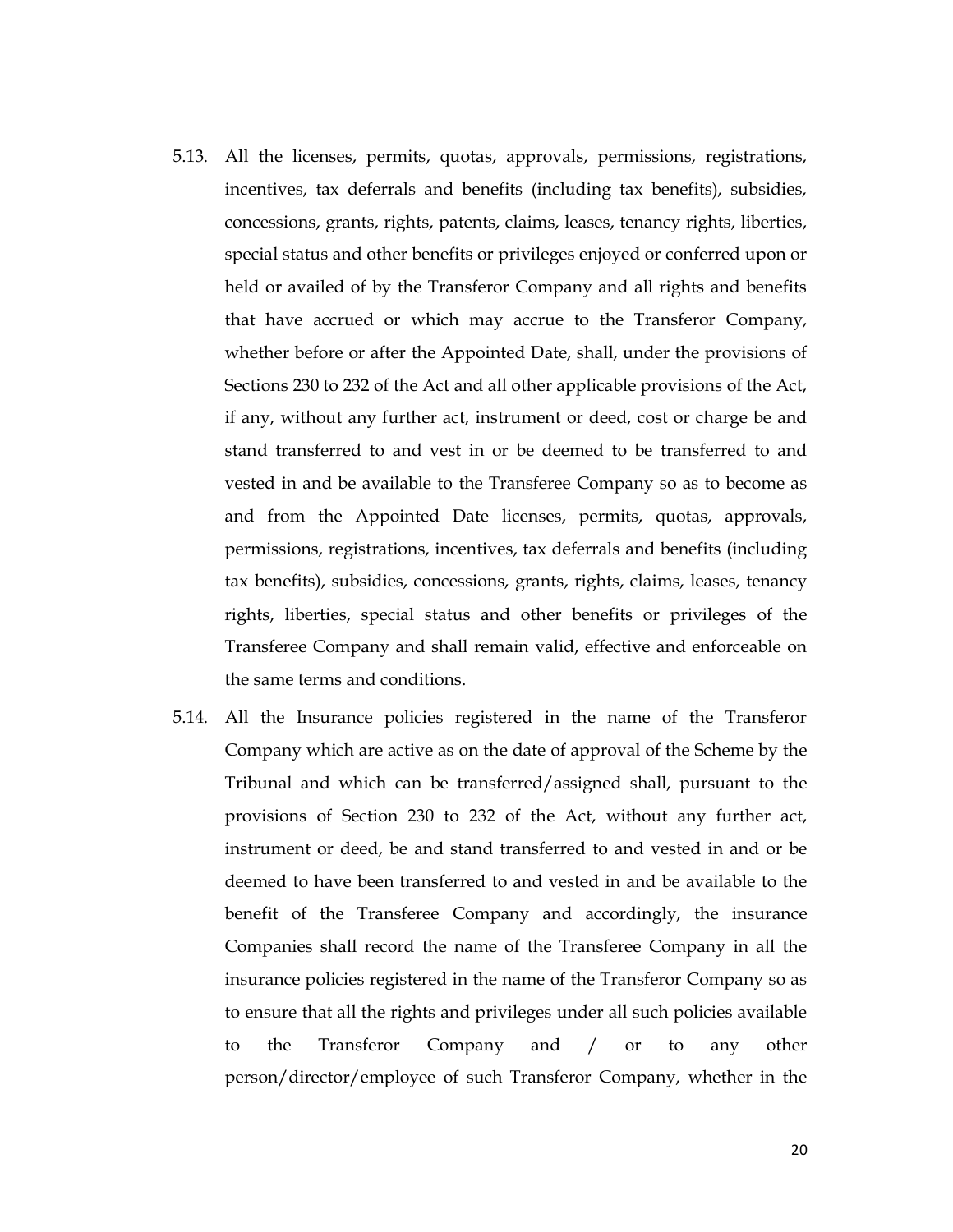capacity of the Policy Holder or Owner or Insured or the Beneficiary, as the case may be, be available to the benefit of the Transferee Company and / or to any other person/director/employee of Transferee Company, as the case may be, on the same terms and conditions as they were applicable to the Transferor Company concerned and upon such transfer/assignment, all such policies shall be effective in favour of the Transferee Company as if instead of the Transferor Company, the Transferee Company had been a party or beneficiary thereto. However, for the insurance policies which do not permit such transfer/assignment, the Transferee Company may make fresh application(s) to the concerned authority/insurance Company(ies) on such terms and conditions as may be prescribed. It is hereby clarified that all the costs and / or expenses and / or premiums in relation to the transfer/assignment/of the insurance policies in the name of Transferor Company shall be borne by the Transferee Company and the Transferor Company shall have no further obligations in this regard.

- 5.15. All the brands and trademarks (including logo and right to use the trademarks) of the Transferor Company including registered and unregistered trademarks, along with all rights of commercial nature including attached goodwill, title, interest, labels and brand registrations, copyrights, trademarks, and all such other industrial and intellectual property rights of whatsoever nature shall stand transferred to and vest in and deemed to be transferred to and vested in the Transferee Company. The Transferee Company shall take such actions as may be necessary and permissible to get the same transferred and / or registered in the name of the Transferee Company.
- 5.16. Upon approval of this Scheme by the Tribunal and with effect from the Appointed Date, all existing and future incentives, un-availed credits and expenditures, exemptions and deductions, benefit of carried forward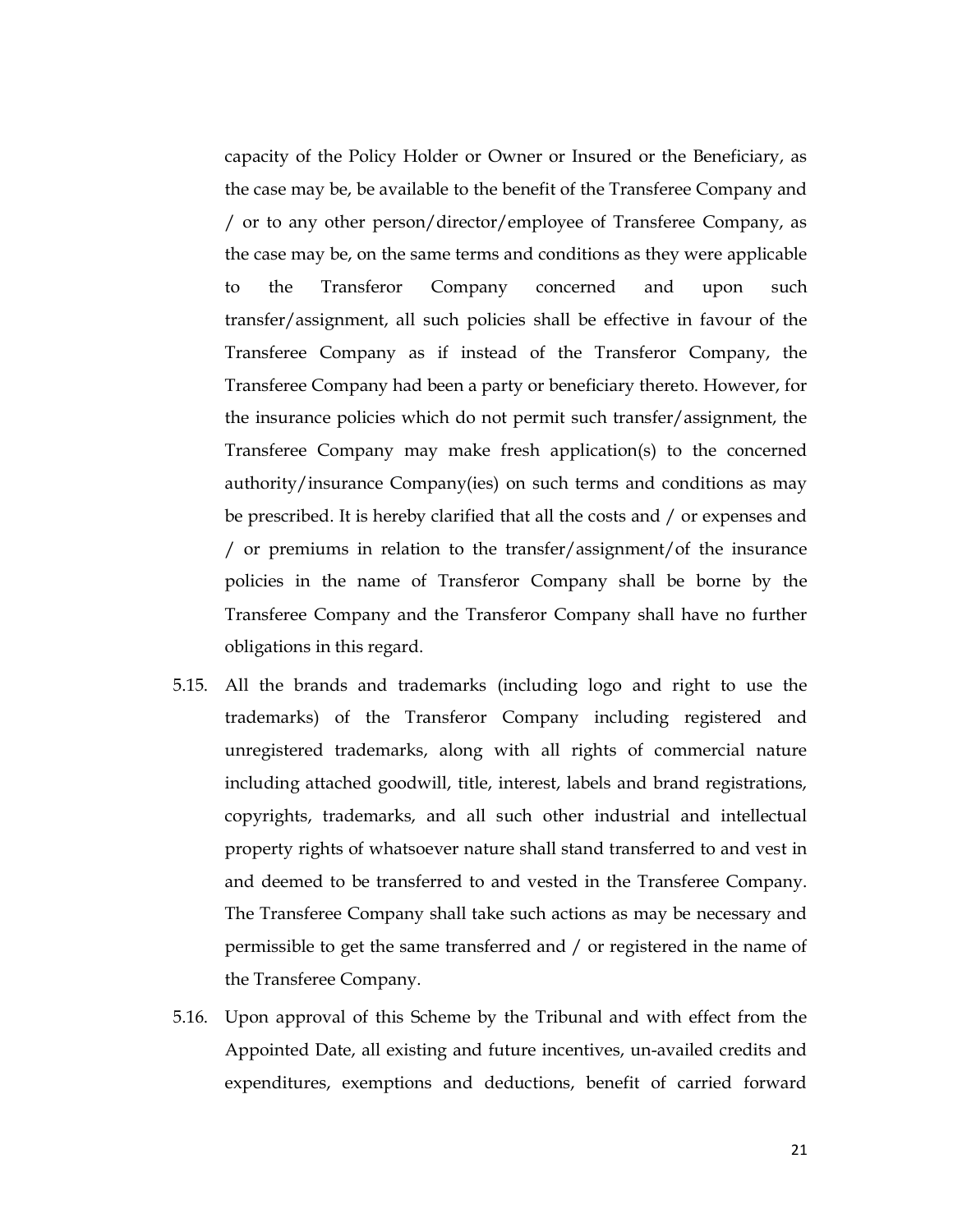losses and other statutory benefits, including in respect of income tax (including MAT credit under the IT Act), excise (including Modvat / Cenvat), customs, VAT, sales tax, service tax, GST including the IGST input tax credit, CGST input tax credit and SGST input tax credit for the registrations of the Transferor Company in all the states, to which the Transferor Company are entitled to shall be available to and vest in the Transferee Company and deemed to be available to and vested in the Transferee Company.

- 5.17. The Transferee Company shall file relevant intimations, for the record of the statutory authorities signifying the transfer of the assets / properties including but not limited to permissions, approvals, consents, sanctions, remissions, special reservations, incentives, concessions and other authorizations of the Transferor Company.
- 5.18. It is hereby clarified that all assets and liabilities appearing in the books of account of the Transferor Company as on the Appointed Date which are set forth in the closing balance sheet of the Transferor Company as of the opening of business hours on the Appointed Date shall be transferred to Transferee Company.
- 5.19. The Transferee Company shall, under the provisions of the Scheme be deemed to be authorized to execute any such writings on behalf of the Transferor Company, to implement and carry out all formalities and compliances, if required, referred to above.

## 6. LEGAL, TAXATION AND OTHER PROCEEDINGS

6.1. Upon coming into effect of this Scheme, all suits, actions and other proceedings including legal and taxation proceedings, (including before any statutory or quasi-judicial authority or Tribunal or Court authorities as the case be) by or against the Transferor Company pending on the Effective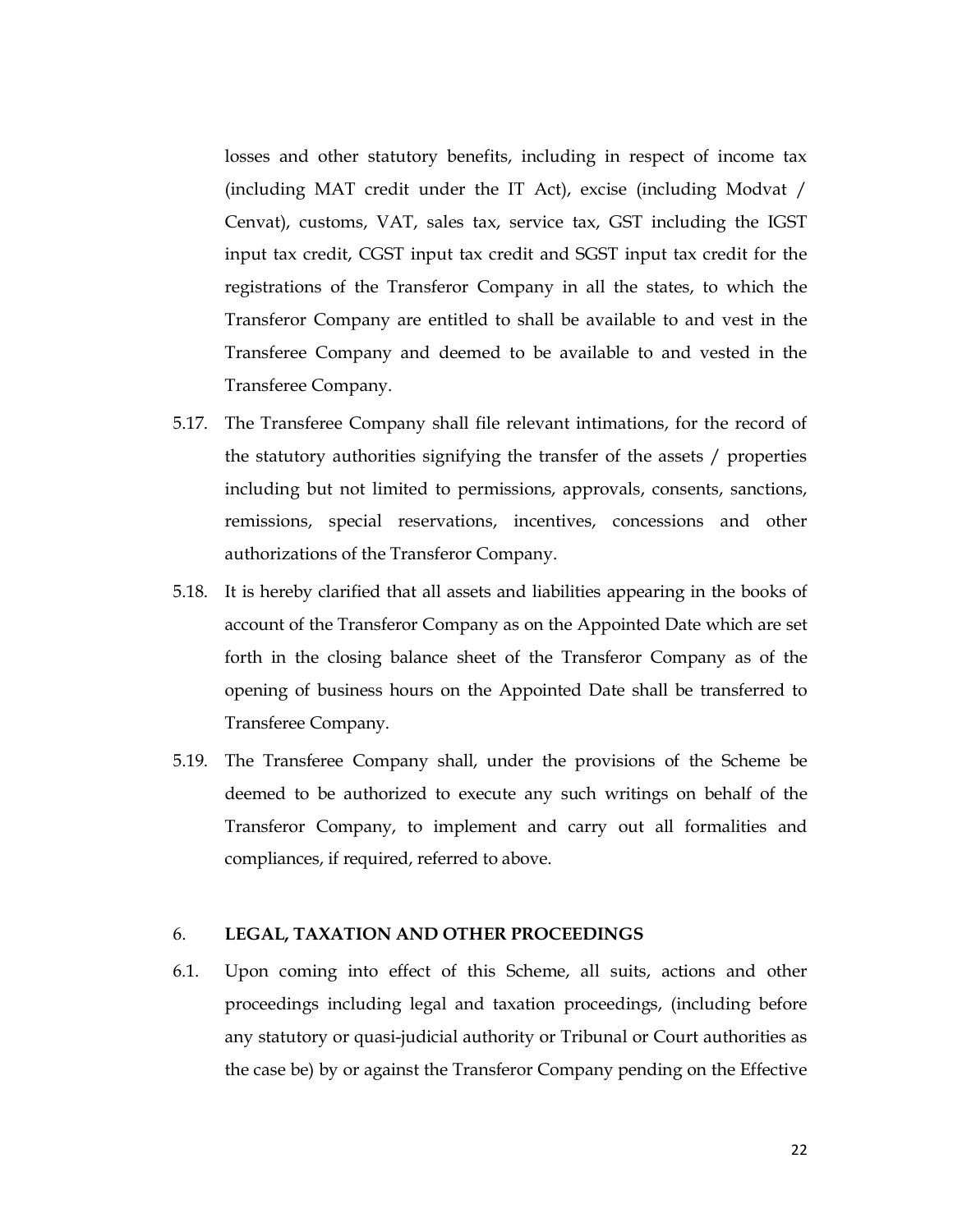Date shall be continued and / or enforced by or against the Transferee Company as effectually and in the same manner and to the same extent as if the same had been instituted by or against the Transferee Company.

- 6.2. If any suit, appeal or other proceeding of whatever nature by or against the Transferor Company is pending, the same shall not abate or be discontinued or in any way be prejudicially affected by reason of or by anything contained in this Scheme, but the said suit, appeal or other legal proceedings may be continued, prosecuted and enforced by or against the Transferee Company, as the case may be, in the same manner and to the same extent as it would or might have been continued, prosecuted and enforced by or against the Transferor Company as if this Scheme had not been made.
- 6.3. In case of any litigation, suits, recovery proceedings which are to be initiated or may be intimated against the Transferor Company, Transferee Company shall be made party thereto and any payment and expenses made thereto shall be the liability of the Transferee Company.

#### 7. CONTRACTS, DEEDS AND OTHER INSTRUMENTS

7.1. Upon coming into effect of this Scheme and subject to the provisions of this Scheme, all contracts, including contracts for tenancies and licenses, deeds, bonds, agreements, incentives, benefits, exemptions, entitlements, arrangements, escrow arrangements and other instruments of whatsoever nature in relation to the Transferor Company to which the Transferor Company is a party or to the benefit of which the Transferor Company may be eligible and which are subsisting or having effect immediately before the Effective Date, shall be in full force and effect on or against or in favour, as the case may be, of the Transferee Company and may be enforced as fully and effectually as if, instead of the Transferor Company,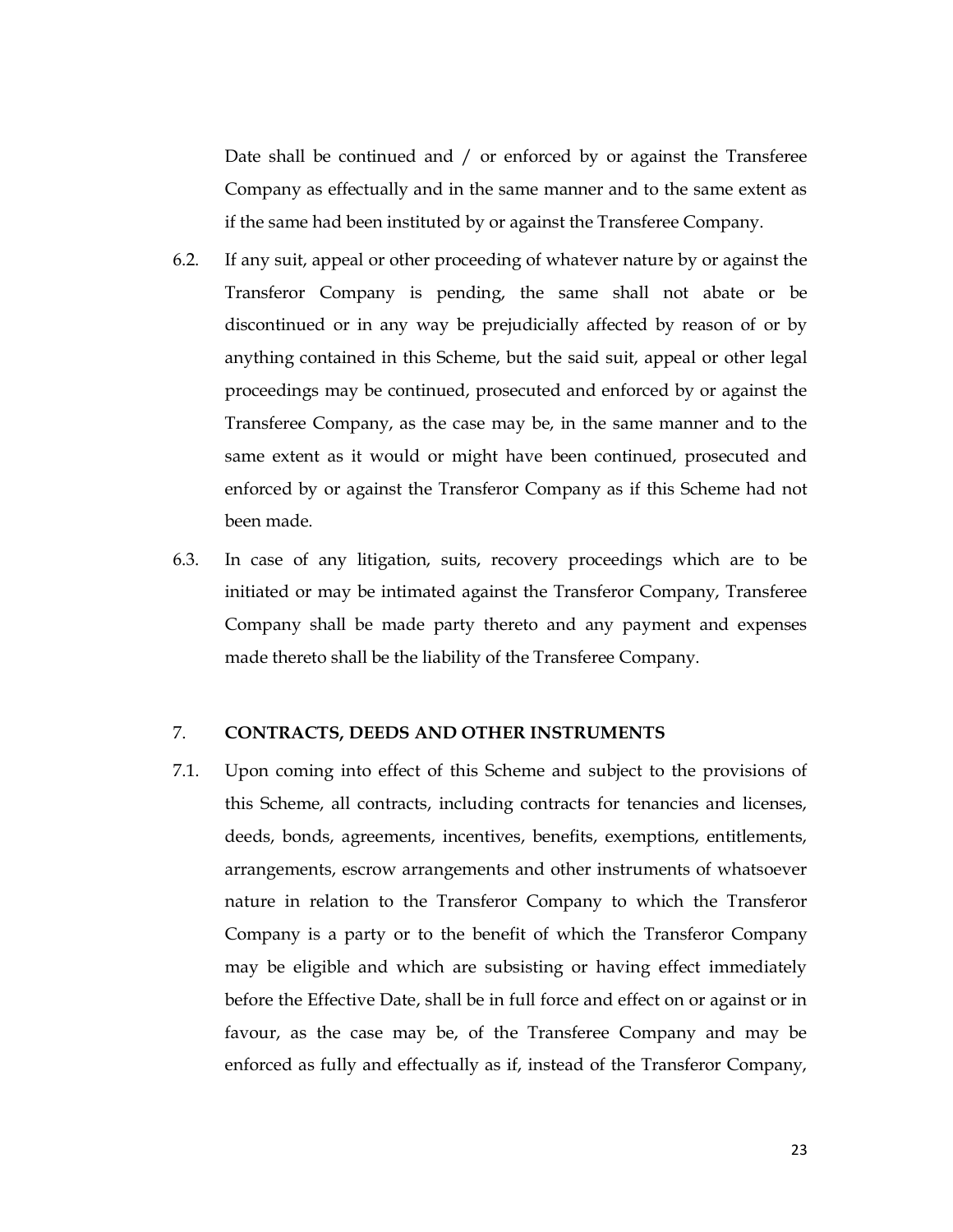the Transferee Company had been a party or beneficiary or obligee thereto.

- 7.2. The Transferee Company may, at any time after coming into effect of this Scheme in accordance with the provisions hereof, if so required, under any law or otherwise, execute deeds, confirmations or other writings, confirmations or novations or tripartite arrangements with any party to any contract or arrangements to which the Transferor Company is a party or any writings as may be necessary to be executed in order to give formal effect to the above provisions.
- 7.3. On the Scheme becoming effective, such contracts / escrow arrangements / deeds / any other arrangements shall stand transferred to or deemed to be transferred to the Transferee Company without any further act or instrument or deed and further it shall not be necessary to obtain the consent of any third party or other person who is party to any such contract / escrow arrangements / deeds / any other arrangements.

#### 8. CONDUCT OF BUSINESS UNTIL AND AFTER EFFECTIVE DATE

- 8.1. With effect from the Appointed Date and upto and including the Effective Date, the Transferor Company shall carry on and be deemed to have carried on its business and activities and shall be deemed to have held and stood possessed of and shall hold and stand possessed of its entire business for and on account of and in trust for the Transferee Company;
	- i. Carry on the business, in either name as the circumstances may be, for those unfinished or incomplete business, contracts, transactions which may be necessary to be transacted and completed;
	- ii. All the profits or income accruing or arising to the Transferor Company or expenditure or losses incurred by the Transferor Company shall for all purposes be treated and deemed to be the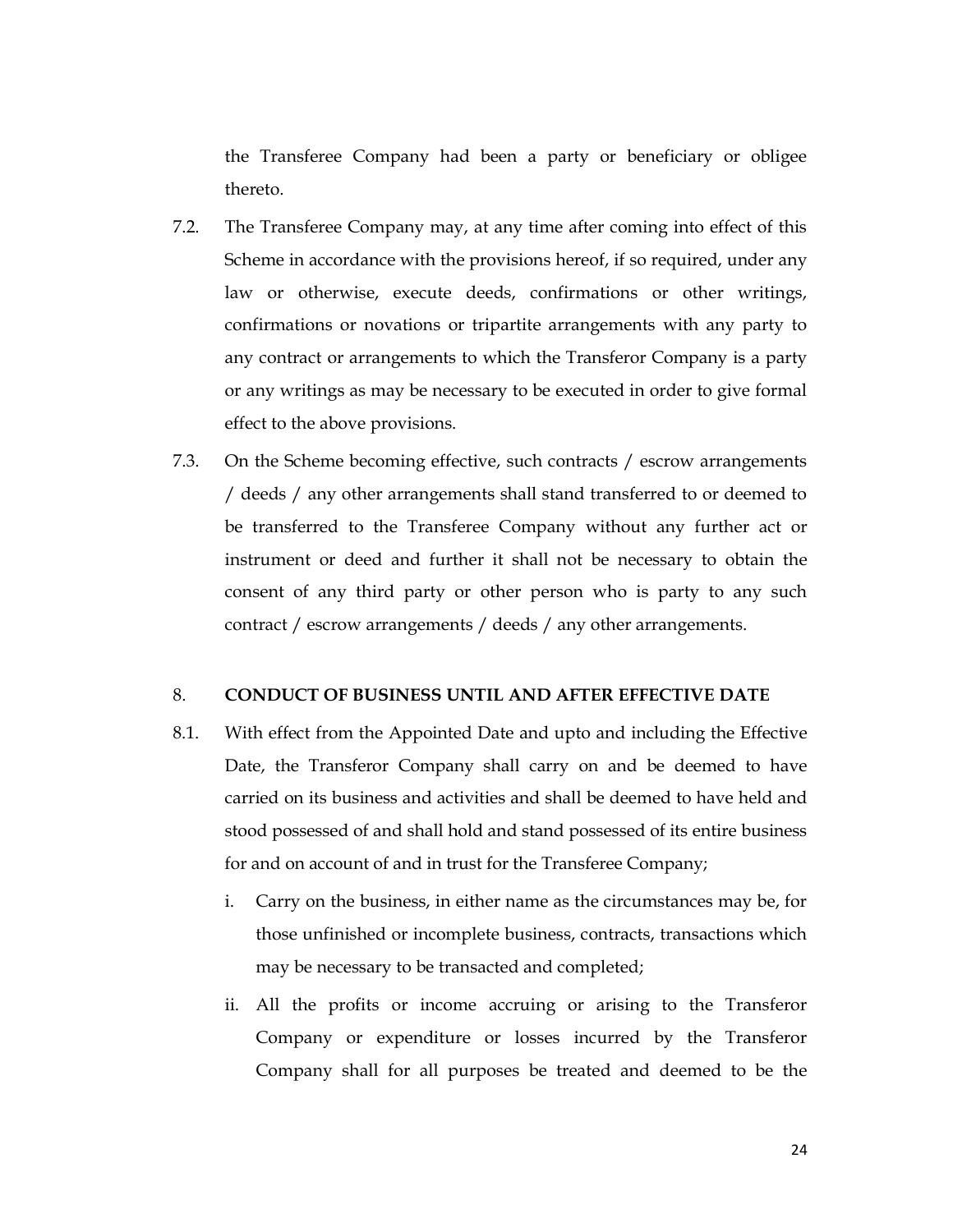profits or income or expenditure or losses (as the case may be) of the Transferee Company; and

- iii. The Transferor Company shall carry on their business and activities with reasonable diligence and business prudence and shall not venture into/expand any new businesses, alienate, charge, mortgage, encumber or otherwise deal with the assets or any part thereof except in the ordinary course of business without the prior consent of the Transferee Company.
- 8.2. The Transferee Company shall be entitled, pending the sanction of the Scheme, to apply to the Central Government and all other agencies, departments and authorities concerned as are necessary under any law for such consents, approvals and sanctions which the Transferee Company may require to carry on the business of the Transferor Company.
- 8.3. For the avoidance of doubt and without prejudice to the generality of the applicable provisions of the Scheme, it is clarified as follows:
- 8.3.1. With effect from the Effective Date and till such time that the name of the bank accounts of the Transferor Company have been replaced with that of the Transferee Company, the Transferee Company shall be entitled to operate the bank accounts of the Transferor Company in the name of the Transferor Company in so far as may be necessary. All cheques and negotiable instruments, payment orders received or presented for encashment which are in the name of the Transferor Company after the Effective Date shall be accepted by the bankers of the Transferee Company and credited to the account of the Transferee Company, if presented by the Transferee Company. Similarly, till the time any regulatory registrations of the Transferor Company are closed / suspended and regulatory filings are required to be done on such registrations, the Transferee Company shall be entitled to do so to comply with the relevant regulations.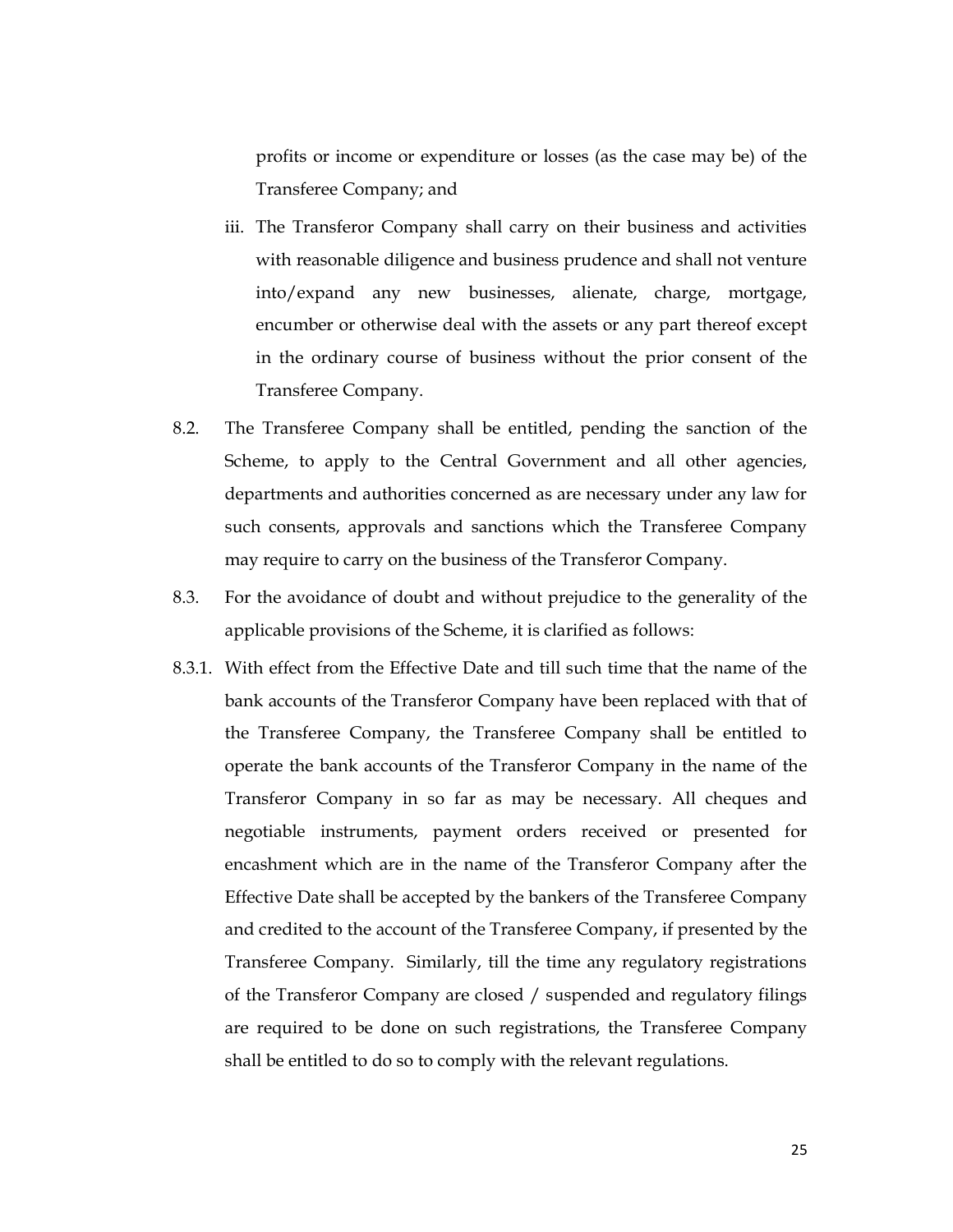- 8.3.2. With effect from the Effective Date, the Transferee Company shall be entitled to use all packed / labeled goods, packing materials, cartons, stickers, wrappers, labels, containers, point of sale material, sign board, samples, brochures, other publicity material, etc. lying unused with the Transferor Company or their vendors, suppliers or third party or in their supply chain or distribution channel and which the Transferor Company is entitled to use under any statutes/ regulations, till such time as all of such stock exhaust without making any amendment on those goods or materials.
- 8.3.3. With a view to avoid any disruption of business, to ensure continuity of operations and exports and to maintain the same quality of products, with effect from the Effective Date and till such time all critical licenses, product registrations, marketing authorizations, permits, quotas, approvals, incentives, subsidies, etc. of Transferor Company are transferred, recorded, effected and / or perfected, in the record of the relevant governmental / regulatory authorities in all applicable jurisdictions in favour of Transferee Company, the Transferee Company shall carry on and be deemed to have been carrying on all the business and activities of Transferor Company in the name and style of the Transferor Company and under the relevant licenses, product registrations, marketing authorizations, permits, quotas, approvals, incentives, subsidies, etc. of Transferor Company. Further, during such period, Transferee Company can procure or use or manufacture, all material and product including packed / labeled goods, packing materials, cartons, stickers, wrappers, labels, containers, point of sale material, sign board, samples, brochures, other publicity material, etc. in the name and form/format of the Transferor Company.

#### 9. STAFF, WORKMEN AND EMPLOYEES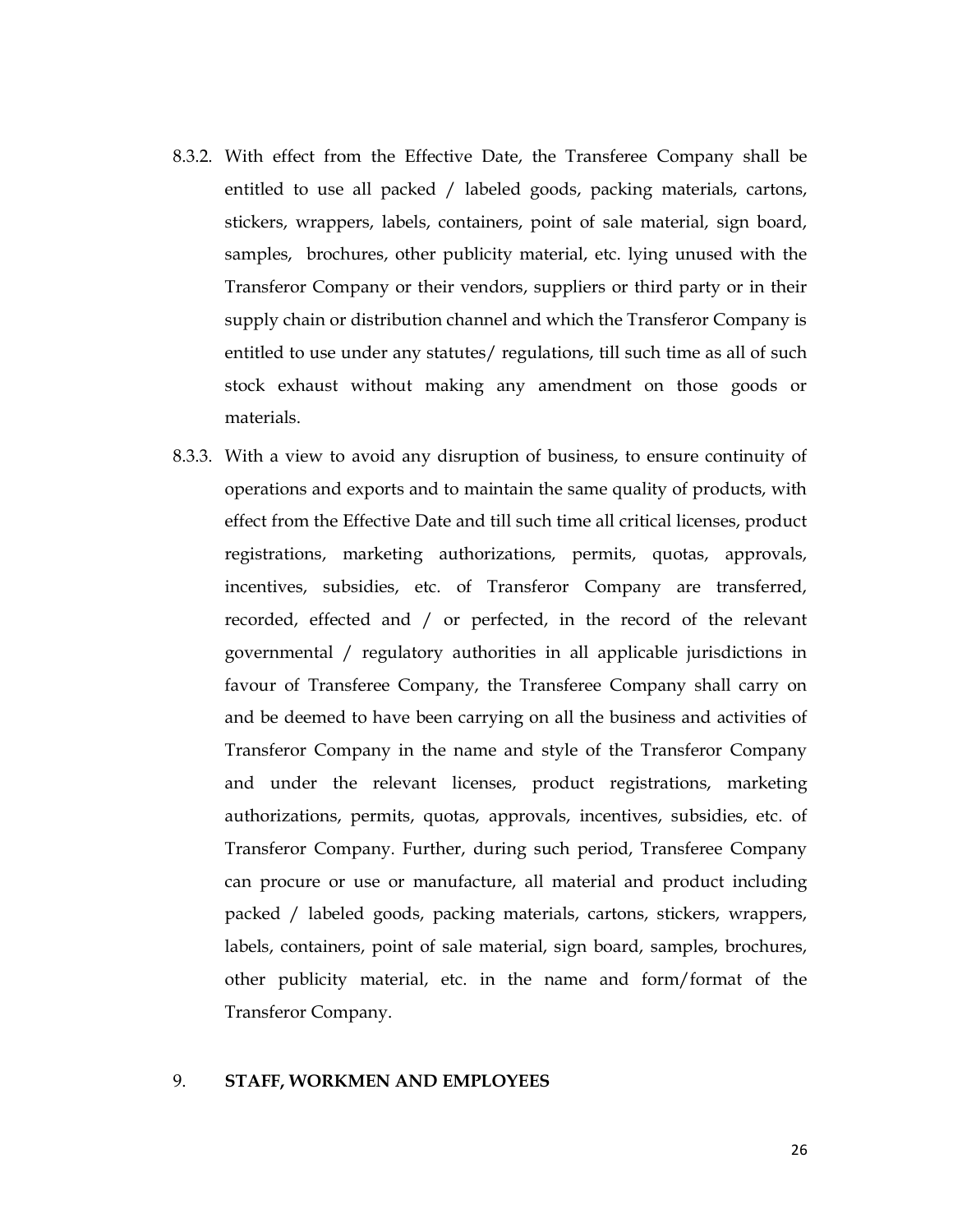- 9.1. Upon the coming into effect of this Scheme, all staff, workmen and employees, who are on the payrolls of the Transferor Company, employees/personnel engaged on contract basis and contract labourers and interns/trainees of the Transferor Company who are on its payrolls shall become employees of the Transferee Company with effect from the Effective Date, on such terms and conditions as are no less favorable than those on which they are currently engaged by the Transferor Company, without any interruption of service as a result of this scheme. With regard to provident fund, gratuity, leave encashment and any other special scheme or benefits created or existing for the benefit of such employees of the Transferor Company, upon this Scheme becoming effective, the Transferee Company shall stand substituted for the Transferor Company for all purposes whatsoever, including with regard to the obligation to make contributions to relevant authorities, in accordance with the provisions of applicable laws or otherwise. It is hereby clarified that upon this Scheme becoming effective, the aforesaid benefits or schemes shall continue to be provided to the transferred employees and the services of all the transferred employees of the Transferor Company for such purpose shall be treated as having been continuous.
- 9.2. The existing provident fund, employee state insurance contribution, gratuity fund, superannuation fund, staff welfare scheme and any other special scheme (including without limitation any employees stock option plan) or benefits created by the Transferor Company for its employees shall be continued on the same terms and conditions or be transferred to the existing provident fund, employee state insurance contribution, gratuity fund, superannuation fund, staff welfare scheme, etc., being maintained by the Transferee Company or as may be created by the Transferee Company for such purpose. Pending such transfer, the contributions required to be made in respect of such employees shall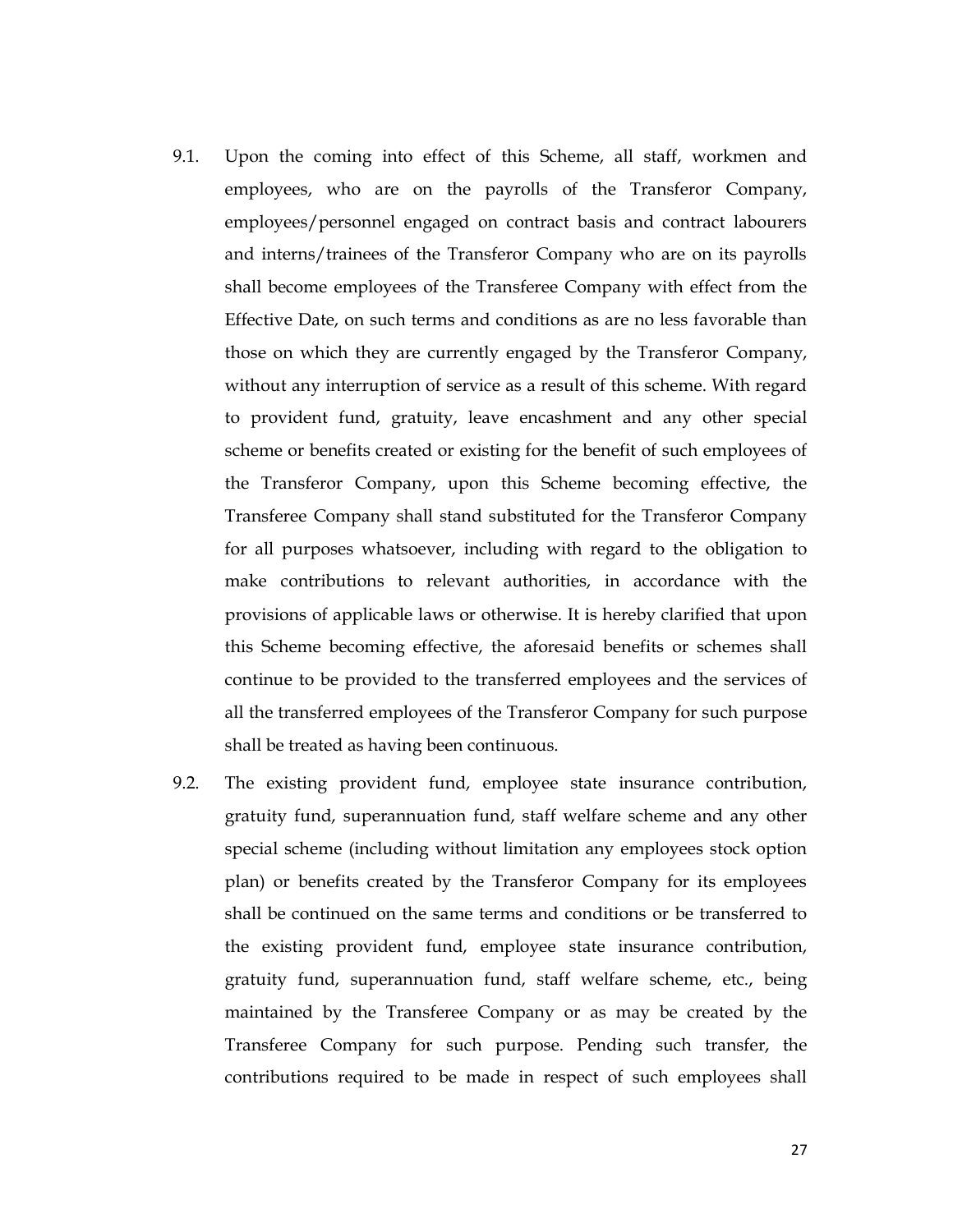continue to be made by the Transferee Company to the existing funds maintained by the Transferor Company.

- 9.3. The Transferee Company undertakes that for the purpose of payment of any retrenchment compensation, gratuity and other terminal benefits to the employees of the Transferor Company, the past services of such employees with the Transferor Company shall also be taken into account and it shall pay the same accordingly, as and when such amounts are due and payable. Upon this Scheme becoming effective, the Transferor Company will transfer/handover to the Transferee Company, copies of employment information, including but not limited to, personnel files (including hiring documents, existing employment contracts, and documents reflecting changes in an employee's position, compensation, or benefits), payroll records, medical documents (including documents relating to past or ongoing leaves of absence, on the job injuries or illness, or fitness for work examinations), disciplinary records, supervisory files relating to its staff, workmen and employees and all forms, notifications, orders and contribution/identity cards issued by the concerned authorities relating to benefits transferred pursuant to this sub-clause.
- 9.4. The Transferee Company shall continue to abide by any agreement(s)/ settlement(s) entered into by the Transferor Company with any of its employees prior to Appointed Date and from Appointed Date till the Effective Date.

### 10. SAVING OF CONCLUDED TRANSACTIONS

The transfer and vesting of the Undertaking under clause 5 above, and the continuation of proceedings by or against the Transferee Company in clause 6 above shall not affect any transactions or proceedings already concluded or liabilities incurred, or any liabilities discharged by the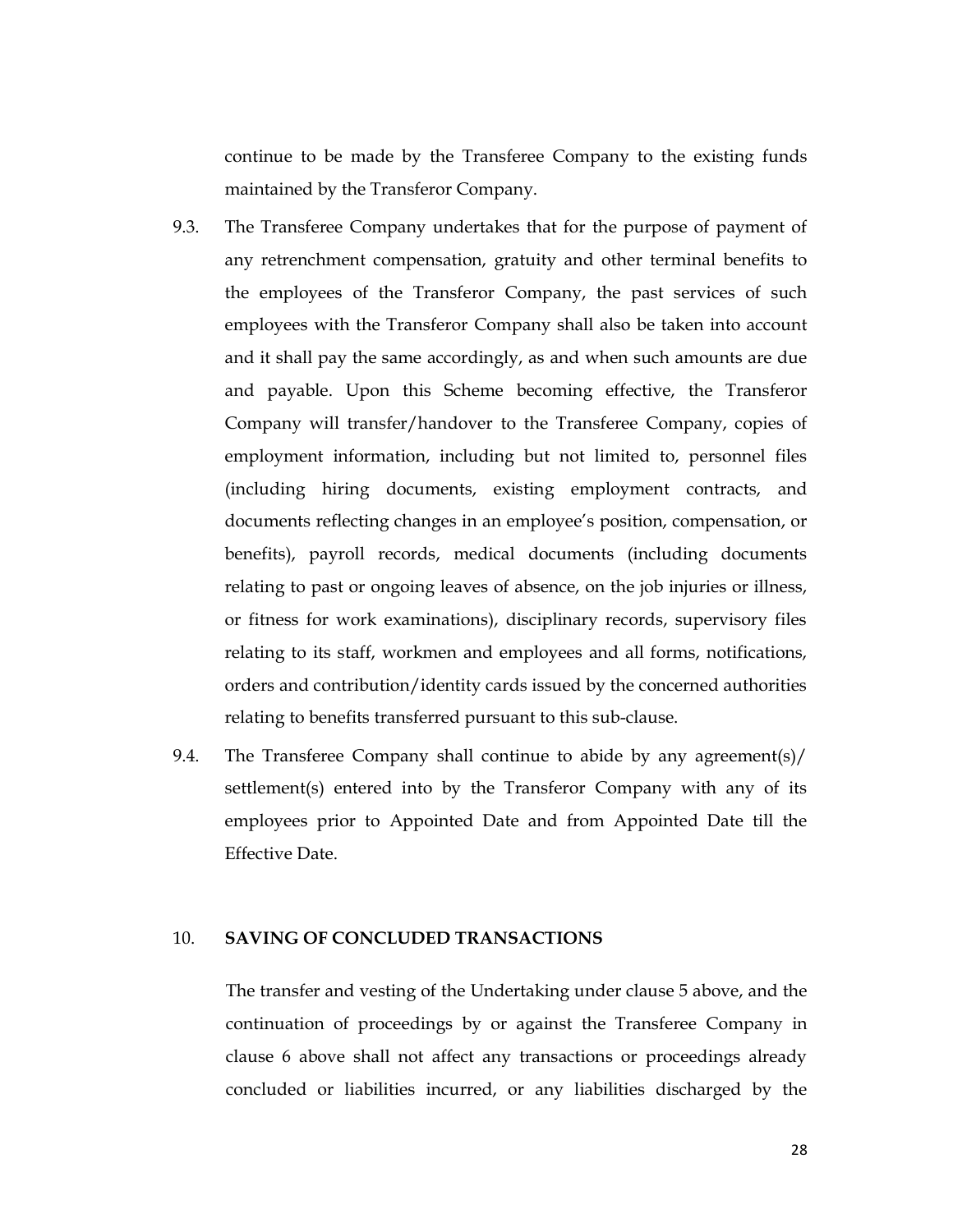Transferor Company, on or after the Appointed Date till the Effective Date, to the end and intent that the Transferee Company shall accept and adopt all acts, deeds and things made, done and executed by the Transferor Company as acts, deeds and things made, done and executed by or on behalf of the Transferee Company.

### 11. INTER-SE TRANSACTIONS

- 11.1. Without prejudice to the aforesaid Clauses, with effect from the Appointed date, all inter-party transactions between the Transferor Company and the Transferee Company shall be considered as intra-party transactions for all purposes from the Appointed Date and on the coming into effect of this Scheme, the same shall stand cancelled without any further act, instrument or deed.
- 11.2. Further, it is clarified that the above clause has no impact whatsoever on any taxes in the form of income-tax, goods and service tax, service tax, works contract tax, value added tax etc. paid on account of such transactions. The taxes paid shall be deemed to have been paid by or on behalf of the Transferee Company and on its own account and therefore, the Transferee Company will be eligible to claim the credit / refund of the same and is also entitled to revise returns, as may be necessary, to give effect to the same.

#### 12. CONSIDERATION

12.1. Upon the Scheme coming into effect and in consideration of the transfer and vesting of Transferor Company in the Transferee Company pursuant to Part II of this Scheme and subject to the provisions of this Scheme, the Transferee Company shall, without any further application, act, deed, consent, acts, instrument or deed, issue and allot, on a proportionate basis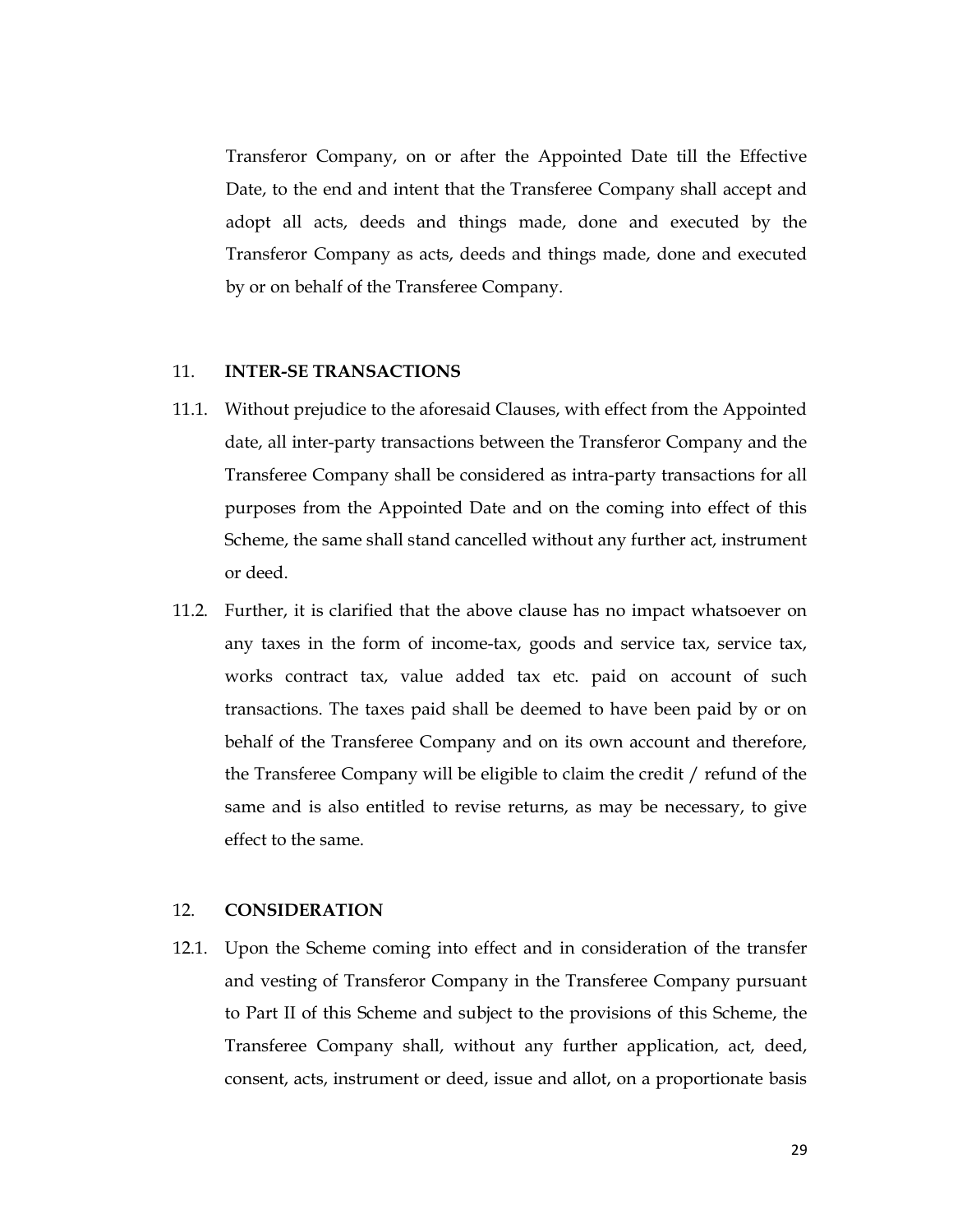to each shareholder of the Transferor Company, whose name is recorded in the register of members as member of the Transferor Company as on the Record Date, as follows:

"1,153 (One Thousand One Hundred and Fifty-Three) equity shares of Indokem having face value of INR 10 each fully paid up shall be issued for every 1,000 (One Thousand) equity shares held in Refnol having face value of INR 10 each fully paid up"

- 12.2. The equity shares to be issued and allotted pursuant to amalgamation of the Transferor Company with the Transferee Company under this Scheme shall be subject to the provisions of the Memorandum of Association and Articles of Association of Transferee Company and shall rank pari passu in all respects with any existing equity shares of the Transferee Company after the Effective Date including with respect to dividend, bonus, rights shares, voting rights and other corporate benefits attached to the shares of the Transferee Company.
- 12.3. The issue and allotment of the shares is an integral part hereof and shall be deemed to have been carried out under the orders passed by the Tribunal without requiring any further act on the part of the Transferee Company or the Transferor Company or their shareholders and as if the procedure laid down under the Act and such other Applicable Law as may be applicable, were duly complied with. It is clarified that the approval of the members of the Transferee Company to this Scheme, shall be deemed to be their consent/approval for the issue and allotment of shares of the Transferee Company.
- 12.4. The New Shares to be issued by the Transferee Company shall be issued in dematerialized form to those Eligible Members who hold shares of the Transferor Company in dematerialized form, into the account in which shares of the Transferor Company are held or such other account as is intimated in writing by the Eligible Members to the Transferor Company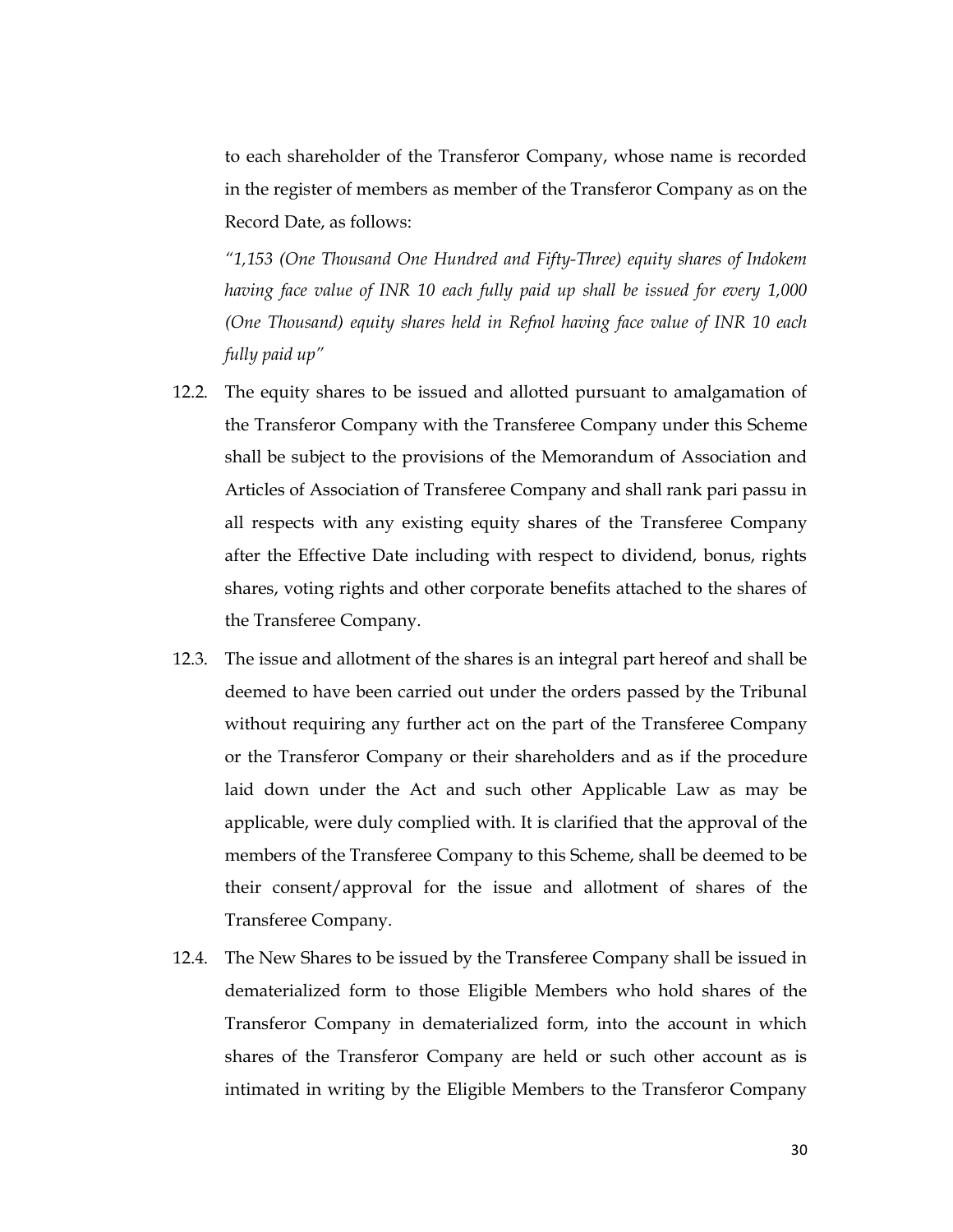and/ or its registrar provided such intimation has been received by the Transferor Company and/or its registrar at least 7 (seven) days before the Record Date. All those Eligible Members who hold shares of the Transferor Company in physical form shall also receive the New Shares to be issued by the Transferee Company, in dematerialized form, provided the details of their account with the depository participant are intimated in writing to the Transferor Companies and/ or its registrar provided such intimation has been received by the Transferor Company and/or its registrar at least 7 (seven) days before the Record Date. If no such intimation is received from any Eligible Member who holds shares of the Transferor Company in physical form 7 (seven) days before the Record Date, or if the details furnished by any Eligible Member do not permit electronic credit of the shares of the Transferee Company, then the Transferee Company may allot physical shares to such shareholder, as may be permitted under Applicable Law.

12.5. For the purpose of allotment of the shares, pursuant to this Scheme, in case any shareholder's holding in the Transferor Company is such that the shareholder becomes entitled to a fraction of a share of the Transferee Company, the Transferee Company shall not issue fractional shares to such shareholder and shall consolidate all such fractions and round up the aggregate of such fractions to the next whole number and issue consolidated shares to a trustee (nominated by the Transferee Company in that behalf) in dematerialised form, who shall hold such shares, with all additions or accretions thereto, in trust for the benefit of the respective shareholders to whom they belong for the specific purpose of selling such shares in the market at such price or prices and at such time or times as the trustee may, in its sole discretion, decide and distribute the net sale proceeds (after deduction of the expenses incurred and applicable income tax) to the respective shareholders in the same proportion of their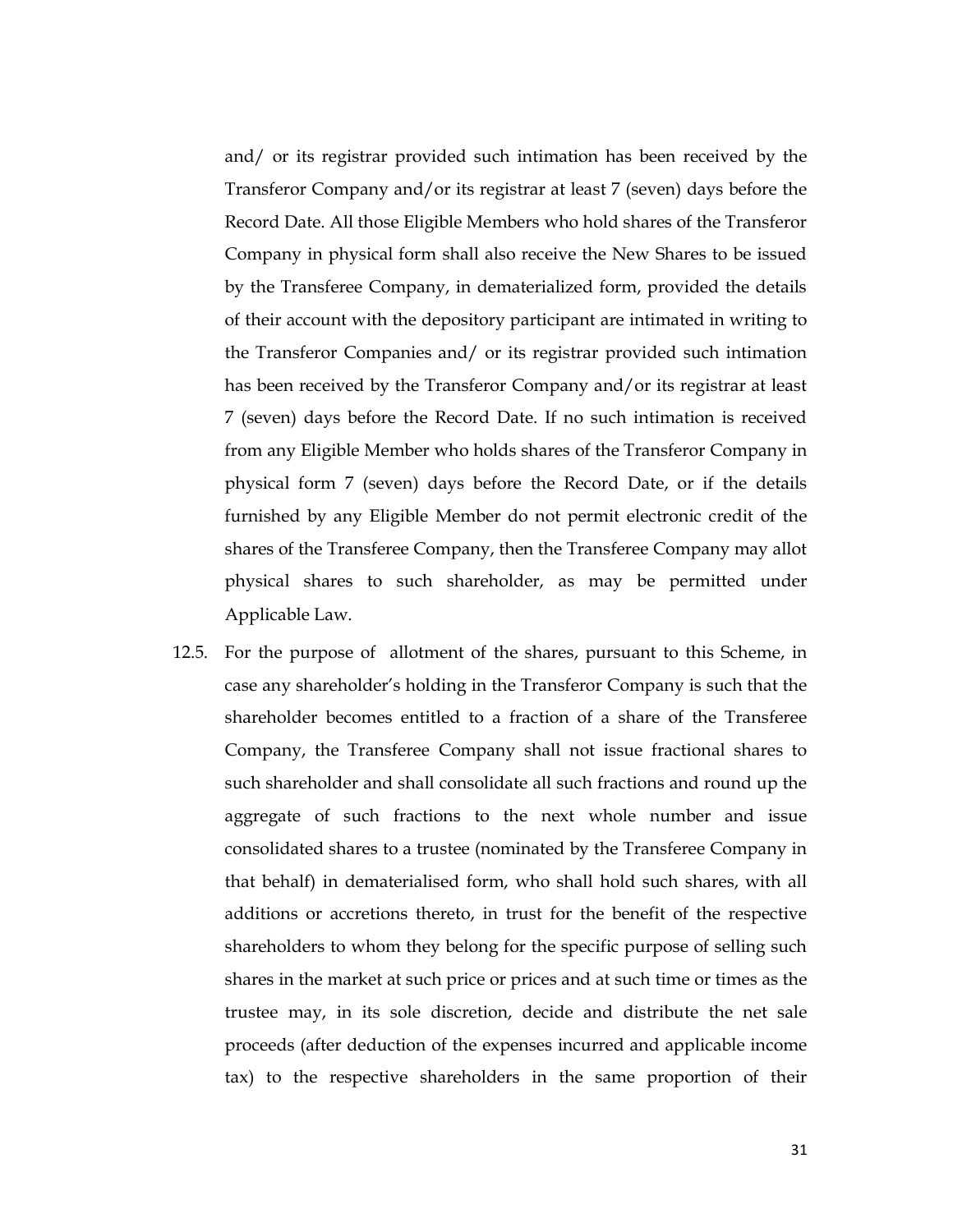fractional entitlements. Any fractional entitlements from such net proceeds shall be rounded off to the next Rupee. It is clarified that any such distribution shall take place only on the sale of all the fractional shares of the Transferee Company pertaining to the fractional entitlements.

- 12.6. On approval of this Scheme by members of the Transferee Company pursuant to Sections 230-232 of the Act and / or relevant provisions of the Act, if applicable, it shall be deemed that the said members have also accorded their consent under Sections 13, 42, 61 and 62 of the Act and / or any other applicable provisions of the Act and rules and regulations framed thereunder as may be applicable for the aforesaid issuance of shares of the Transferee Company, and no further resolution or actions shall be required to be undertaken by the Transferee Company under Sections 13, 42, 61 or 62 of the Act or any other applicable provisions of the Act and rules and regulations framed thereunder.
- 12.7. In the event of there being any pending share transfers, whether lodged or outstanding, of any shareholder of the Transferor Company, the Board of the Transferee Company shall be empowered in appropriate cases, prior to or even subsequent to the Record Date, to effectuate such a transfer as if such changes in the registered holder were operative as on the Record Date, in order to remove any difficulties arising to the transferor or transferee of equity shares in the Transferor Company, after the effectiveness of this Scheme.
- 12.8. The shares to be issued pursuant to this Scheme in respect of any equity shares of the Transferor Company which are held in abeyance under the provisions of Section 126 of the Act or otherwise shall, pending allotment or settlement of dispute by order of Court or otherwise, be held in abeyance.
- 12.9. The shares to be issued by the Transferee Company in lieu of the shares of the Transferor Company held in the respective unclaimed suspense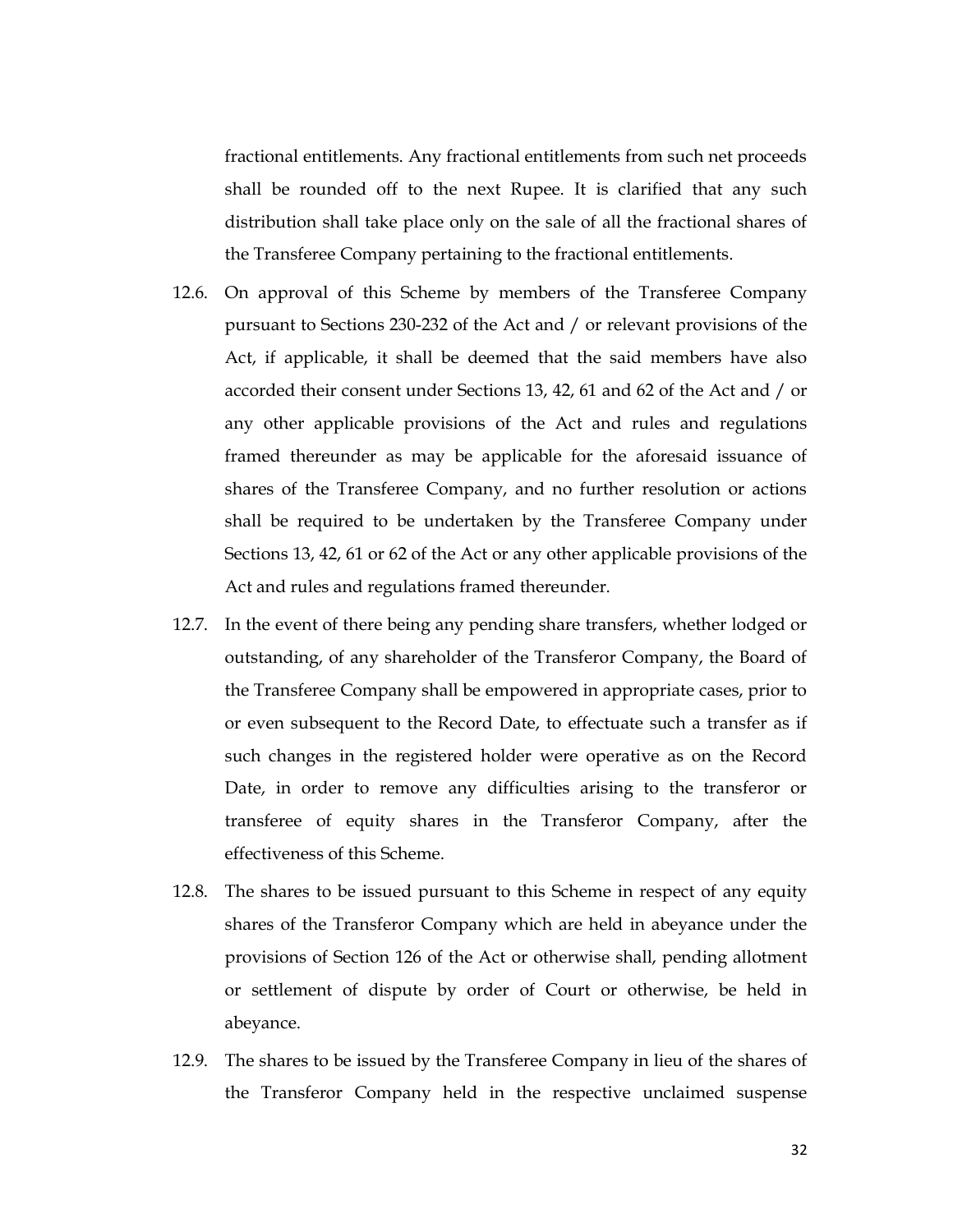account of the Transferor Company shall be issued to a new unclaimed suspense account created for shareholders of the Transferor Company.

- 12.10. In the event, any or both the Parties restructure their share capital by way of share split / consolidation / issue of bonus shares during the pendency of the Scheme, the share exchange ratio stated in Clause 12.1 above shall be adjusted accordingly, to consider the effect of any such corporate actions undertaken by such Party.
- 12.11. If necessary, the Transferee Company shall before allotment of the equity shares in term of the Scheme, increase, reclassify, and / or restructure its authorized share capital in such manner and by such amount as may be necessary to satisfy its obligation under the provisions of the Scheme in compliance with the applicable provisions of the Act and the Rules thereunder.
- 12.12. The Transferee Company shall apply for listing of new equity shares allotted by Transferee Company on the Stock Exchange in terms of and in compliance of SEBI Circular and other relevant provisions as may be applicable. The new equity shares allotted by the Transferee Company, pursuant to the Scheme, shall remain frozen in the depository system till listing / trading permission is given by the Stock Exchange.
- 12.13. The Transferee Company shall enter into such arrangements and give such confirmations and / or undertakings as may be necessary in accordance with Applicable Law for complying with the formalities of the Stock Exchange and SEBI Circular.

# 13. ACCOUNTING TREATMENT IN BOOKS OF THE TRANSFEREE **COMPANY**

Upon the Scheme becoming effective and with effect from the Appointed Date, the Transferee Company shall account for the transfer and vesting of the assets and liabilities of the Transferor Company in its books of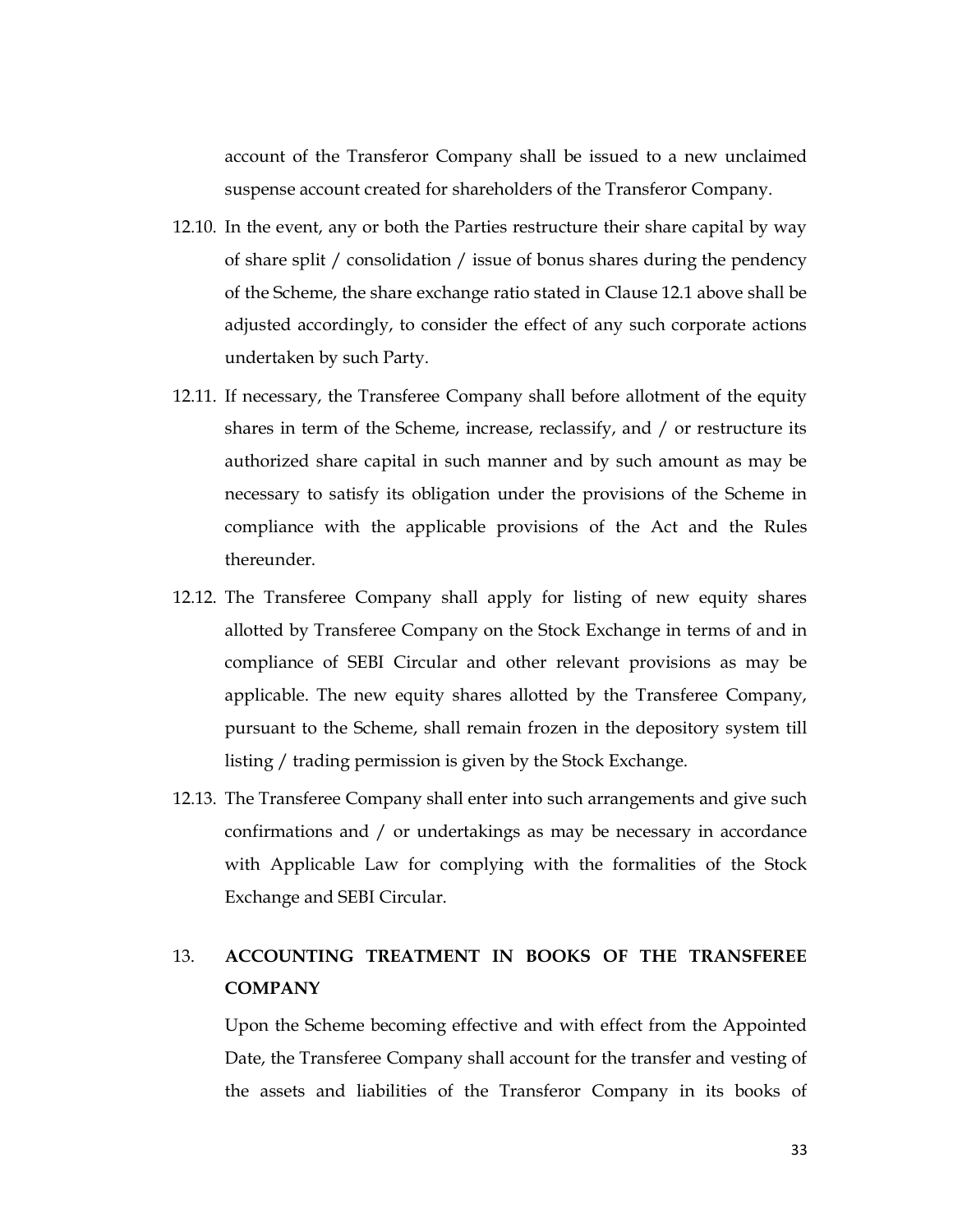accounts as a common control business combination as per "Pooling of Interest Method" prescribed under the Indian Accounting Standard Ind-AS 103 - "Business Combination" notified under Section 133 of the Act read with relevant rules issued thereunder and other applicable Accounting Standards provided under the Act, specifically:

- 13.1. All the assets, liabilities and reserves in the books of the Transferor Company shall stand transferred to and vested in the Transferee Company pursuant to the scheme and shall be recorded at their carrying amounts as appearing in the books of the Transferor Company, on the Appointed Date;
- 13.2. The identity of the reserves shall be preserved and shall appear in the books of the Transferee Company in the same form in which they appeared in the books of the Transferor Company.
- 13.3. The Transferee Company shall credit to its Share Capital Account, the aggregate face value of the shares issued by it pursuant to Clause 12 of this Scheme.
- 13.4. Upon the Scheme coming into effect, the surplus/deficit, if any, of the net value of assets, liabilities and reserves of the Transferor Company acquired and recorded by the Transferee Company in terms of Clause 13.1 over the face value of the shares issued and allotted pursuant to clause 12, shall be adjusted in "Capital Reserve Account" in the financial statements of the Transferee Company.
- 13.5. The inter-company investments, loans, advances, deposits, balances unpaid dividend or other obligations between the Transferee Company and the Transferor Company, if any appearing in the books of the Transferee Company shall stand cancelled and there shall be no further obligation in that behalf.
- 13.6. The Transferee Company shall record in its books of account, all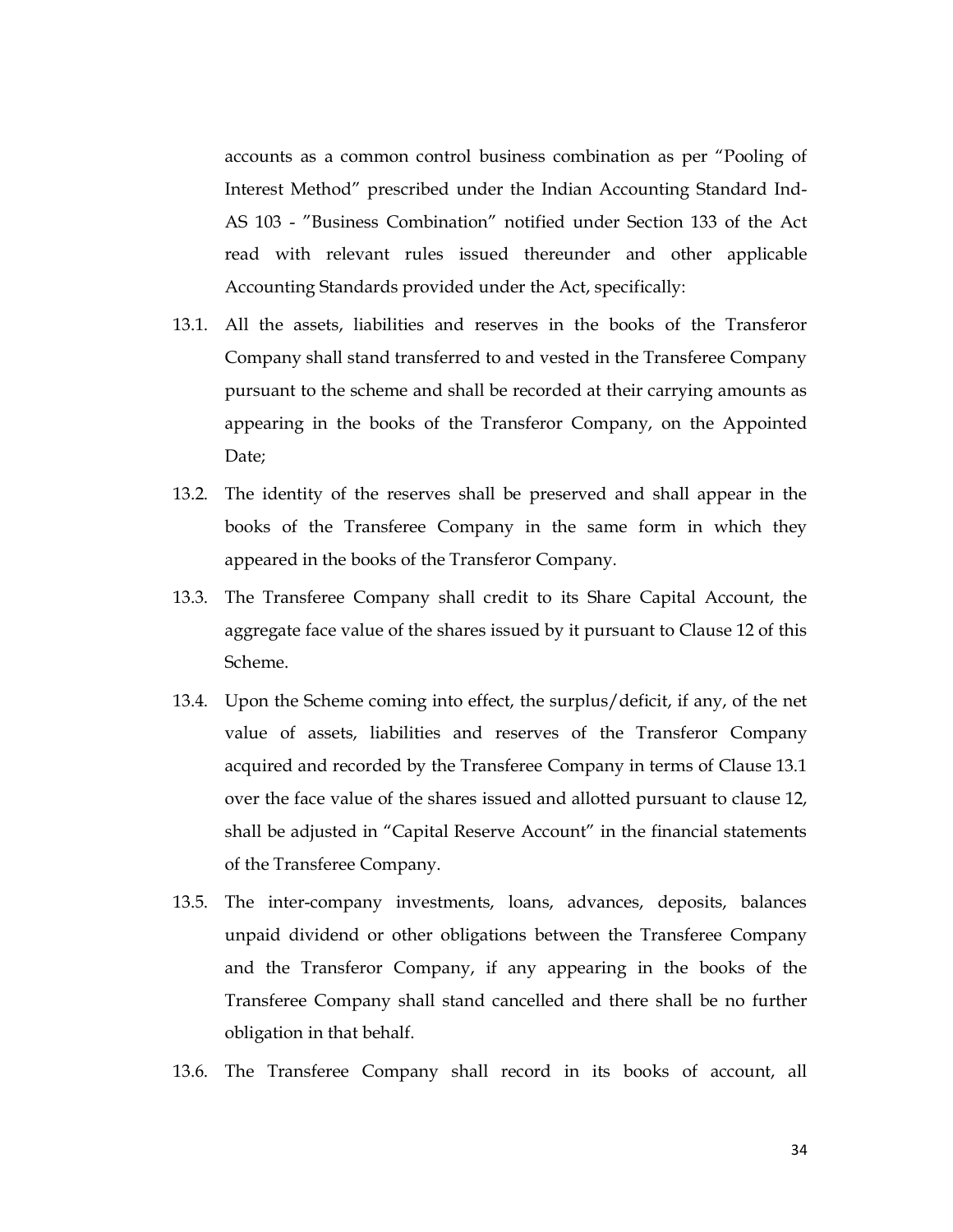transactions of the Transferor Company in respect of assets, liabilities, income and expenses, from Appointed Date to the Effective Date.

- 13.7. In case of any difference in accounting policy between the Transferor Company and the Transferee Company, the accounting policies followed by the Transferee Company shall prevail to ensure that the financial statements reflect the financial position on the basis of consistent accounting policies.
- 13.8. Notwithstanding the above accounting treatment, the Board of Directors of the Transferee Company are authorized to account for any of these transactions / balances in any manner whatsoever, as may be deemed fit, in accordance with applicable Indian Accounting Standards notified under Section 133 of the Act read with the Companies (Indian Accounting Standards) Rules, 2015 (as amended from time to time) and generally accepted accounting principles adopted in India.

### 14. COMPLIANCE WITH TAX LAWS

- 14.1. This Scheme has been drawn up to comply with the conditions relating to "Amalgamation" as specified under Section 2(1B) of the IT Act and other relevant provisions of the IT Act. If any terms or provisions of the Scheme are found or interpreted to be inconsistent with the provisions of the said section at a later date including resulting from a retrospective amendment of law or for any other reason whatsoever, till the time the Scheme becomes effective, the provisions of the said section of the IT Act, shall prevail and the Scheme shall stand modified to the extent determined necessary to comply with Section 2(1B) of the IT Act and other relevant provisions of the IT Act.
- 14.2. All tax assessment proceedings / appeals (including application and proceedings in relation to advance ruling) of whatsoever nature by or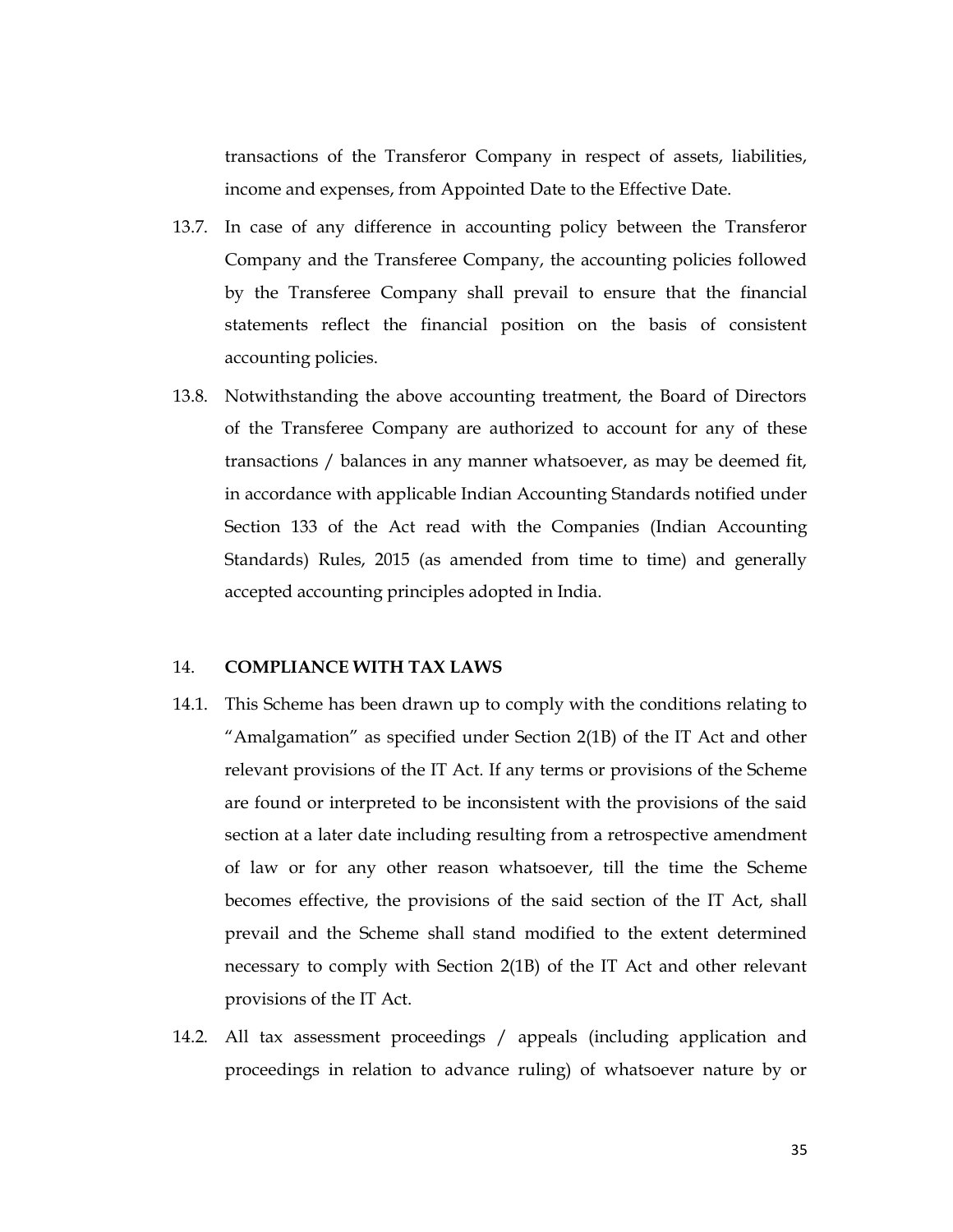against the Transferor Company pending and / or arising at the Appointed Date and relating to the Transferor Company shall be continued and / or enforced until the Effective Date as desired by the Transferee Company. As and from the Effective Date, the tax proceedings shall be continued and enforced by or against the Transferee Company in the same manner and to the same extent as it would or might have been continued and enforced by or against the Transferor Company.

- 14.3. Further, the aforementioned proceedings shall not abate or be discontinued nor be in any way prejudicially affected by reason of amalgamation of the Transferor Company with the Transferee Company or anything contained in the Scheme.
- 14.4. Any tax liabilities including but not limited to liabilities under the IT Act, foreign tax credit, Tax Treaties, Customs Act 1962, Service Tax laws, VAT laws, Goods and Service Tax laws or other applicable laws / regulations dealing with taxes / duties / levies allocable or related to the business of the Transferor Company to the extent not provided for or covered by tax provisions in the accounts made as on the date immediately preceding the Appointed Date shall be transferred to the Transferee Company.
- 14.5. Any refund including but not limited to refund under the IT Act, foreign taxes, Customs Act 1962, Service Tax laws, VAT laws, Goods and Service Tax laws or other applicable laws / regulations dealing with taxes / duties / levies allocable or related to the business of the Transferor Company due to the Transferor Company consequent to the assessment made on the Transferor Company and for which no credit is taken in the accounts as on the date immediately preceding the Appointed Date shall also belong to and be received by the Transferee Company.
- 14.6. On or after the Effective Date, the Transferee Company is expressly permitted to revise, its financial statements and returns along with prescribed forms, filings and annexures under the IT Act (including for the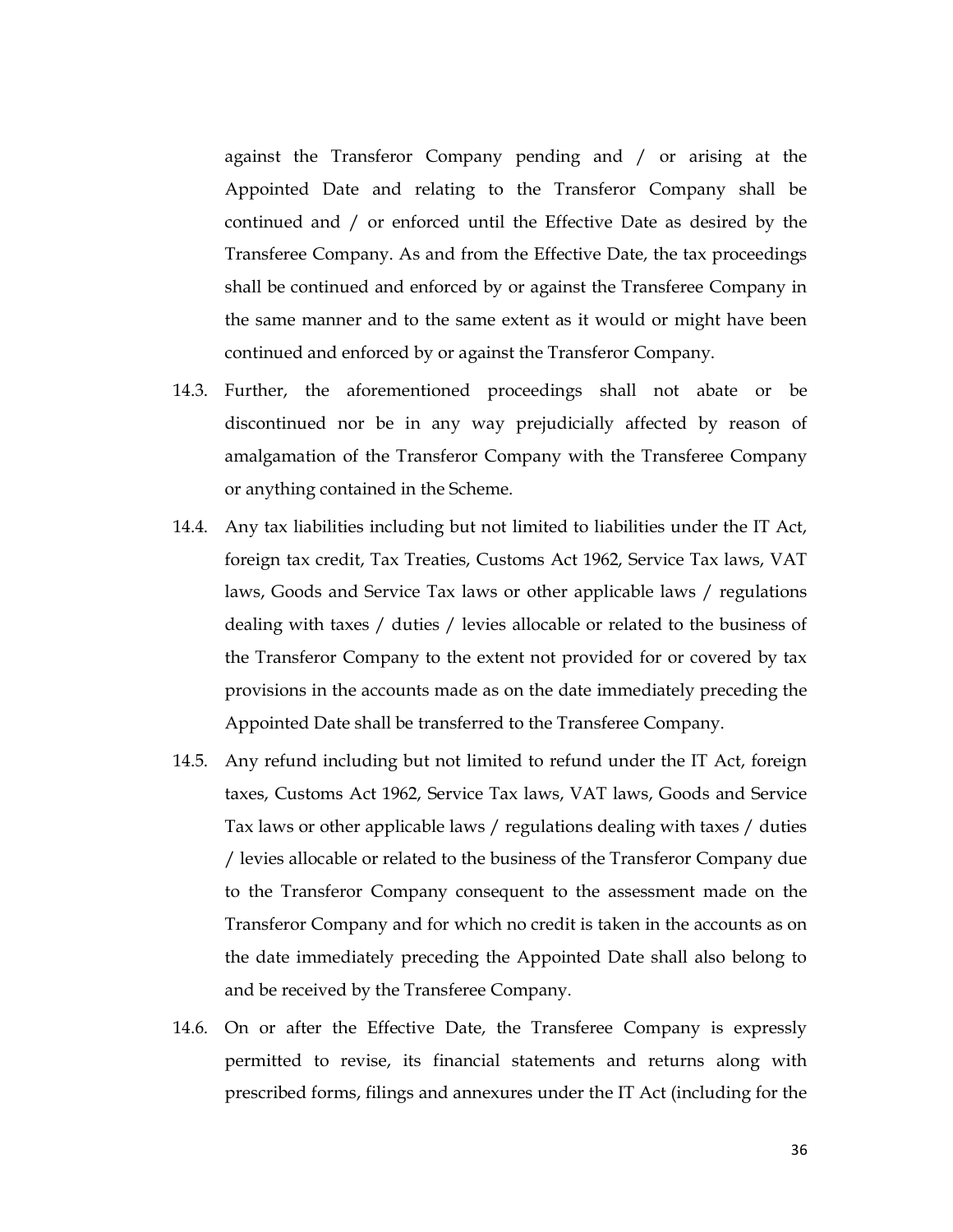purpose of re-computing minimum alternative tax, and claiming other tax benefits), service tax law, VAT law, Goods and Service tax law and other tax laws, and to claim refunds and / or credits for taxes paid (including tax on book profits, MAT credit and foreign tax credit), and to claim tax benefits etc. and for matters incidental thereto, if required to give effect to the provisions of the Scheme notwithstanding that the period of filing / revising such returns / forms may have lapsed and period to claim refund / credit also elapsed upon this Scheme becoming effective. Nothing contained in this Scheme, shall restrict the Transferee Company to record assets and liabilities for income tax purpose in accordance with the principles enunciated under the IT Act.

14.7. All taxes including income-tax, minimum alternate tax, foreign taxes, custom duty, service tax, goods and service tax, etc. paid or payable by the Transferor Company in respect of their operations and / or the profits of the business before the Appointed Date, shall be on account of the Transferor Company and, in so far as it relates to the tax payment (including, without limitation, income-tax, minimum alternate tax, custom duty, service tax, goods and service tax, etc.) whether by way of deduction of tax at source, advance tax or otherwise howsoever, by the Transferor Company in respect of their profits or activities or operation of the business after the Appointed Date, the same shall be deemed to be the corresponding item paid by the Transferee Company and shall, in all proceedings, be dealt with accordingly. Further, any tax deducted at source by the Transferor Company / Transferee Company on payables to the Transferee Company / Transferor Company on account of inter-se transactions which has been deemed not to be accrued, shall be deemed to be advance taxes paid by the Transferee Company and shall, in all proceedings, be dealt with accordingly. Further, any goods and service tax paid by the Transferor Company / Transferee Company to the Transferee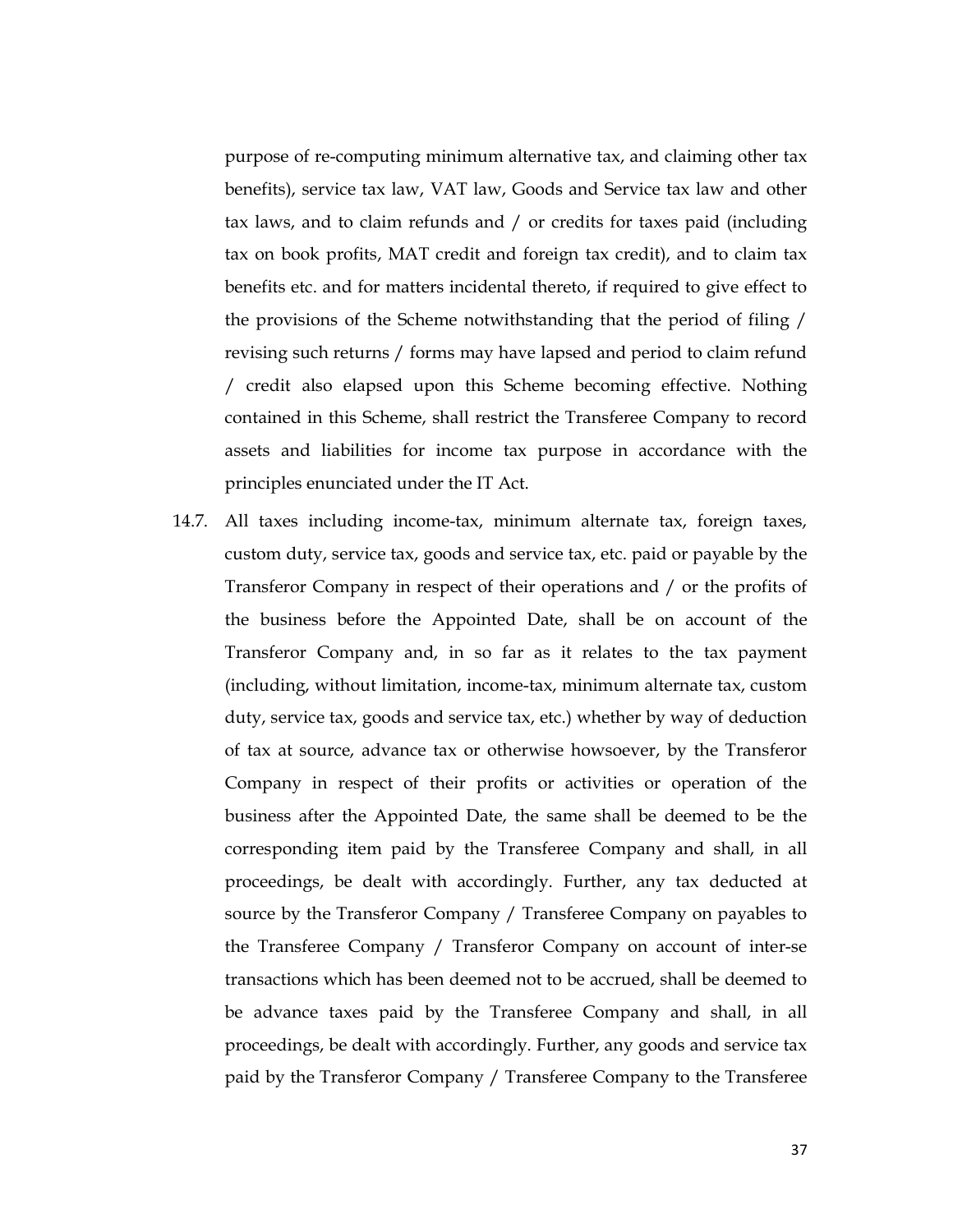Company / Transferor Company on account of inter-se transactions which has been deemed not to be accrued, shall be deemed to have been paid by or on behalf of the Transferee Company and shall, in all proceedings, be dealt with accordingly.

- 14.8. After the Appointed Date, obligation for deduction of tax at source on any payment made by or to be made by the Transferor Company including but not limited to obligation under the IT Act, customs law, goods and service tax law or other applicable laws / regulations dealing with taxes / duties / levies shall be made or deemed to have been made and duly complied with by the Transferee Company.
- 14.9. Without prejudice to the generality of the above, all benefits, incentives, losses, credit for tax including on book profits, accumulated losses, credits (including, without limitation income tax, excise duty, service tax, applicable state value added tax, Cenvat Credit, goods and service tax credit, etc.) to which the Transferor Company is entitled to in terms of applicable laws, shall be available to and vest in the Transferee Company on and after the Appointed Date, even if such credits have not been availed off in the books as on the date of transfer. Also, the Transferee Company will be entitled to avail Cenvat Credit / Goods and Service Tax Credit after the Appointed Date in respect of all duties / taxes where the documents are in the name of the Transferor Company. Further, licenses issued to the Transferor Company by any regulatory authorities, if any, and all benefits and tax credits, if any, associated with it shall stand transferred to the Transferee Company upon the Scheme becoming effective.

# 15. DISSOLUTION OF THE TRANSFEROR COMPANY WITHOUT WINDING UP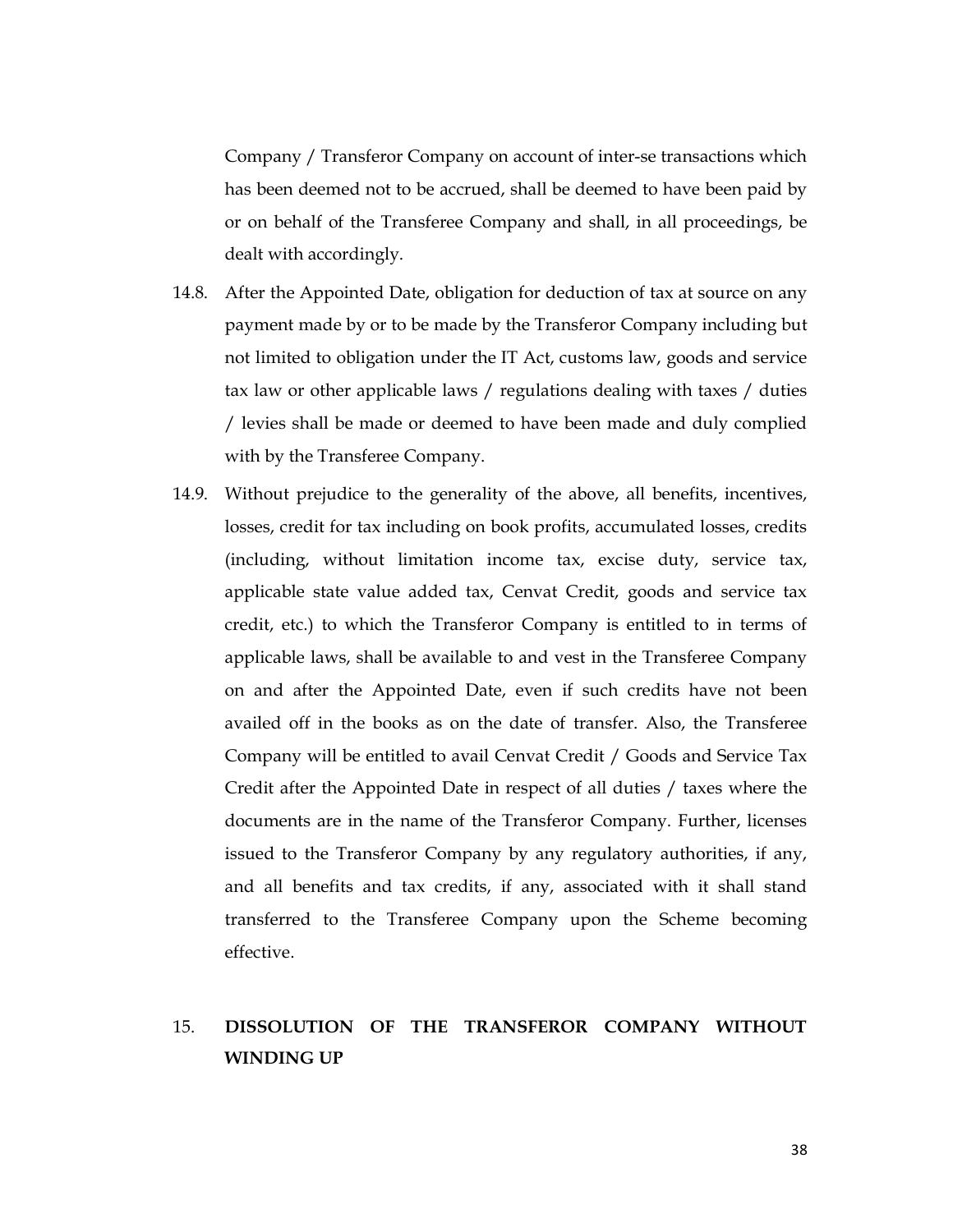Subject to an order being made by the under Section 230 to 232 of the Act, the Transferor Company shall be dissolved without the process of winding up on the Scheme becoming effective in accordance with the provision of the Act and the Rules made hereunder.

## 16. COMBINATION OF AUTHORISED SHARE CAPITAL

16.1. Upon the Scheme becoming effective, the Authorised Share Capital of the Transferor Company shall stand transferred, re-organised, credited and merged with that of the Transferee Company without payment of additional fees and stamp duty as the said fees and stamp duty have already been paid by the Transferor Company and the Authorised Share Capital of the Transferee Company will be increased to that effect by just filing requisite forms and no separate procedure shall be followed under the Act. Consequently, the Memorandum of Association of the Transferee Company shall without any act, instrument or deed be and stand altered, modified and amended pursuant to Sections 13, 61 and other applicable provisions of the Act as follows:

"The authorized share capital of the company is Rs.30,42,56,000/- (Thirty Crores Forty Two Lakhs Fifty Six Thousand only) divided in to 2,83,25,600 (Two Crores Eighty Three Lakhs Twenty Five Thousand Six Hundred) equity shares of Rs.10 (Rupees Ten) each and 21,00,000 (Twenty One Lakhs) 8% Non- Cumulative Redeemable Preference Shares of Rs. 10/- ( Rupees Ten) each with power to the Company to increase or reduce the capital of the Company and to divide the equity and preference shares in the capital for the time being into several classes and to attach thereto respectively such preferential, deterred, qualified or special rights, privileges or conditions as may be determined by or in accordance with the Articles of Association of the Company and to vary, modify or abrogate any such rights, privileges or conditions in such manner as may be for the time being provided by the Companies Act, 2013, or any statutory modification or reenactment thereof for the time being in force or as provided by the Articles of Association of the Company"

16.2. The approval of this Scheme under Sections 230 to 232 of the Companies Act, 2013 shall be deemed to have the approval under Section 13, 61 and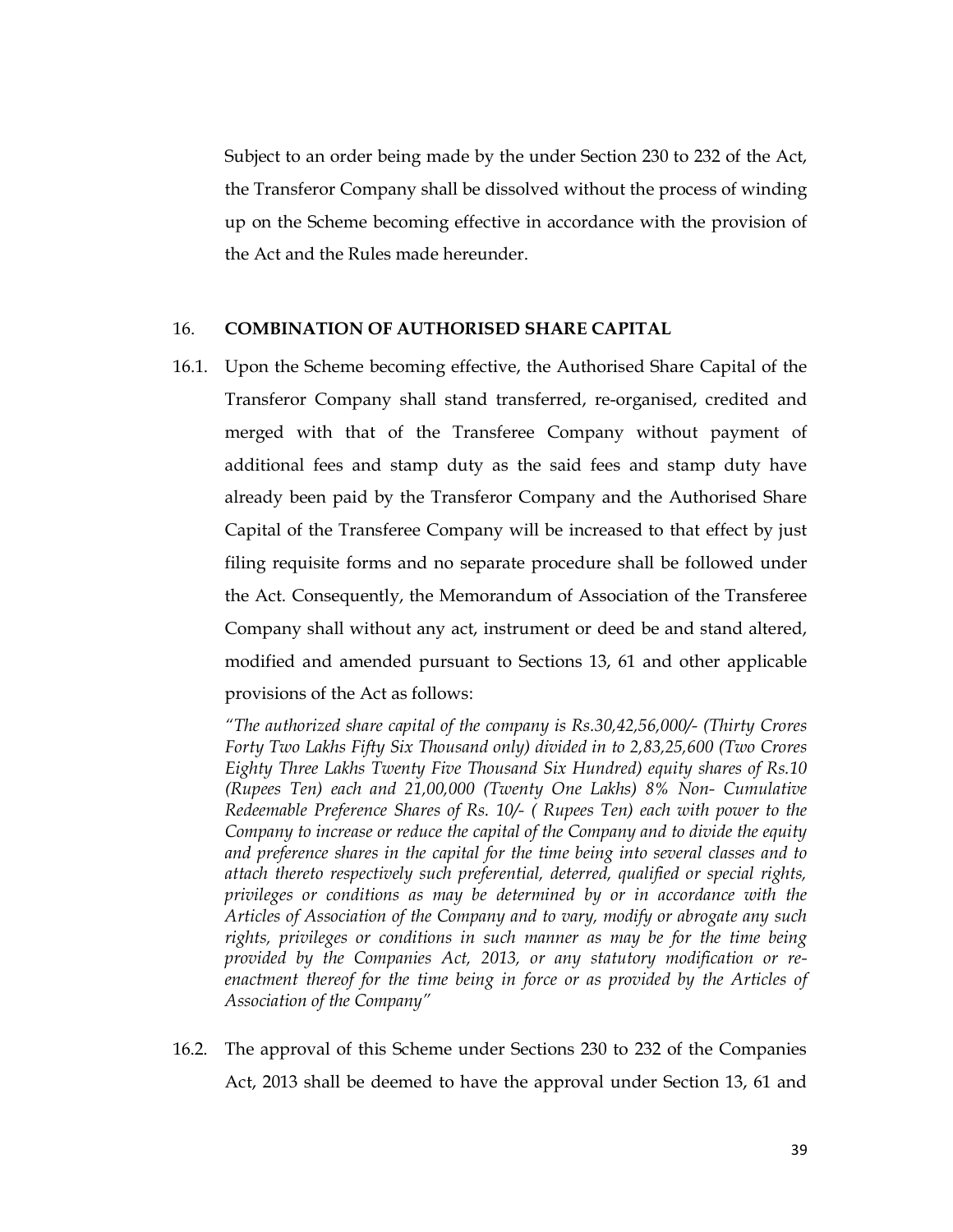other applicable provisions of the Companies Act, 2013, and any other approvals required in this regard. It is clarified that the approval of the members of the Transferee Company to the Scheme shall be deemed to be their approval also to the alteration to the Memorandum of Association of the Transferee Company as may be required under the Act.

# 17. EXEMPTION UNDER SAST REGULATIONS

For avoidance of doubts, it is hereby clarified that pursuant to Amalgamation of the Transferor Company into and with the Transferee Company, the issuance of shares of the Transferee Company to the shareholders of the Transferor Company as a consideration for the amalgamation of the Transferor Company into and with the Transferee Company, in terms of this Scheme, is exempt under the provisions of Regulation  $10(1)(d)(ii)$  of the SAST Regulations, and therefore the requirement to make an open offer shall not be triggered in terms of the provisions of the SAST Regulations.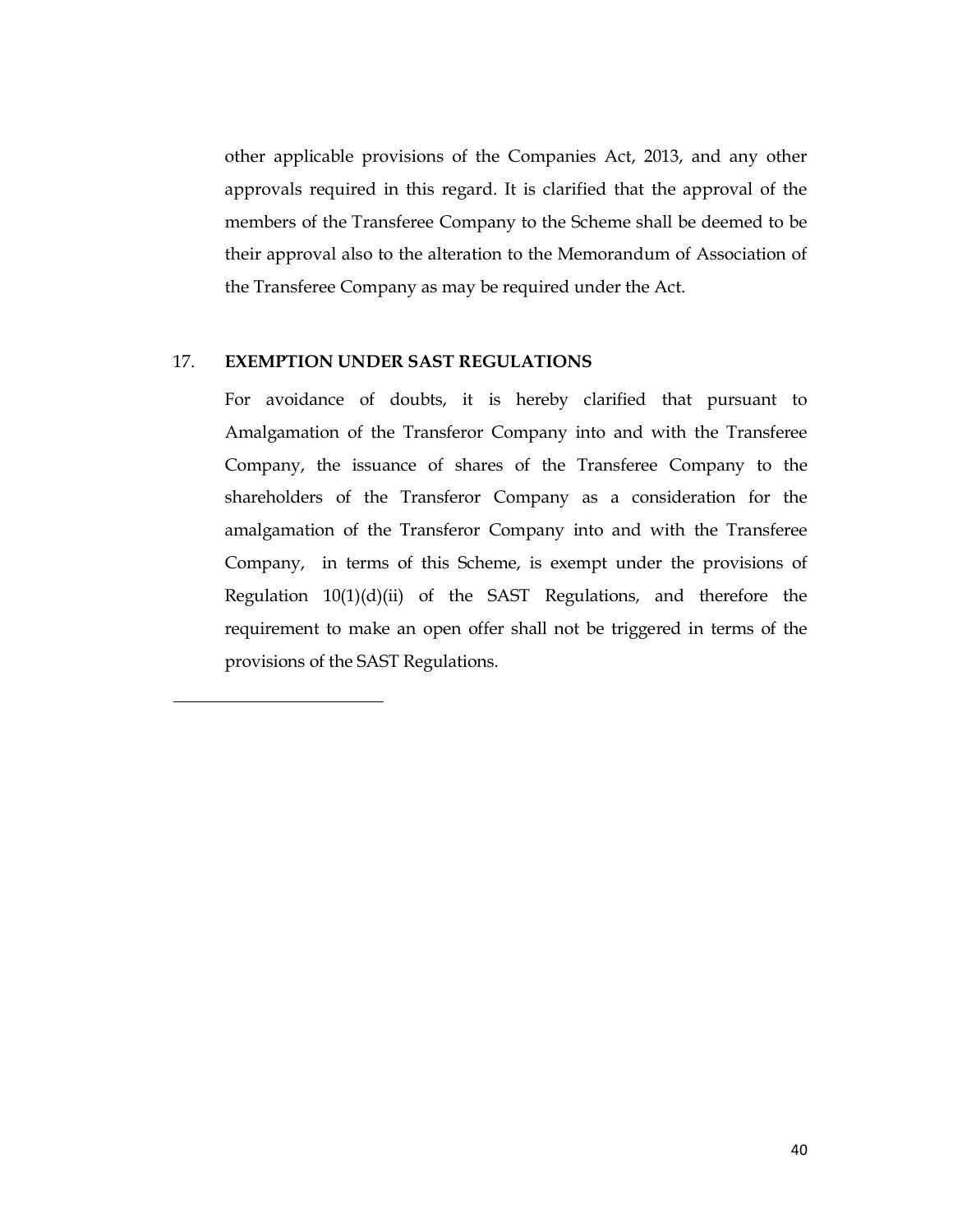# PART - III GENERAL CLAUSES, TERMS AND CONDITIONS

#### 18. DIVIDENDS

- 18.1. The Transferor Company and the Transferee Company shall be entitled to declare and pay dividends to their respective shareholders in respect of the accounting period commencing from and after Appointed Date and up to the Effective Date. The dividend, if any, shall be declared by the Transferor Company only with the prior written consent of the Board of Directors of the Transferee Company.
- 18.2. It is clarified that the provisions in respect of declaration of dividends are enabling provisions only and shall not be deemed to confer any right on any shareholders of the Transferor Company and / or the Transferee Company to demand or claim any dividends which, subject to the provisions of the Act, shall be entirely at the discretion of the Board of Directors of the Transferee Company, subject to such approval of the shareholders, as may be required.

#### 19. VALIDITY OF RESOLUTIONS

Upon the coming into effect of the Scheme, the resolutions passed by the Board of Directors and / or shareholders of the Transferor Company as are considered necessary by the Board of Directors of the Transferee Company and which are valid and subsisting shall continue to be valid and subsisting and be considered as the resolutions of the Transferee Company and if any such resolutions have monetary limits approved under the provisions of the Act, or any other applicable statutory provisions , then the said limits as are considered necessary by the Board of Directors of the Transferee Company shall be added to the limits if any, under like resolutions passed by the Board of Directors and / or the shareholders of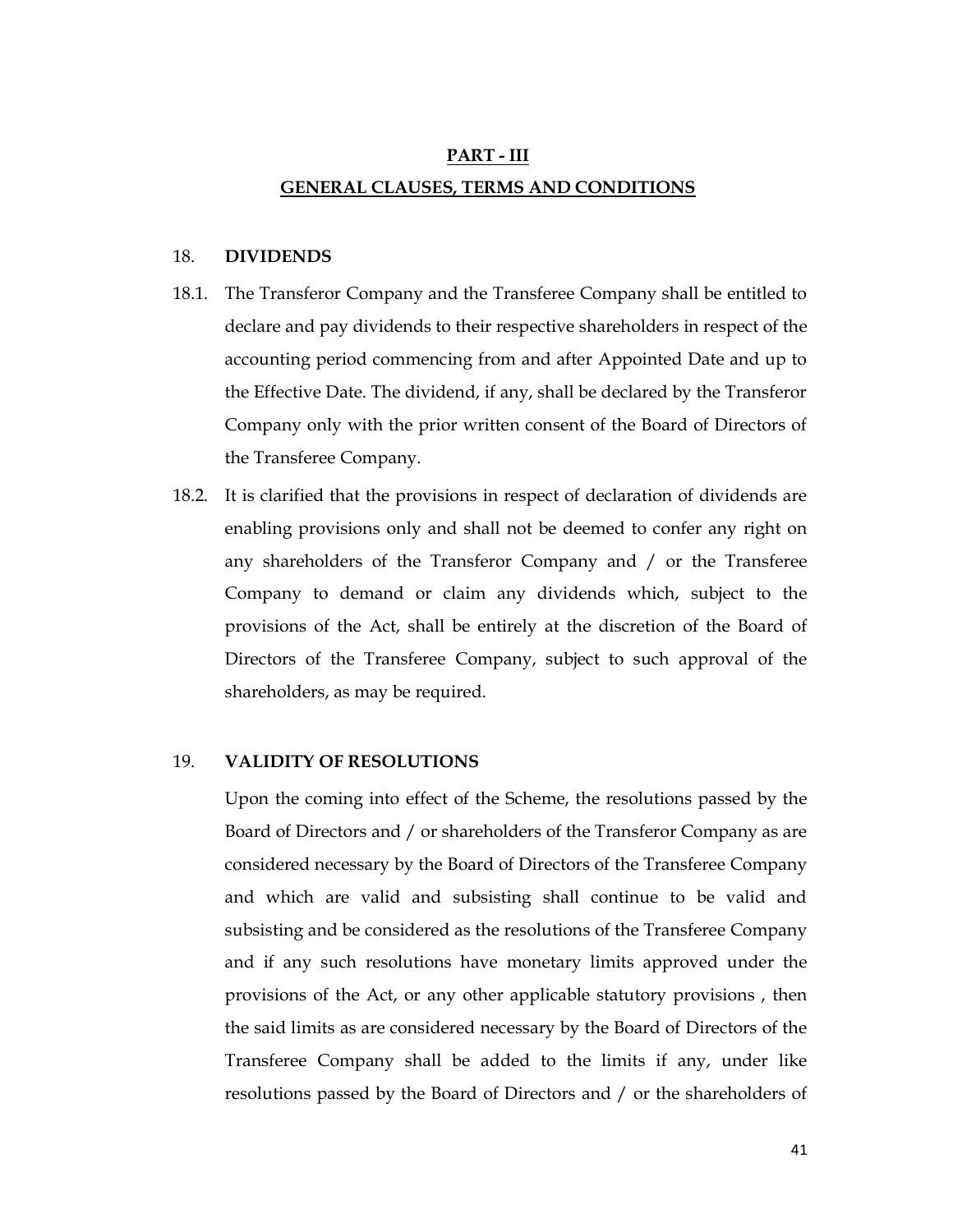the Transferee Company and shall constitute the aggregate of the said limits in the Transferee Company.

#### 20. APPLICATIONS TO THE NCLT

Both the Transferor Company and the Transferee Company shall make applications to the NCLT, Mumbai Bench since the registered office of Transferor Company and Transferee Company is situated in Mumbai. The jurisdiction of the Transferor Company and Transferee Company is NCLT, Mumbai Bench, for sanctioning this Scheme under Sections 230- 232 of the Act for orders thereof for carrying this Scheme into effect.

### 21. MODIFICATIONS/AMENDMENTS TO THE SCHEME

21.1. Subject to approval of NCLT, the Parties through their Board of Directors including any Committee of Directors or other persons, duly authorised by the Board of Directors in this regard, may make, or assent to, any alteration or modification to this Scheme or to any conditions or limitations or orders, which the NCLT or any other Competent Authority may deem fit to direct, approve or impose and may give such directions as they may consider necessary, to settle any doubt, question or difficulty, arising under the Scheme or in regard to its implementation or in any manner connected therewith and to do and to execute all such acts, deeds, matters and things necessary for putting this Scheme into effect, or to review the portion relating to the satisfaction of the conditions to this Scheme and if necessary, to waive any of those (to the extent permitted under law) for bringing this Scheme into effect. The shareholders approving the Scheme shall be deemed to have given their consent to the proposed modification to the scheme without any further recourse to them.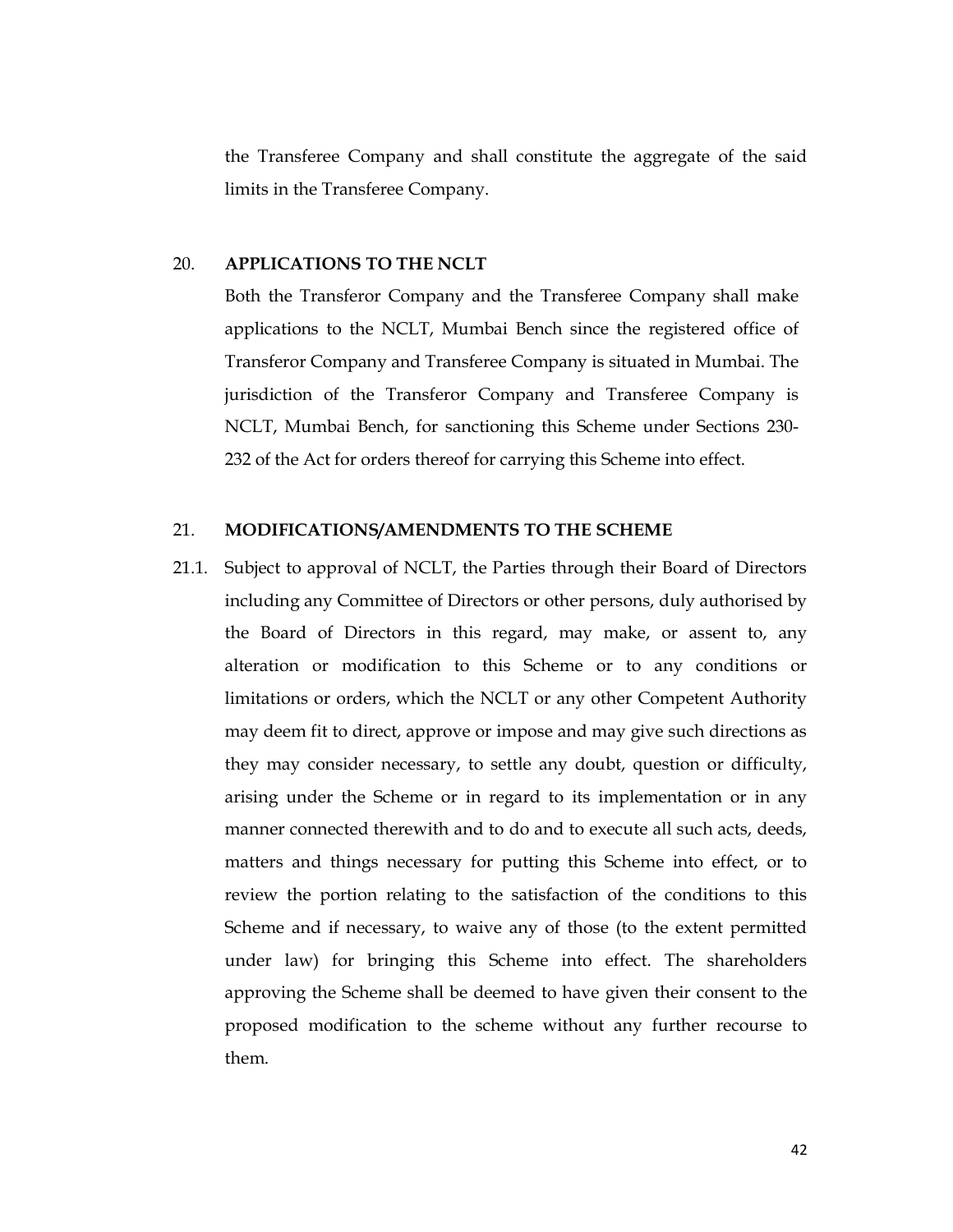21.2. If any part or provision of this Scheme is found to be unworkable for any reason whatsoever, the same shall not, subject to the decision of the Board of Directors of the Transferor Company and Transferee Company, affect the validity of implementation of the other parts and / or provisions of the Scheme. If any part or provision of this Scheme hereof is invalid, ruled illegal by any Court of competent jurisdiction, or unenforceable under present or future laws, then it is the intention of the Transferor Company and Transferee Company that such part or provision, as the case may be, shall be severable from the remainder of the Scheme, and the Scheme shall not be affected thereby, unless the deletion of such part or provision, as the case may be, shall cause this Scheme to become materially adverse to the Transferor Company and / or Transferee Company, in which case the Transferor Company and / or Transferee Company shall attempt to bring about a modification in the Scheme, as will best preserve for the Transferor Company and / or Transferee Company, the benefits and obligations of the Scheme, including but not limited to such part or provision.

## 22. SCHEME CONDITIONAL ON APPROVALS /SANCTIONS

- 22.1. The Scheme is conditional upon and subject to:
	- i. approval of Appropriate Authorities (including SEBI) and receipt of 'No Objection letter' from Stock Exchange where such approval or consent is necessary;
	- ii. the approval of the Scheme by the requisite majority of the respective members and such class of persons of Transferor Company and the Transferee Company, as required in terms of the applicable provisions of the relevant Act as well as any requirements that may be stipulated by the Appropriate Authority in this respect;
	- iii. the approval of the shareholders of Transferor and Transferee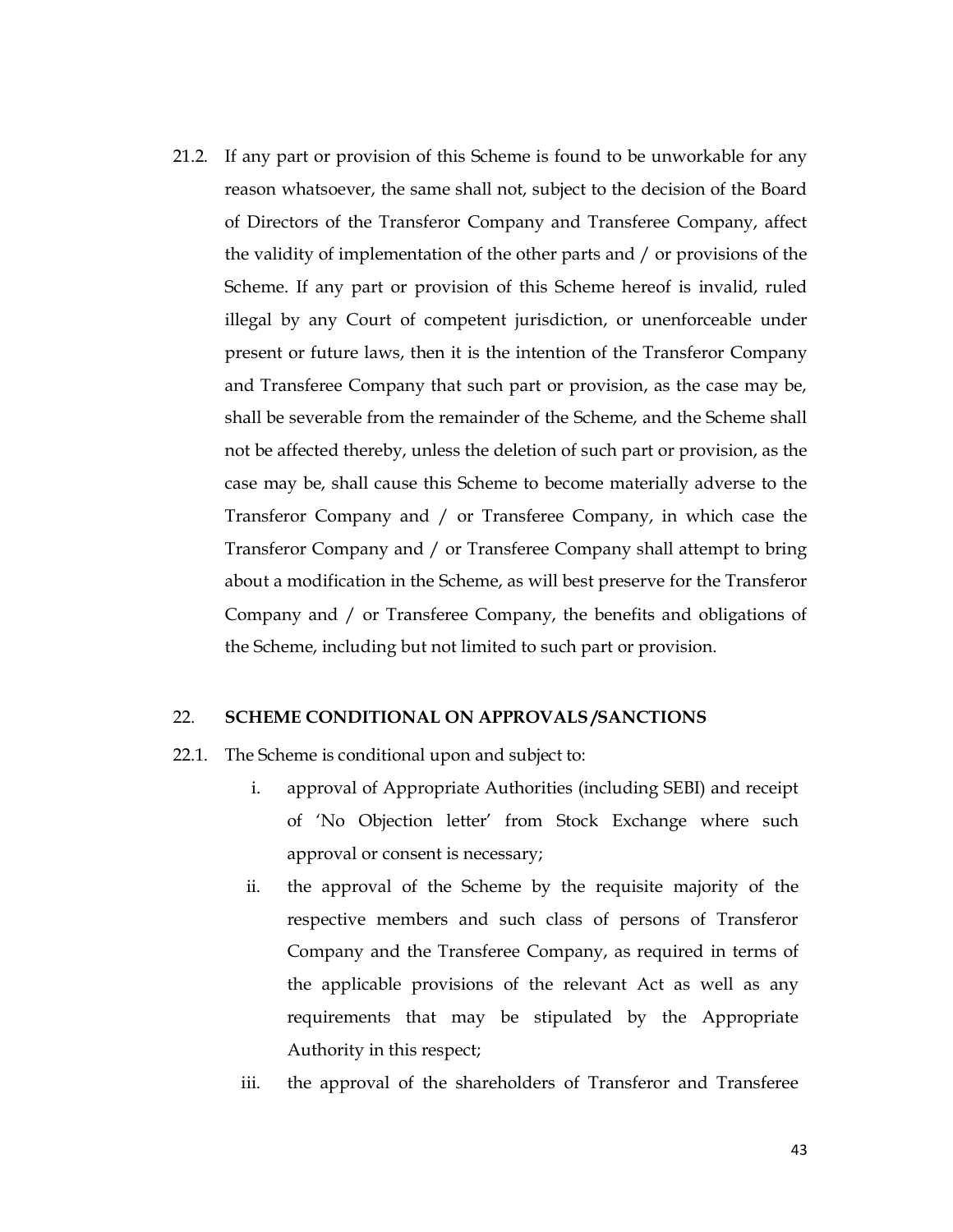Company through e-voting and / or other mode as may be required under any applicable law and the SEBI Circular. The scheme is conditional upon scheme being approved by the public shareholders through e-voting in terms of Para 10(a) of Part I of SEBI Master Circular No. SEBI/HO/CFD/DIL1/CIR/P/2020/665 dated November 23, 2021 and the Scheme shall be acted upon only if votes cast by the public shareholders in favour of the proposal are more than the number of votes cast by the public shareholders against it.

- iv. sanction of the Appropriate Authority, being obtained under Sections 230 to 232 of the Companies Act, 2013 and other applicable provisions of the Act, if so required on behalf of the Transferor Company and the Transferee Company;
- v. the necessary certified copies of the order under Sections 230 to 232 of the Act, and other applicable provisions of the Act are duly filed with the Registrar of Companies; and
- vi. all other sanctions and approvals as may be required by law in respect of this Scheme being obtained.

### 23. BINDING EFFECT

Upon the Scheme becoming effective, the same shall be binding on the Transferor Company, Transferee Company, Governmental Authorities and all concerned parties without any further act, deed, matter or thing.

### 24. COSTS

All costs, charges, levies and expenses (including, but not limited to, any taxes and duties, stamp duty, registration charges, etc.) of the Transferor Company and Transferee Company, respectively in relation to or in connection with or incidental to this Scheme or the implementation thereof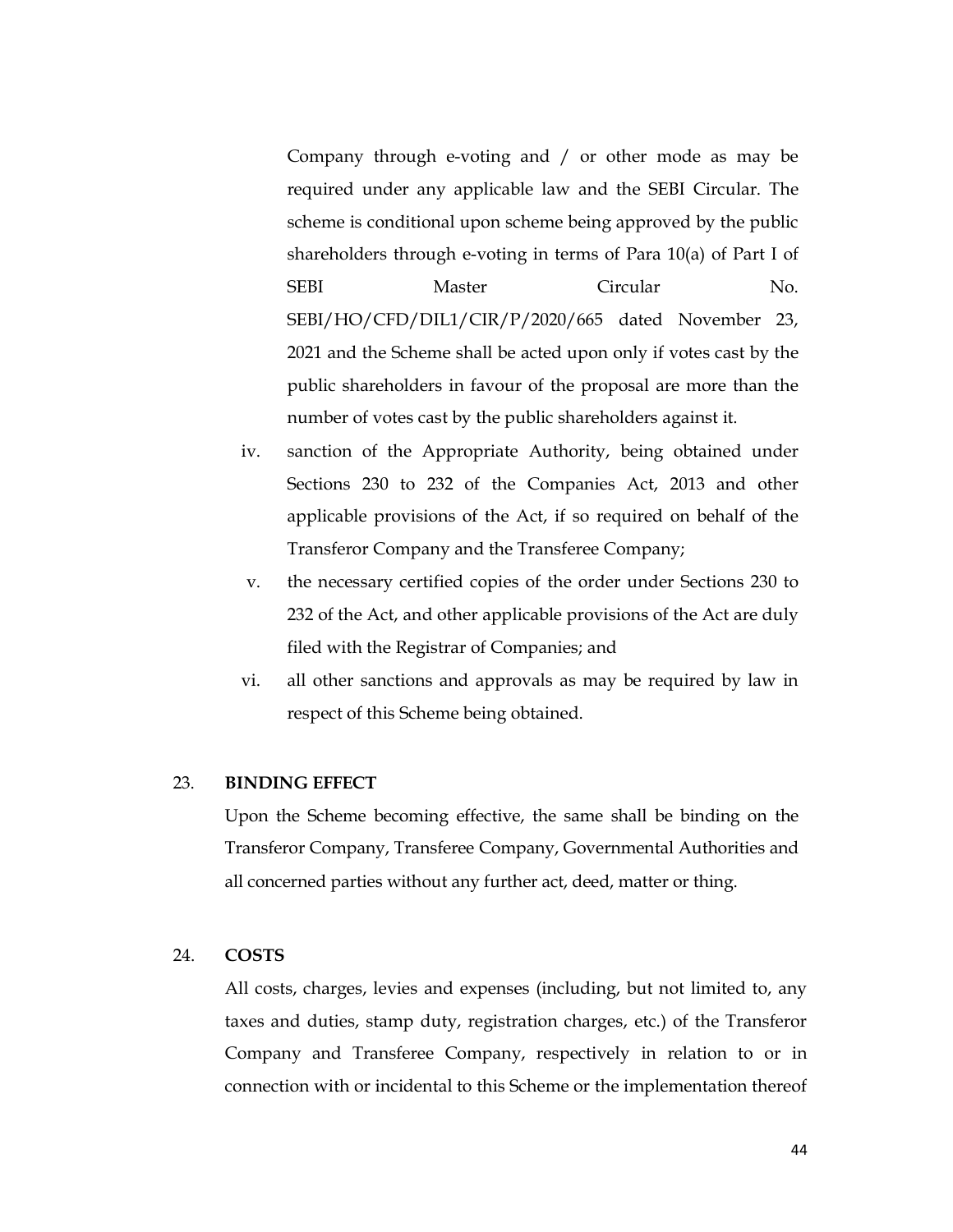shall be borne and paid for by the Transferee Company, unless otherwise determined by the Boards of Directors of the Transferor Company and Transferee Company.

#### 25. SEVERABILITY

- 25.1. If any part of this Scheme is found to be unworkable for any reason whatsoever, the same shall not, subject to the decision of the Transferor Company and / or Transferee Company, affect the validity or implementation of the other parts and / or provisions of this Scheme.
- 25.2. In the event of any inconsistency between any of the terms and conditions of any earlier arrangement amongst the Transferor Company and Transferee Company and their respective shareholders, and the terms and conditions of this Scheme, the latter shall prevail.

#### 26. PROPERTY IN TRUST

Notwithstanding anything contained in this Scheme, on or after Effective Date, until any property, asset, license, approval, permission, contract, agreement and rights and benefits arising therefrom pertaining to the Undertaking of the Transferor Company are transferred, vested, recorded, effected and / or perfected, in the records of any Appropriate Authority, regulatory bodies or otherwise, in favour of the Transferee Company, such Company is deemed to be authorized to enjoy the property, asset or the rights and benefits arising from the license, approval, permission, contract or agreement as if it were the owner of the property or asset or as if it were the original party to the license, approval, permission, contract or agreement. It is clarified that till entry is made in the records of the Appropriate Authorities and till such time as may be mutually agreed by the relevant Parties, the Transferor Company will continue to hold the property and / or the asset, license, permission, approval, contract or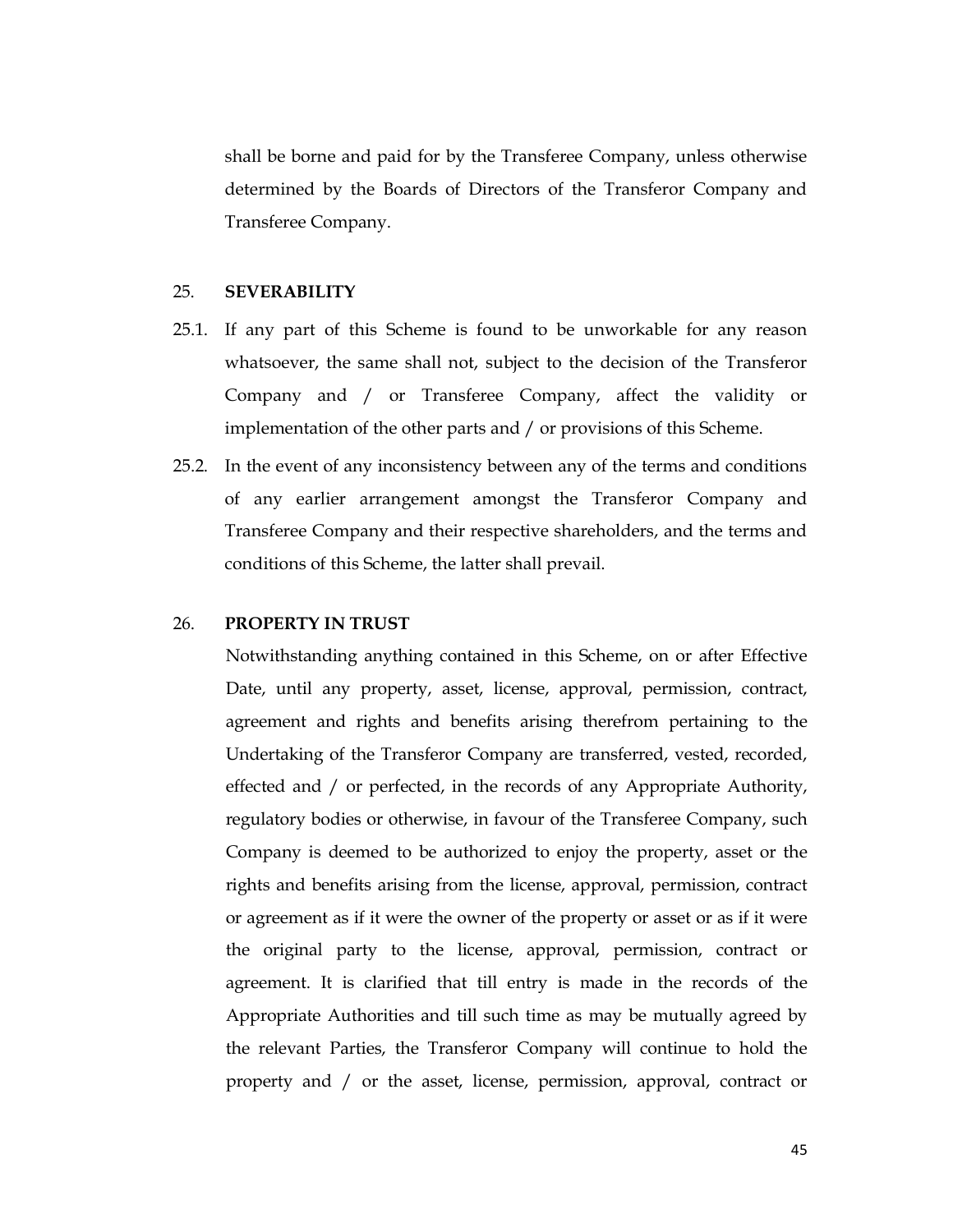agreement and rights and benefits arising therefrom, as the case may be, in trust for and on behalf of the Transferee Company.

### 27. REMOVAL OF DIFFICULTIES

The Transferor Company and the Transferee Company through mutual consent and acting through their respective Boards, jointly and as mutually agreed in writing may give such directions (acting jointly) and agree to take steps, as may be necessary, desirable or proper, to resolve all doubts, difficulties or questions arising under this Scheme, whether by reason of any orders of NCLT or of any directive or orders of any Appropriate Authority, under or by virtue of this Scheme in relation to the arrangement contemplated in this Scheme and / or matters concerning or connected therewith or in regard to and of the meaning or interpretation of this Scheme or implementation thereof or in any manner whatsoever connected therewith, or to review the position relating to the satisfaction of various conditions of this Scheme and if necessary, to waive any of those to the extent permissible under Applicable Law; and do all such acts, deeds and things as may be necessary, desirable or expedient for carrying the Scheme into effect.

#### 28. EFFECT OF NON-RECEIPT OF APPROVALS

28.1. In the event of any of the said sanctions and approvals referred to in Clause 22 not being obtained and / or the Scheme not being sanctioned by the NCLT or such other appropriate authority, if any, this Scheme shall stand revoked, cancelled and be of no effect, save and except in respect of any act or deed done prior thereto as is contemplated hereunder or as to any rights and / or liabilities which might have arisen or accrued pursuant thereto and which shall be governed and be preserved or worked out as is